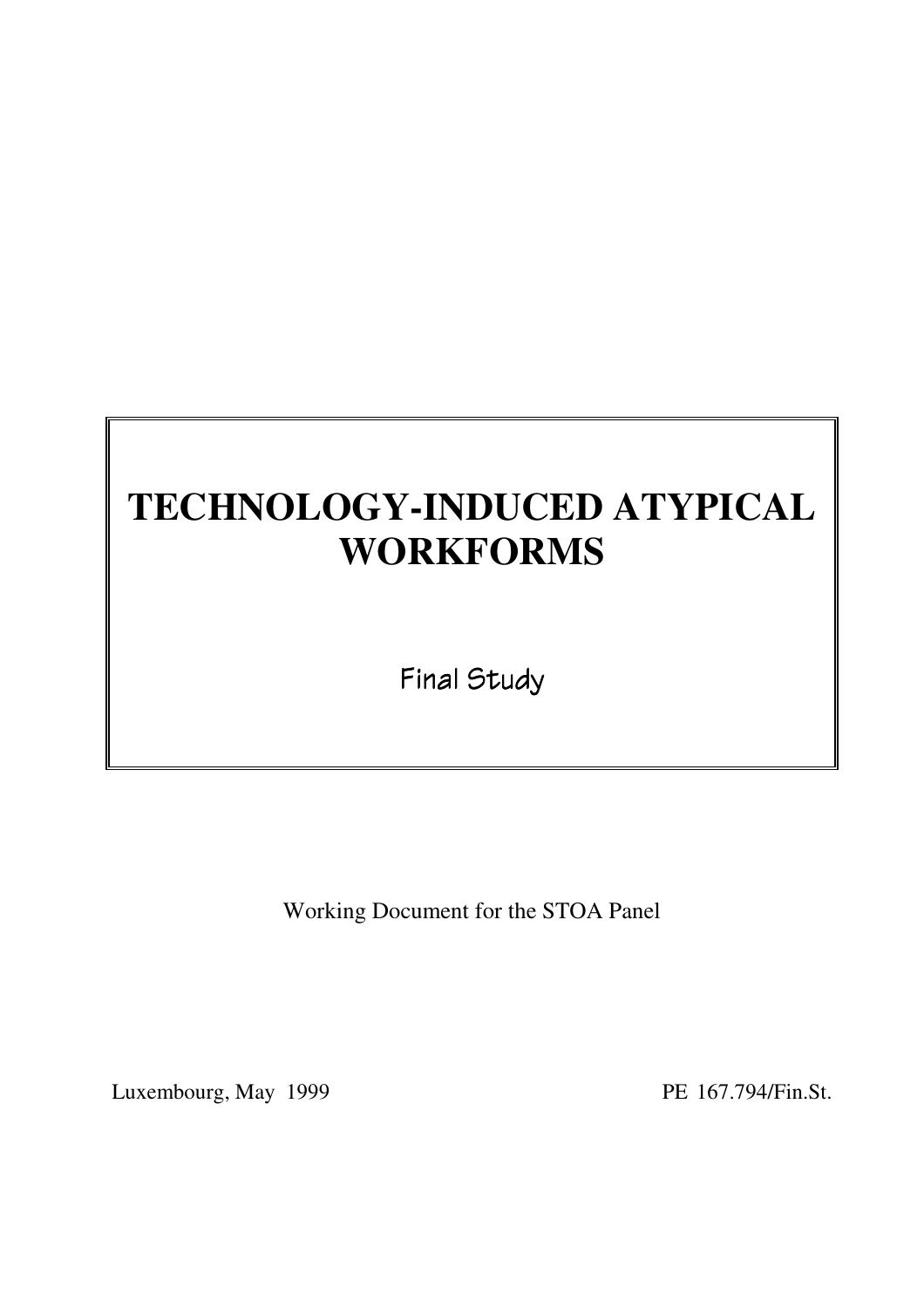# *Cataloguing data*:

| Title:         | <b>Technology-induced Atypical Work-forms</b>                       |  |
|----------------|---------------------------------------------------------------------|--|
| Initiator:     | Committee on the Employment and Social Affairs                      |  |
| Workplan Ref.: | EP/IV/B/STOA/98/08                                                  |  |
| Publisher:     | European Parliament                                                 |  |
|                | Directorate General for Research                                    |  |
|                | Directorate A                                                       |  |
|                | STOA (Scientific and Technological Options Assessment)              |  |
| Author:        | <b>Fondation Travail-Université asbl</b>                            |  |
|                | Gérard Valenduc, Patricia Vendramin (FTU, Namur)                    |  |
|                | Andrew Gillespie, Ranald Richardson (CURDS, Newcastle<br>upon Tyne) |  |
| Editor:        | Mr Dick HOLDSWORTH,                                                 |  |
|                | Head of STOA Unit                                                   |  |
| Date:          | May 1999                                                            |  |
| PE number:     | 167.794/Fin.St.                                                     |  |

This document is a working Document for the 'STOA Panel'. It is not an official publication of STOA.

This document does not necessarily represent the views of the European Parliament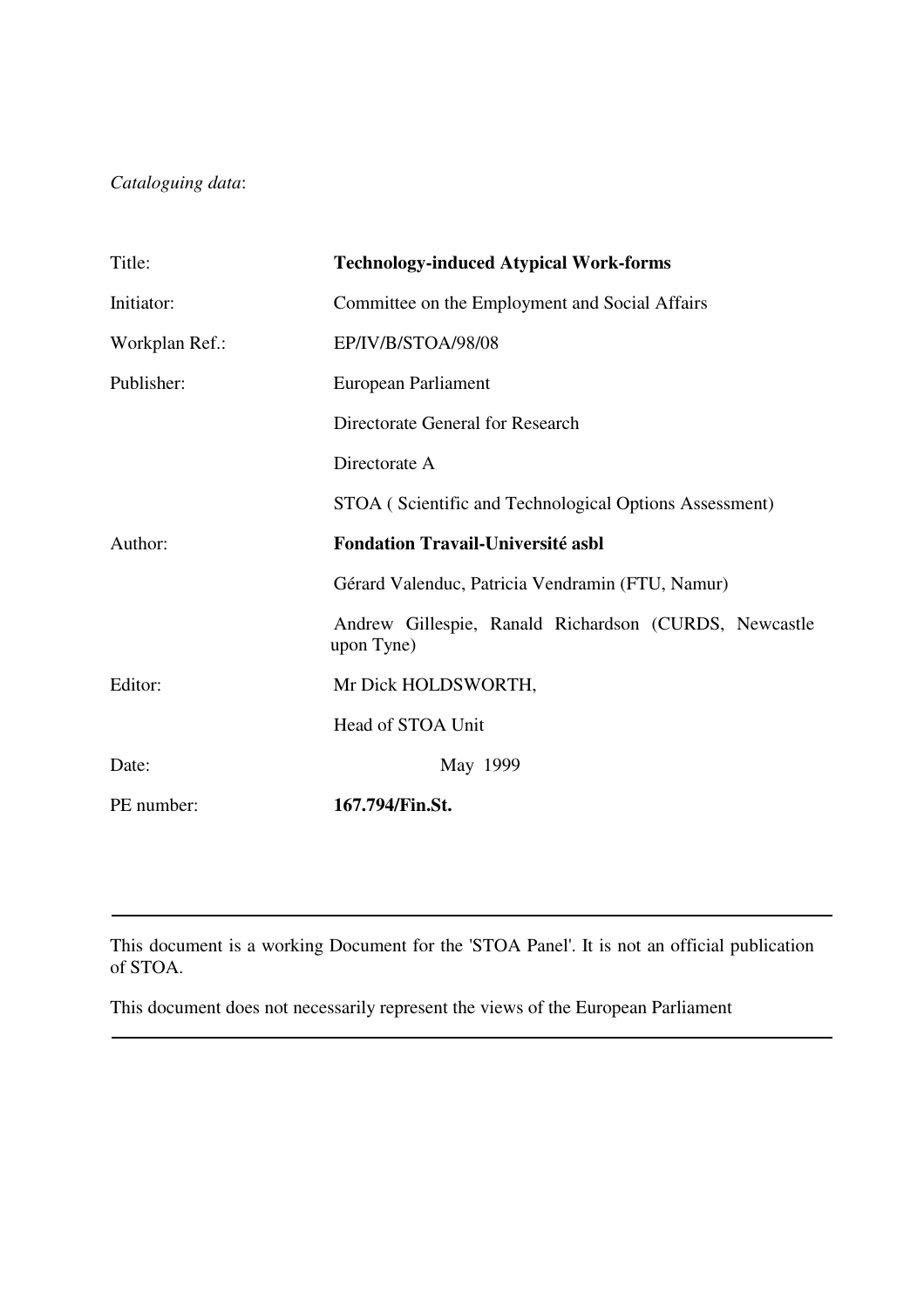# **Content**

| 1. DELINEATING THE LINKS BETWEEN NEW TECHNOLOGIES                                    |  |
|--------------------------------------------------------------------------------------|--|
| 2. CHARACTERISATION OF TECHNOLOGY-INDUCED ATYPICAL WORK FORMS 8                      |  |
|                                                                                      |  |
| 3. EMPLOYMENT TRENDS RELATED TO FLEXIBLE WORKING IN EUROPE: SOME DATA 17             |  |
|                                                                                      |  |
|                                                                                      |  |
| 4.2. SPECIFIC CHANGES LINKED TO NEW INFORMATION AND COMMUNICATION TECHNOLOGY  22     |  |
|                                                                                      |  |
| 5.4. ATYPICAL WORK FORMS, FLEXIBILITY AND SCENARIOS FOR LABOUR MARKET REGULATION  26 |  |
|                                                                                      |  |
|                                                                                      |  |
|                                                                                      |  |
|                                                                                      |  |
|                                                                                      |  |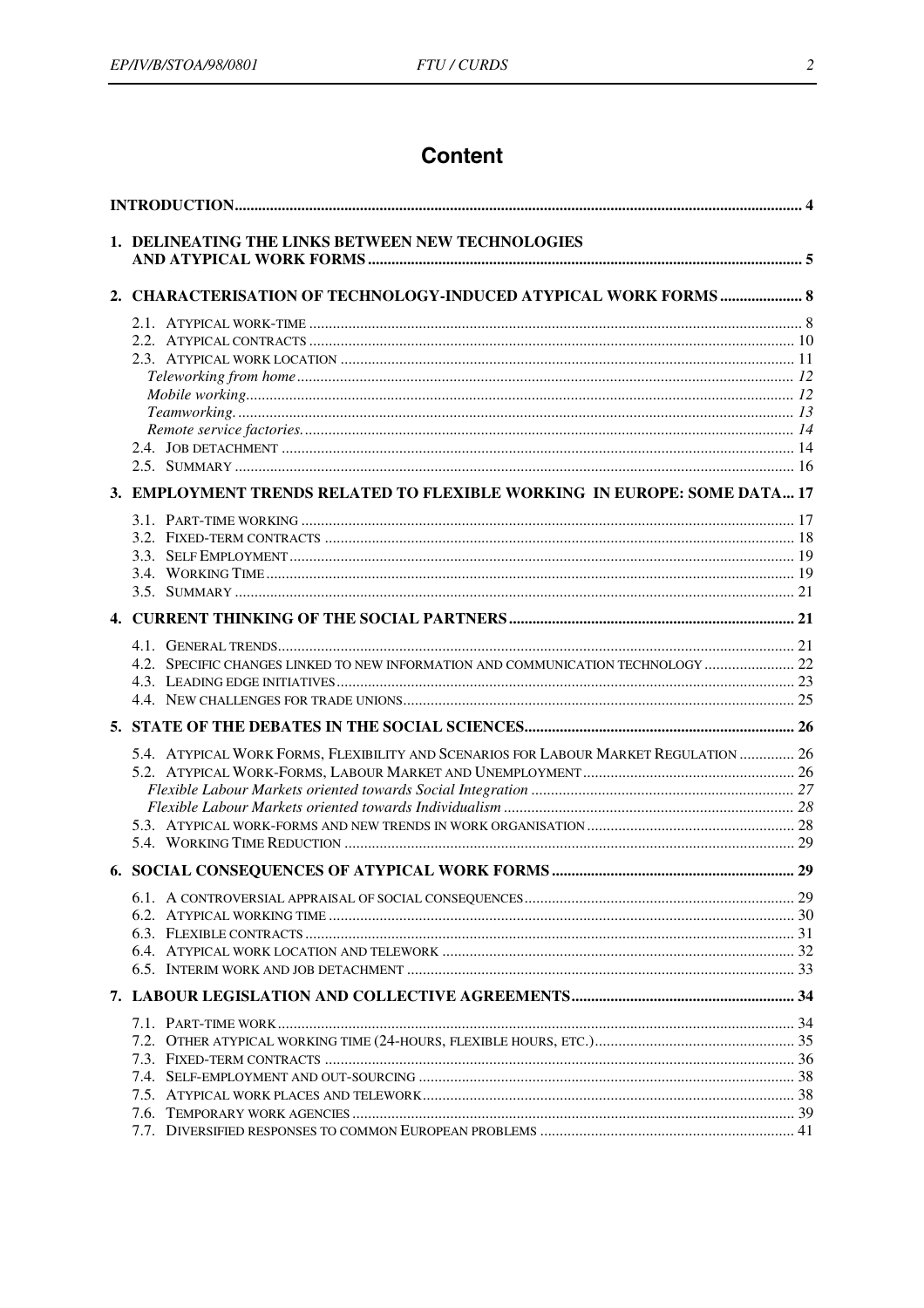| 8.1.1. |                                                                                                  |  |
|--------|--------------------------------------------------------------------------------------------------|--|
| 8.1.2. | Decreasing effectiveness of existing labour law for regulating new flexible work arrangements 45 |  |
| 8.1.3. |                                                                                                  |  |
| 8.1.4. |                                                                                                  |  |
| 8.1.5. |                                                                                                  |  |
|        |                                                                                                  |  |
| 8.2.1. |                                                                                                  |  |
| 8.2.2. |                                                                                                  |  |
| 8.2.3. |                                                                                                  |  |
| 8.2.4. |                                                                                                  |  |
| 8.2.5. |                                                                                                  |  |
| 8.2.6. |                                                                                                  |  |
| 8.2.7. |                                                                                                  |  |
|        |                                                                                                  |  |
|        |                                                                                                  |  |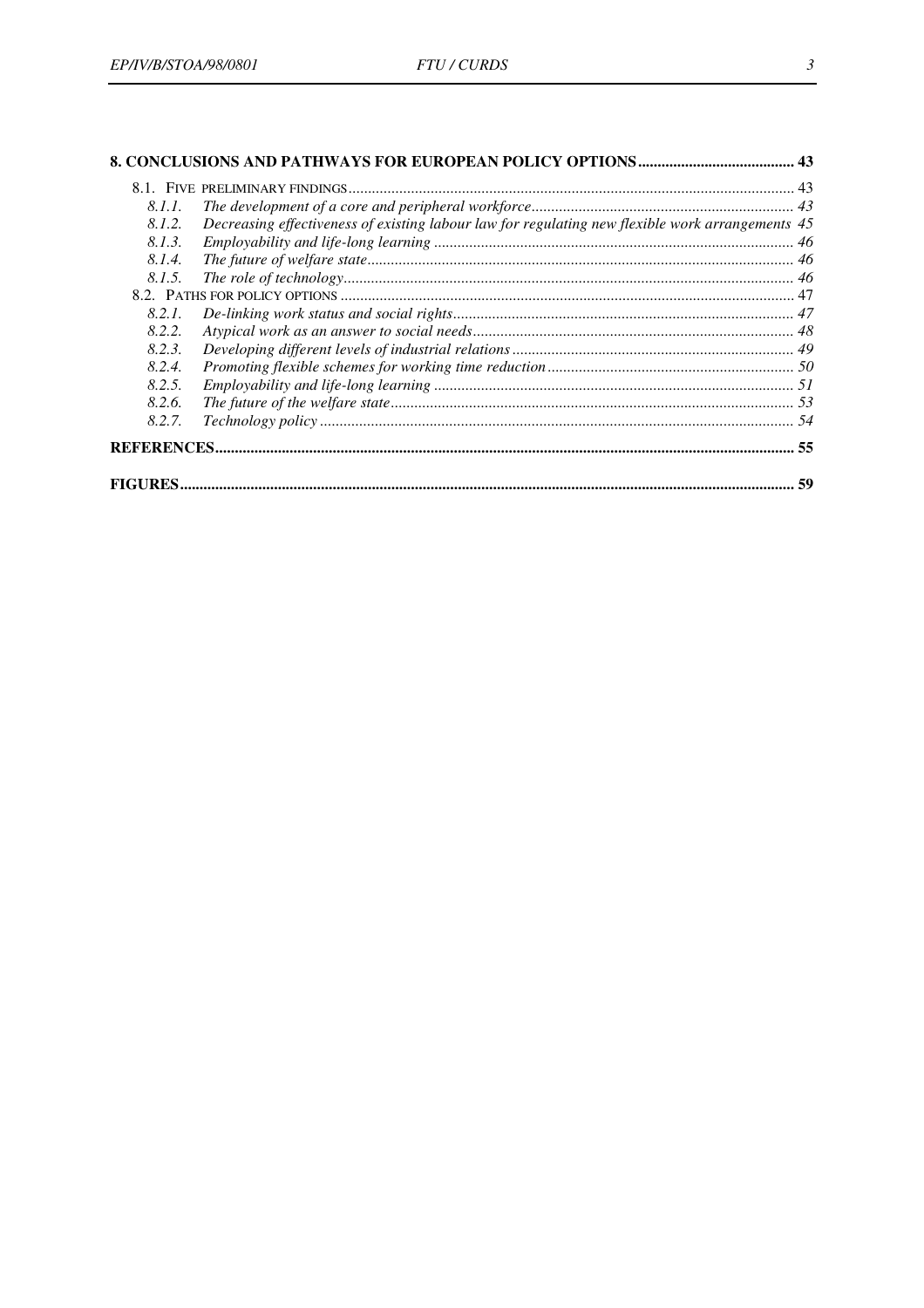# **Introduction**

<span id="page-4-0"></span>This report is concerned with the relationship between what we have termed "atypical" work patterns and technology, particularly emerging information and communication technologies (ICTs). The reason for our focus on ICTs is that many commentators argue that we are moving from an industrial economy, where the main impetus to economic growth was the production and exchange of physical goods, to an information economy where value is added by the creation and exchange of information. Information and communications technologies will play a key role in this process.

We use the term "atypical" in two inter-related senses. First, and straightforwardly, to refer to patterns of work which currently affect only a minority of the working population in Europe, but which appear to be growing. Examples of these forms of work include fixed term contract work, where an employer takes on a worker for a set period and has no obligation to provide work when that contract ends. Currently, this type of contract applies to only around 11 per cent of working men and 13 per cent of working women in the European Union; however, evidence suggests that the use of fixed term contracts is has grown rapidly in the second half of the 1990s [CEC, 1998a]. A more extreme example of atypical work might be the "zero hours" contract, where, effectively, the worker is "on call" at any time, but where the employer has no obligation to provide any work. Data is not available which would allow us to measure the growth of this trend, though anecdotal evidence suggests that this form of contract is well-established in lightly regulated labour markets such as the United Kingdom.

The second sense in which we use the term atypical work is to point to an apparent seachange occurring in how societies organise economic production and work, and to contrast what appear to be *emerging* work patterns with those work patterns which characterised a previous era.

One tendential aspect of the information society is the emergence of new kinds of productive organisations. It is suggested by many commentators that in the period from 1945 to around the early-1980s, the main engine of economic growth in advanced societies were the large, vertically integrated, monolithic, and often monopolistic or cartelistic corporations, with hierarchical and bureaucratic management regimes. Public service organisations such as national civil services and health services were said to share similar characteristics. This production system is often referred to as "Fordist".

The "Fordist" production model was mirrored by a labour market model which was characterised by core working hours – the nine-to-five, five day working week in northern Europe – , with any deviation from this pattern being agreed through negotiation and tending to attract premium payments. The labour market was mainly male dominated, and workers were generally employed on full time and permanent contracts. In addition to a "job for life" many workers could also expect a career within their organisation.

Many influential analysts now argue that we are moving towards a "post-Fordist" economy, which is also post-industrial and *informational*. The core feature of production in this new economy is *flexibility*. The monolithic, hierarchical, bureaucratic corporation, it is argued, is no longer an appropriate model for coping with a world of global competition and of fast changing customer demands, with concomitant just-in-time and other responsive production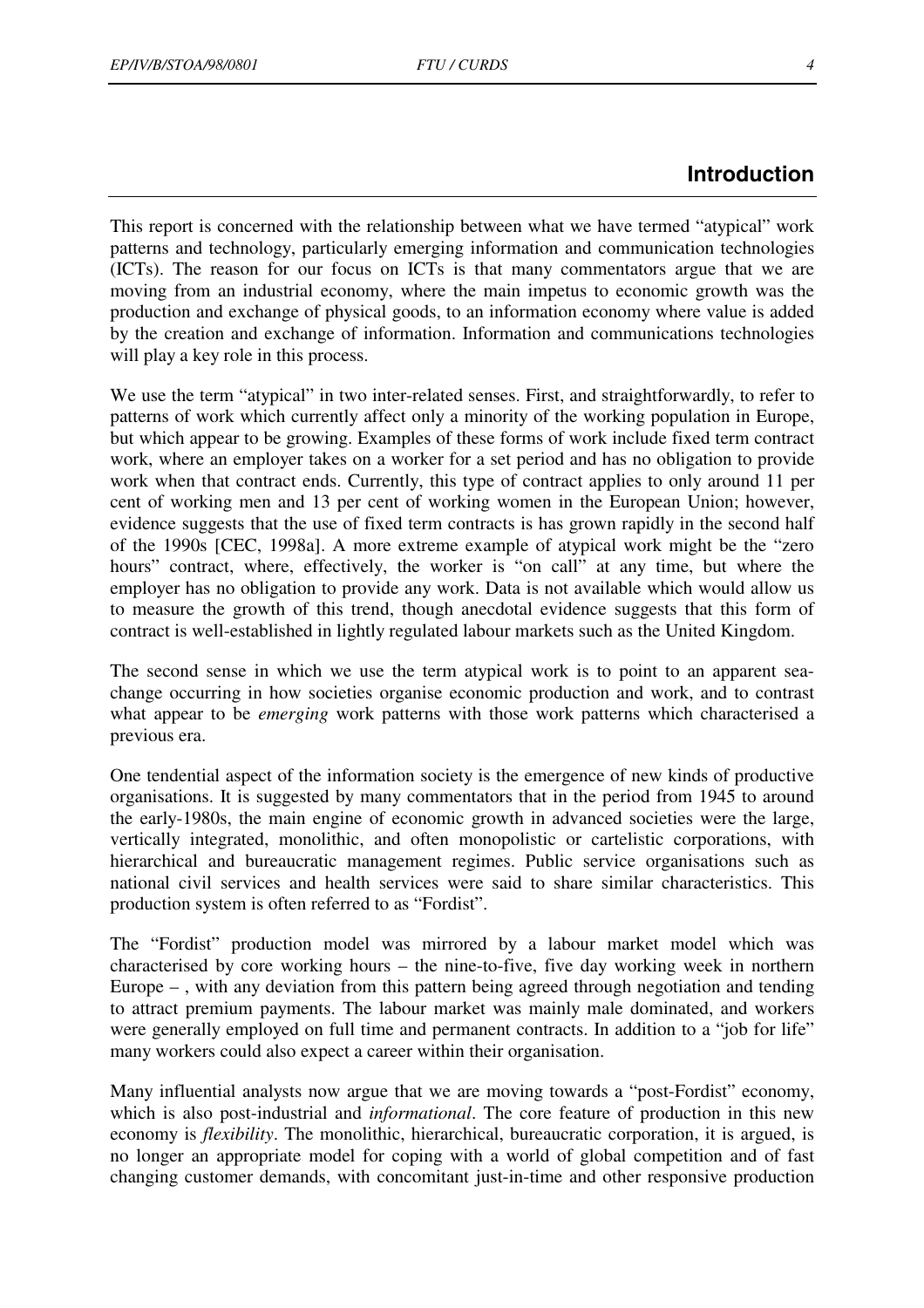<span id="page-5-0"></span>systems. A new, more flexible model is required. Thus, firms must "re-engineer" and become "agile", adaptable and flexible. In order to succeed firms and individuals must "network", drawing on particular skills and talents as and when needed for particular projects.

In turn, these new forms of organisation, it is argued, require a new kind of workforce. Both internal and external labour markets must mirror the organisational changes outlined above by becoming more flexible and adaptable. Indeed production may even require a new breed of worker and we may see a fundamental re-balancing of relations between employers and workers. One of the most influential commentators on the emergence of the information society, Manuel Castells [1997], for example, suggests that in the information age there will be a:

reversal of the socialisation/salarisation of labour that characterised the industrial age. The "organisation man" is out, the "flexible woman" is in. The individualisation of work, and therefore of labour's bargaining power, is the major feature characterising employment in the network society [p10].

It should be said that these changes in work patterns are not pre-ordained. Policy-makers have the potential to intervene to shape the extent and direction in which they developed. It is hoped that this report will help provide an understanding of the trends and issues, thus allowing an informed response to economic and social challenges which changes to the production system will generate.

#### **Structure of the report.**

- Sections 1 and 2 explore the relationship between information technologies and emerging work patterns and gives concrete examples of organisations which are developing these models.
- Section 3 analyses the available data on the prevalence of atypical working in Europe.
- The following two chapters then explore the responses of various actors to emerging work patterns. Section 4 outlines the current thinking of the social partners, whilst section 5 discusses the state of debates in the social sciences.
- Section 6 considers the social consequences of atypical forms of work...
- Section 7 discusses current labour legislation and collective agreements regarding atypical work in Europe.
- Finally, Section 8 considers some policy options which might be open to European policy makers in response to changing work patterns.

## **1. Delineating the links between new technologies and atypical work forms**

The unifying theme which runs through much of the literature on flexible firms and labour markets is the role of information and communications technologies (ICTs) in stimulating or supporting change. This theme cuts across disciplines from management science [e.g., Hammer, 1990; Applegate, 1994], through economics [e.g., Freeman and Soete, 1994; Rajan, 1997], geography [e.g., Gillespie, 1993] to sociology [e.g., Castells 1996]. It is this relationship between ICTs and emerging work and employment patterns with which we are mainly concerned in this report. Table 1 summarises the recent technological changes which exert the most influencing role on work and employment patterns.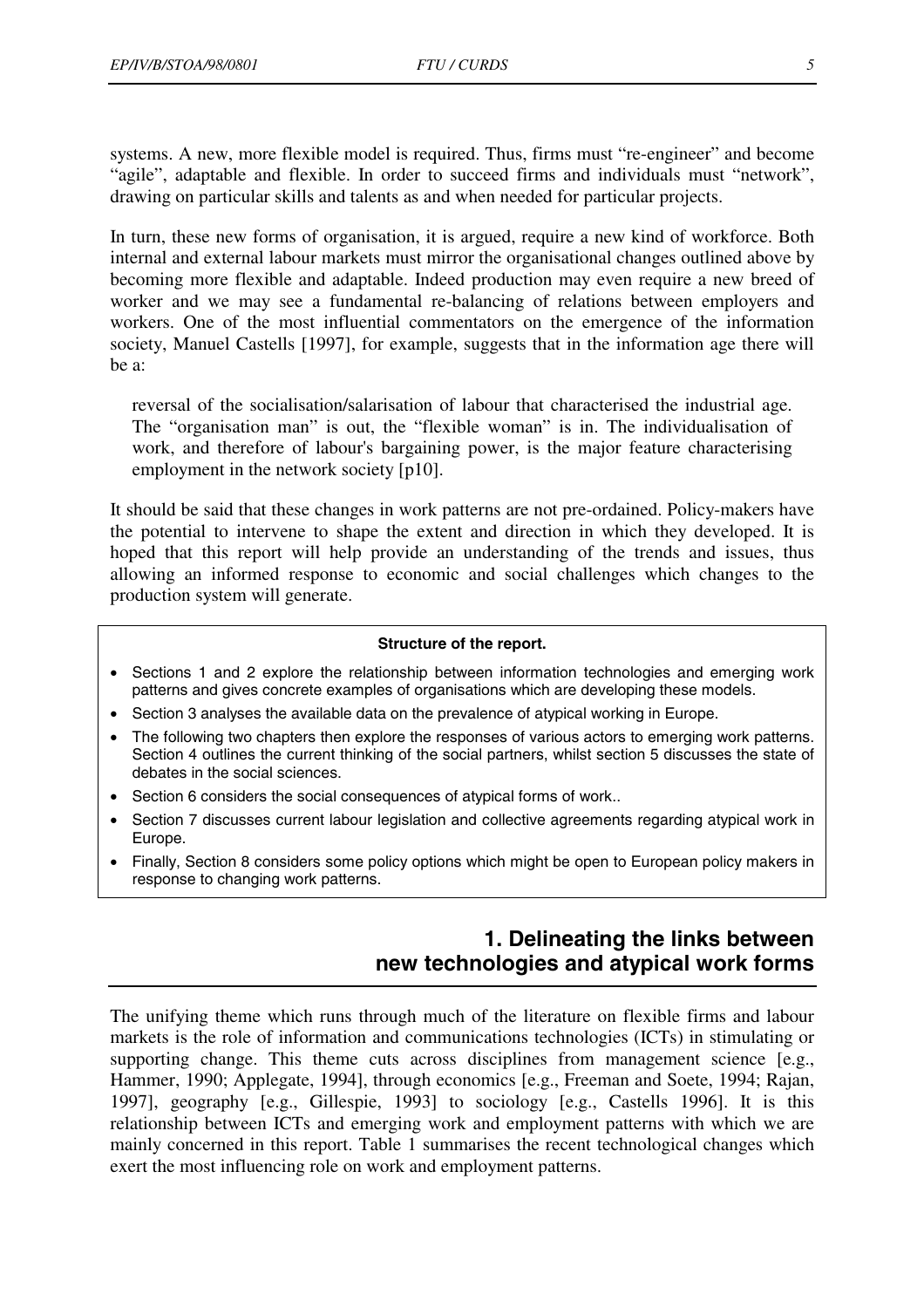| Internet technologies                           | Mobile and portable technologies                 |
|-------------------------------------------------|--------------------------------------------------|
| E-mail, newsgroups, file transfer, etc.         | Mobile telecommunication (GSM and UMTS)          |
| Web sites, webcasting                           | Portable computers                               |
| On-line multimedia products and services        | Global positioning systems (GPS)                 |
| Intranet and other private TCP/IP networks      | Computer assisted driving and transport          |
| Electronic commerce on the Internet             |                                                  |
| <b>Distance working technologies</b>            | <b>Technologies for remote service factories</b> |
| Computer supported cooperative work (CSCW)      | Automated call distribution systems (ACDS)       |
| Workflow management systems                     | Vocal switching devices and vocal servers        |
| Videoconferencing (ISDN, Internet or satellite) | Encryption and authentication systems            |
| Data warehouses                                 |                                                  |

*Table 1 : Recent and significant changes in ICTs* 

It is important to bear in mind, however, that ICTs do not *of themselves* determine changes in work patterns (or indeed other social outcomes). Castells [1996] suggests that changes in production (and by extension in work patterns) often happen independently of technological change, but are then "extraordinarily enhanced" by the new information technologies. Particular outcomes, however, will be determined by a number of other factors including:

- − the sectoral composition of an economy (e.g. the balance between agricultural, industrial and service employment) and the sub-sectoral composition of an economy (relative weight of different industries and services, emerging or declining);
- − the regulatory regime and the strength of trade unions and employers' associations;
- − the degree and the forms of competition in the business environment;
- − labour market demand at any given time taking into account the unemployment levels among different categories of the workforce;
- − the extent of feminisation of the labour force; and,
- − cultural norms;
- − consumer preferences and behaviour.

This implies that the impact of new technologies is a political matter in the broadest sense of the term and we would expect to see different outcomes from country to country.

Similarly, at the level of the firm we would expect different employers to offer different work arrangements depending on, *inter alia*:

- − the variability of demand for the final product (through the day, week, month and year);
- − the way in which the production has been organised in the past (including the gender division of labour);
- − the importance of labour costs in total cost;
- − the salience of the quality and timelines of outputs;
- − the constraints and opportunities presented by the external labour market; and,
- − the attitude and morale of employees and their representatives [Casey et al, 1997, p.xi].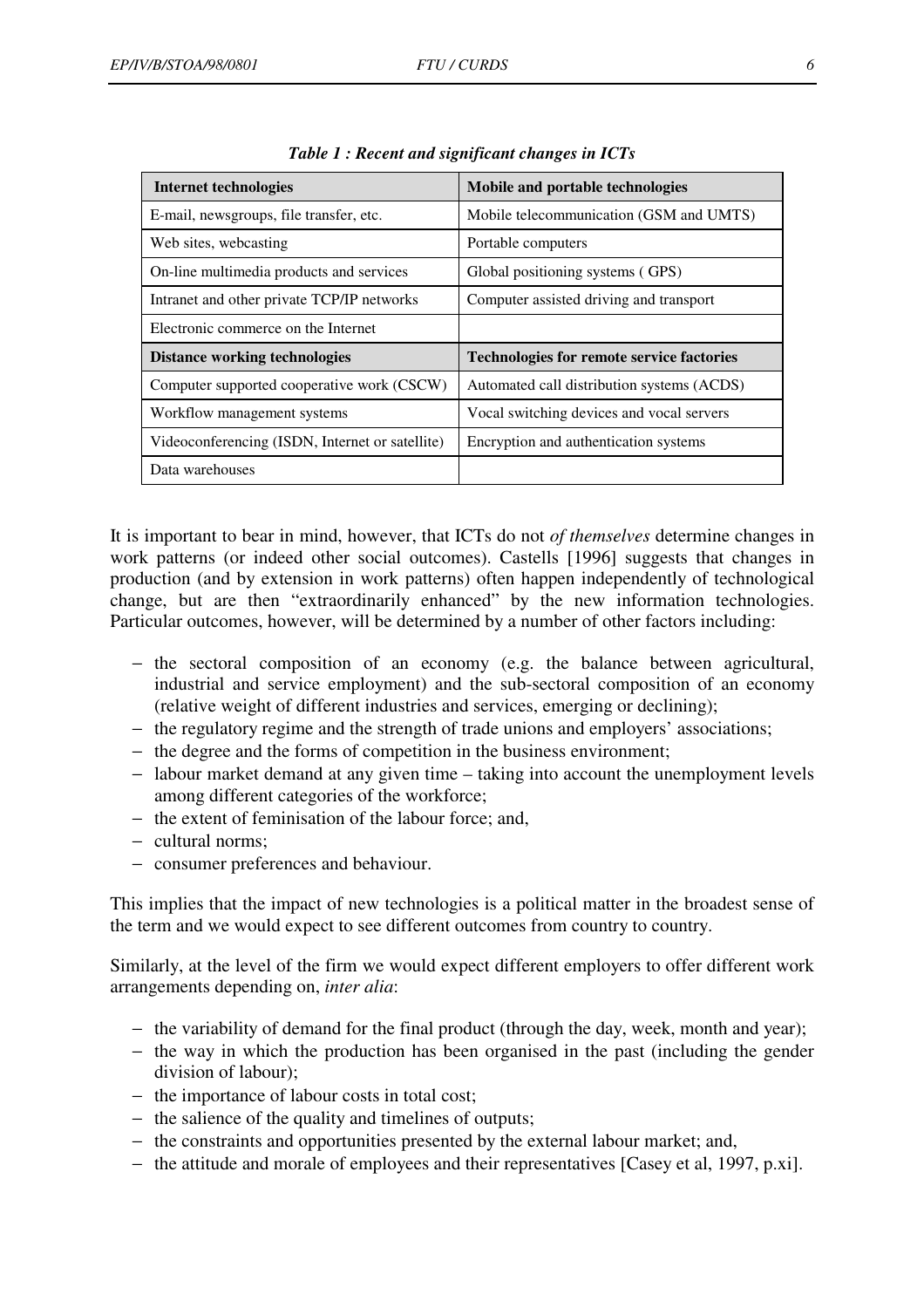New technology may, of course, be instrumental in altering the importance of each of these factors and so increase the options available to firms and other organisations.

Table 2 attempts to outline some work and employment patterns which appear to be becoming increasingly common, but remain atypical. Some of these work forms (most obviously parttime working) are long-standing and pre-date recent developments in ICTs. However, we suggest that ICTs are playing a role in the extension of some of these practices. We have organised work and employment patterns under four headings, that will be used all across the next chapters of this report:

- − atypical working times;
- − atypical work contracts (also referred to as standby labour or numerical flexibility);
- − atypical work location; and,
- − job detachment (also referred to as outsourcing or commercial contracting).

| <b>Atypical work time</b>                    | <b>Atypical work location</b>                     |
|----------------------------------------------|---------------------------------------------------|
| Part-time working                            | Remote office working                             |
| Weekend working                              | Mobile working                                    |
| Flexi-time working                           | Hot desking / hotelling                           |
| Twilight-shift working                       | Home working                                      |
| Night-time working                           | Telecommuting                                     |
| Overtime working (including unpaid overtime) | Telecottaging                                     |
| On-call working                              | <b>Remote Computer Supported Teamwork</b>         |
| <b>Atypical Contracts</b>                    | <b>Job detachment</b>                             |
| Fixed-term working                           | Employed by agency                                |
| Job sharing                                  | Self-employed contractor                          |
| Annualised hours                             | Employed by third party supplier                  |
| Zero-hours                                   | Work contract transferred to third party supplier |
| Term-time working                            |                                                   |
| Piece Work/Performance related pay           |                                                   |

*Table 2 : Atypical Forms of Working* 

In each category we try to draw out some concrete examples to illustrate the connection between new technologies and the extension of particular practices. These categories are, of course, not mutually exclusive. We have chosen to deal with part-time work under atypical work time, as many part-time staff are "permanent" and have fixed and regular hours, though some part time work would also fall into atypical work contract category. Furthermore, the forms of work and employment can be intimately inter-linked. For example, an individual may decide to telework from home (atypical work location in our categorisation) after becoming self-employed (job detachment) as the result of company downsizing.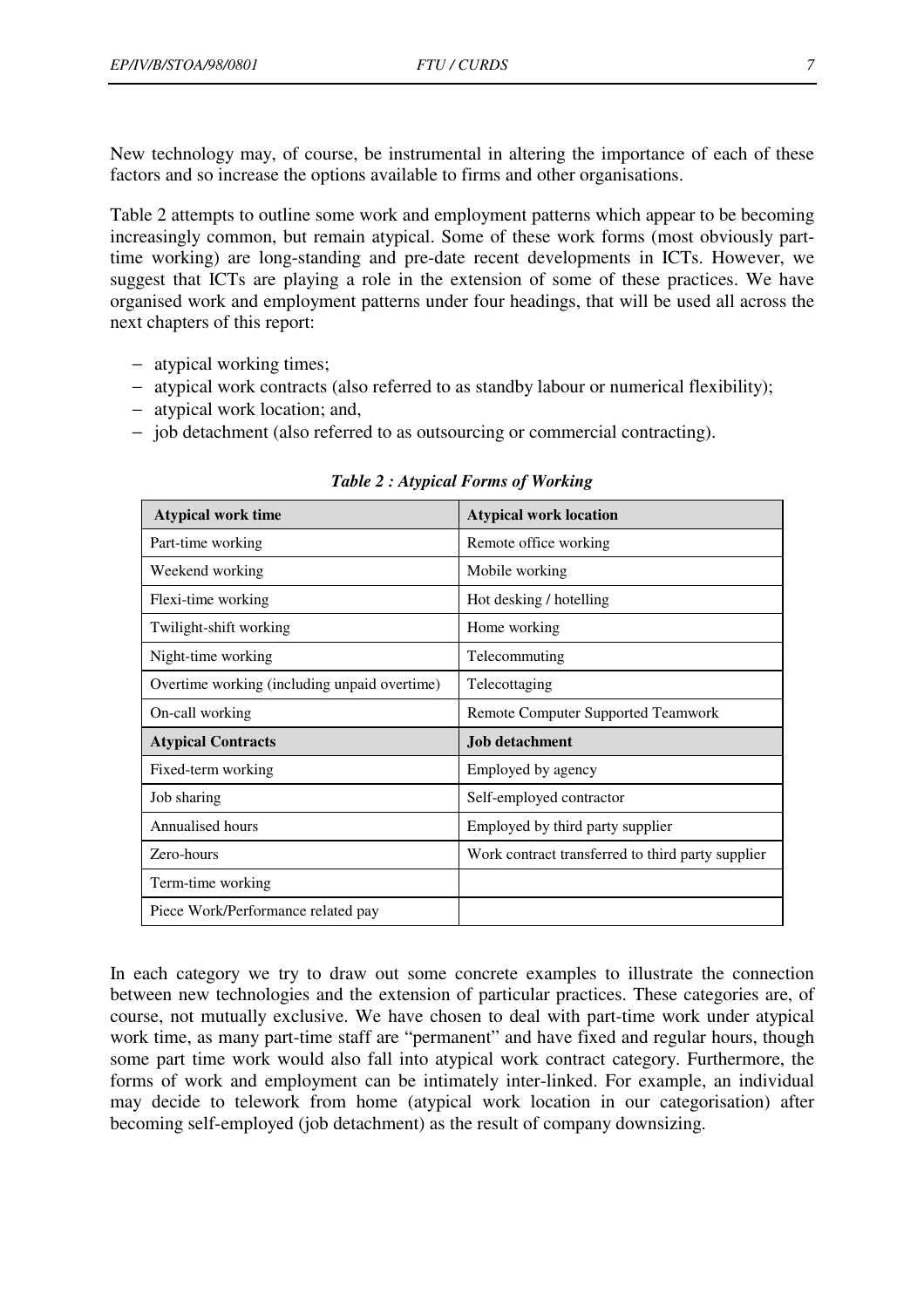# <span id="page-8-0"></span>**2. Characterisation of technology-induced atypical work forms**

#### *2.1. Atypical work-time*

Employers have always used a range of non-standard or atypical employment and working arrangements for a number of reasons. For example, to overcome peaks in demand within various time periods, to perform tasks of uncertain or limited duration, or to substitute for the temporary unavailability of full-time, permanent employees [Casey et al, 1997]. As described above the use of such arrangements appears to be increasing. It is not clear that new technology provides the proximate cause for these developments. Other drivers including increasing competition, increased feminisation of the workforce, which in particular increases demand for part-time work (given the entrenched nature of family-household systems and domestic divisions of labour in many countries), changes in consumers attitudes and lifestyles (e.g., the demand for longer opening hours) may be at least as equally important.

ICTs are, however, clearly implicated in the timing of work and employment, as can be illustrated by a number of concrete examples:

- In retail, bar-coding and other EPOS (electronic point of sale) data gathering tools, together with data-mining software, allow more accurate collection and analysis of customers' retail patterns, including the timing of shopping visits by the day, hour, and week, thus allowing employers (using further "roster" software) to match the number of employees required to serve the expected number of customers at any given time in a supermarket. This also has implications for labour demand further down the supply chain for example, in transport and warehouse work, as well as in factory production, as just-intime systems are introduced to reflect customer demand.
- Similarly, in call centres, Automatic Call Distribution systems can predict likely number of callers through combining historical and real-time data. Such matching no doubt improves productivity, but it also intensifies work – all work time becomes busy time – and this has implications for levels of stress and also for work as a social experience.
- The intensification of work in turn may lead some employers to increase the use of parttime workers in order to avoid employee "burn-out". So, for example, some call centre managers (though not all) argue that a four hours shift is optimal for (call centre) agent productivity [Richardson 1994, 1998].
- New technology also plays a role in extending operational hours. For example, 24 hour telephone banking which technology makes possible calls for the extension of operational hours and hence of working hours. This, in turn, results in re-negotiation of standard working contracts to introduce shift working, and weekend and evening working. It may also result in the introduction of a new "peripheral" workforce hired on a part-time or temporary basis to cover the additional hours. This model is now common, for example, in banking and insurance in the UK and Ireland [Marshall and Richardson, 1996]. In countries where employment protection is stricter, and where national or sectoral agreements preclude radical shifts in the employment contracts of existing employees (for example in the Netherlands), employers may prefer to set up new sites, employing agency staff (see section 2.4) [Belt et al, 1998].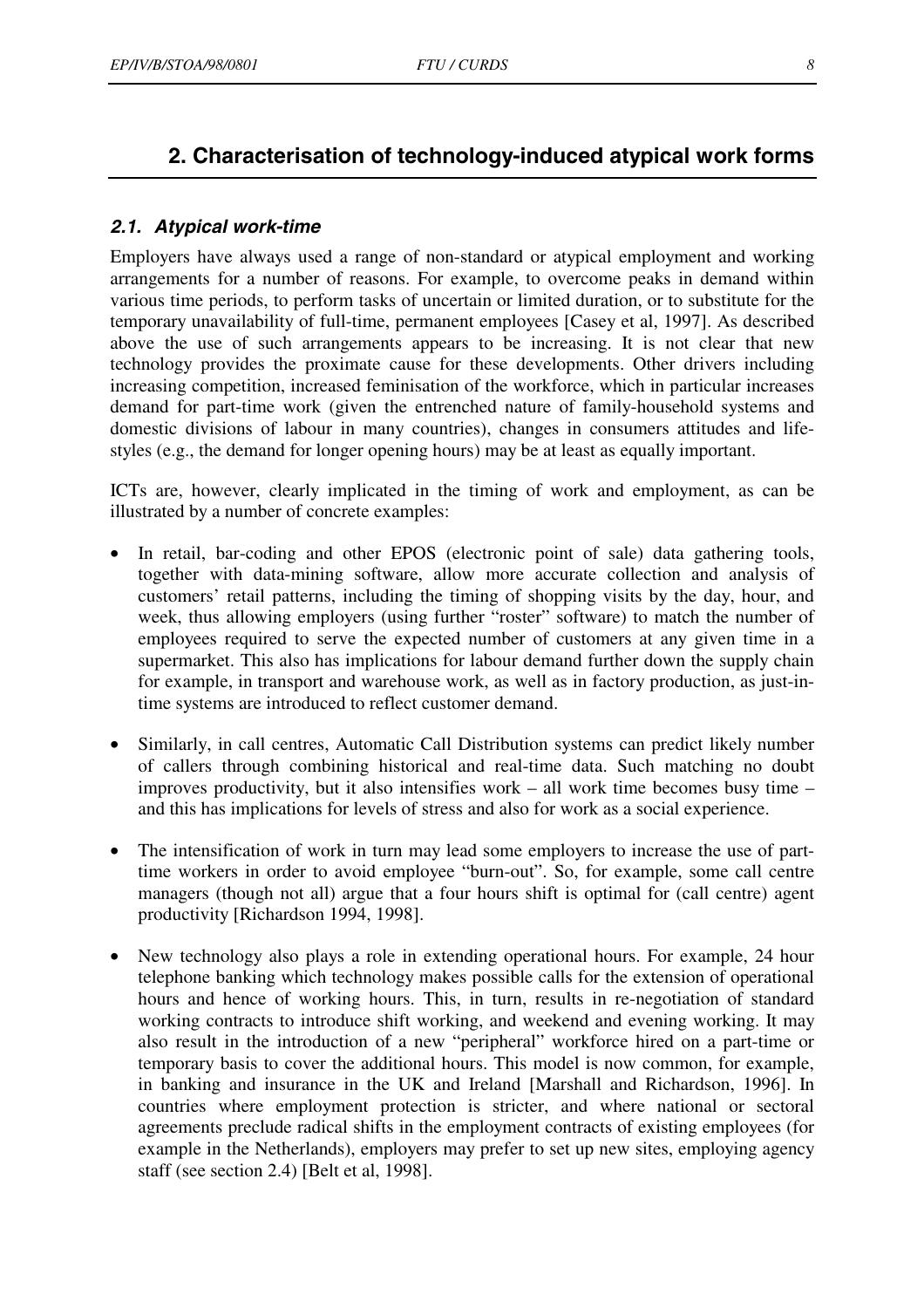The de-skilling or re-skilling of certain parts of the production process around new technology may also be a factor leading to part-time and temporary working. If product and process knowledge is embedded in the software and tasks generally made easier then required levels of training and job experience should fall. This, together with the lower employment costs traditionally associated with employing part-time staff, may make migration towards atypical working time more attractive for employers.

This deskilling effect may lead employers to employ women rather than men, as organisations often see low skilled jobs as "women's work". Changes in the production process may also call for new skills, such as the ability to 'smile down the phone'. Again employers may see these as women's skills. The resultant feminisation may result in a demand for more flexible working hours (or at least greater acquiescence with employers' demands), as women will still often be expected to continue to fulfil care duties.

All other things been equal these technologies should lead to a reduction of certain other forms of atypical work as a result of their ability to predict consumer demand and production requirements. The need for overtime should be reduced through more sophisticated planning, though this depends on the availability of labour prepared to work at short notice or on a parttime or temporary basis. Such an arrangement could, of course, be to the detriment of workers who are reliant on overtime for a living wage.

#### **Box 1: Atypical work time – twilight working**

One of the major banks in the UK has 're-engineered' itself around new technology. The bank has outsourced its IT department, and has created several call centres and centralised processing units. It has attempted to do this while maintaining a no redundancy policy in negotiation with the trade union. The company has effectively created a 'core-periphery' workforce in that existing staff can expect to retain current conditions. New staff, however, are mainly still employed on a permanent basis, but tend to be offered only part-time work and with hours related to work demand. So, for example, newly-recruited processing workers are offered only evening work, from 5.00pm to 11.00pm. This is taken up by mainly married women. The work is lowly-skilled because of the new technology and career opportunities are few. An Italian bank has also developed a core-periphery model, but in this case by engaging agency staff, not covered by the banking sectoral agreement to handle evening calls in its new help desk dedicated to share dealing and financial instrument trading [Flexcot, 1999].

#### **Box 2: Atypical work hours - A new model of flexi-working**

Bremer Landesbank, an organisation faced by the twin problems of increased competition and more demanding customers, invested heavily in advanced information technology and introduced a new variable working time model. A variable hours model based on 'function time' was introduced. This varies from function to function and is determined by, for example, stock exchange and trading hours. Work teams submit proposed function times to a central staff council which has the right of co-determination in this area. 'Time autonomous teams' have been established and are empowered to determine their own staffing arrangements. Each team decides how to meet minimum quantitative and qualitative levels of staffing to ensure effective fulfilment of the tasks required of them. A new system of 'time accounting' has been established whereby the limits to which hours worked may deviate from contractual hours apply on a continuing basis up to plus or minus 30 hours [CEC, 1998b].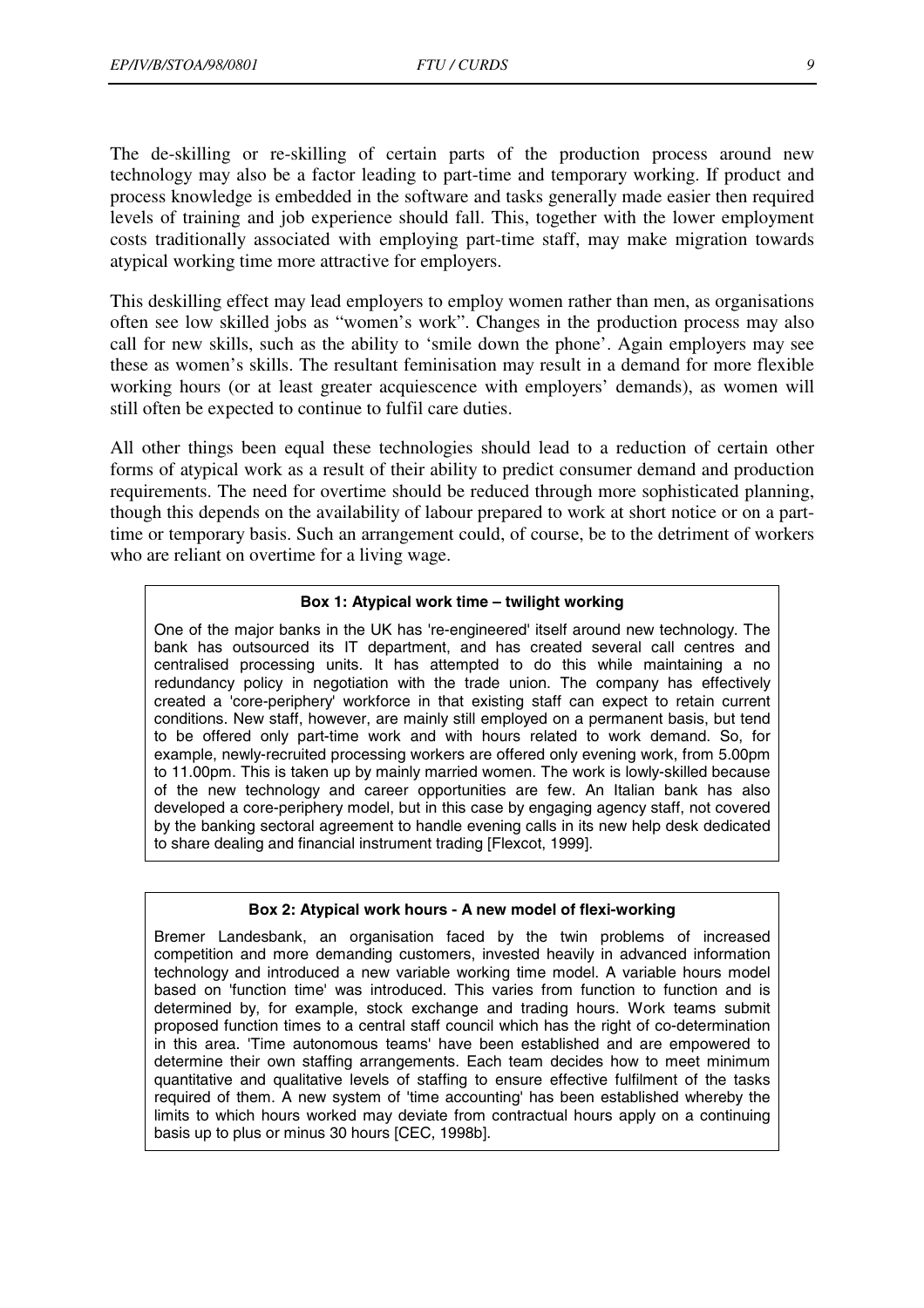## <span id="page-10-0"></span>*2.2. Atypical contracts*

A wide range of contractual options between employer and worker are emerging. Put positively the aim of these new contractual options is "developing the potential of the individual, their productivity or to meet business and personal needs" [Murphy, 1996]. More negatively, it has been suggested that employers are using these arrangements to deny contractual benefits and to undermine workers statutory rights [NACAB, 1997]. Although these contracts may be subject to collective agreement, the impact of atypical contracts is to establish a diversity of contractual relations between individual workers and their employers. Thus workers with different employment rights and benefits, reward systems, and career expectations may be doing the same job side-by-side.

Temporary work, where employment is understood to be for only a limited period [Atkinson and Storey, 1994], may be the most rapidly rising form of work in many European countries, though from a low base. Temporary work, however, can mean a variety of things. In this section we concentrate on temporary work where the employee is still directly employed by a particular employer for whom the work is carried out. We deal with temporary workers employed by an intermediary and those employed through commercial rather than employment contracts (e.g., self-employed consultant) in section 2.4.

Fixed-term workers employed directly by the employer are used in a range of service industries, from universities to government administration and banking and insurance. There is considerable variation even within the fixed term arrangement. In the UK civil service, for example, most new staff are employed on the basis of one year contract, which the employer has no obligation to renew, but the reality to date appears to be that contracts are routinely renewed [Marshall et al, 1998].

#### *Box 3: Atypical work contracts – "on-call" workers*

Some UK banks now employ what are termed "auxiliary" workers and "on-call" workers. These arrangements include "zero hours" working which means a worker is contracted by an employer but no hours are specified, and that the worker only works when called upon by the employer. Although these staff remain atypical on terms of overall employment. The UK Trades Union Congress, for example, states that one major bank employees 1200 "zero hours" staff, but this is out of a staff of around 60000. Nevertheless, for those workers contracted on this basis employment can be precarious as the following abstract from one bank's 'contract' with such staff makes clear: "You are engaged to provide services to ensure that peaks in the bank's workflow are covered when an identified operational requirement exists. The provision of services under this arrangement will not constitute employment." [http://www.tuc.org.uk/].

It is not clear that the role of technology is the driving force here. ICTs are implicated in some cases, however, in that (as argued in section 2.2) they may decrease the importance of organisation-specific skills (product knowledge and process experience) and increase generic skills (keyboard and customer service skills). Importantly, ICTs also make it easier to manage the organisation of such working. Another way in which fixed-term workers are utilised by firms is to 'manage decline' in the workforce. This planned decline may itself be predicated on the future introduction of new technology. ICTs also facilitate arrangements such as job sharing and term-time work to some extent in that workers can record information on centralised data-bases which can be accessed by other workers, thus (it is argued) giving seamless service to the customer. It is difficult to see, however, that this is much different from 'leaving a note on the file' as would have been done in pre-electronic times. In addition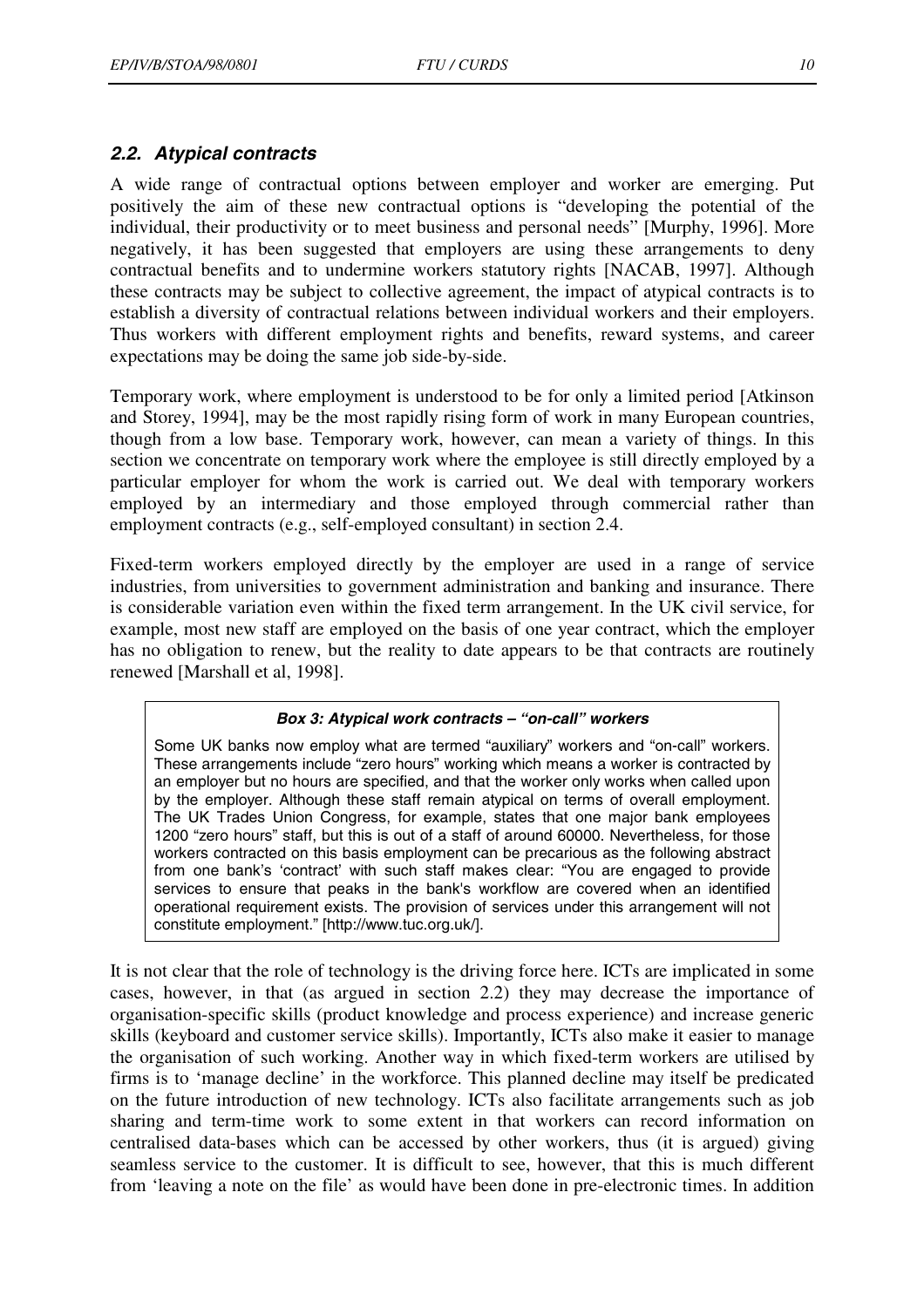<span id="page-11-0"></span>anecdotal evidence suggests that job-sharing, at least for professional jobs, usually means split case loads rather than shared ones.

New technology is more clearly implicated in the revival of various forms of *performance related pay systems* (PRP). A fairly unsophisticated form of electronic piece work, keyboard strokes per minute, has been around for some time. This quantitative mode of assessment is diminishing in most advanced economies as simple discrete processing tasks become less common. On the one hand, processing tasks are being reintegrated with other work activities through distributed processing. On the other, they are being further automated through the introduction of scanning and other technologies. This is not, however, the end of electronic piece-work. A more sophisticated form of PRP is emerging, with a mixture of quantitative and qualitative elements. The acme of this process is in the call centre. Not all call centres have PRP systems, but many do. For sales agents there is an element of basic pay and then "bonuses" based on sales. The unit of measurement is sales per agent. In customer care the PRP matrix is more complex and the unit of measurement may be at team level, rather than at the level of the individual. Here, typically, the Automated Call Distribution (ACD) technology, not only forces calls through to waiting agents, thus removing control over the rate of work from the worker, it also monitors the number of calls taken by an agent within a given period and the amount of "wrap-up" time between calls. Calls can also listened into by management in real-time and also digitally recorded to ensure 'quality control' (digital technology allows the manager to go straight to a particular taped call or to sample a number of calls rather than to wade through a whole tape as with analogue technology). In some cases this means that the agent performance is judged on the basis of how closely they adhere to a script. In other cases there is no set script but certain words and expressions must be used (for example, the agent must give his/her name, must use the customers name, must ask if there is anything else he/she can do for the customer).

#### *Box 3: Atypical work contracts - temporary workforce*

A US-owned telemarketing company based in Ireland. It acts on behalf of a number of clients using telephone-based technology together with sophisticated databases to market products directly to customers in a number of countries across Europe and also offers an out-of-hours service to the US. The Irish office operates 24 hours a day, 7 days a week. The worker profile and contract arrangements of the company is fairly typical of many third party direct marketing companies. The company operates with only a small core of permanent workers, with 90 per cent of workers being on temporary contracts. Employees have individual contracts and there is no collective bargaining. There is also an element of performance related pay. In some cases clients dictate how much staff working on their campaign are paid. [Belt et al, 1998].

## *2.3. Atypical work location*

Remote working or distance working, using ICTs to communicate with other parts of the worker's organisation, business clients or end-consumers, is the area where it is easiest to make the link between ICTs and new atypical forms of work. Network technologies are inherently spatial and its is not surprising, therefore, that firms should adopt new spatial configurations around these technologies.

Much of the literature on work location around ICTs is devoted to the concept of teleworking from home. Indeed, there is now a voluminous literature on teleworking, much of it explicitly or implicitly proselytising, although there are some more reflective and analytical texts [e.g.,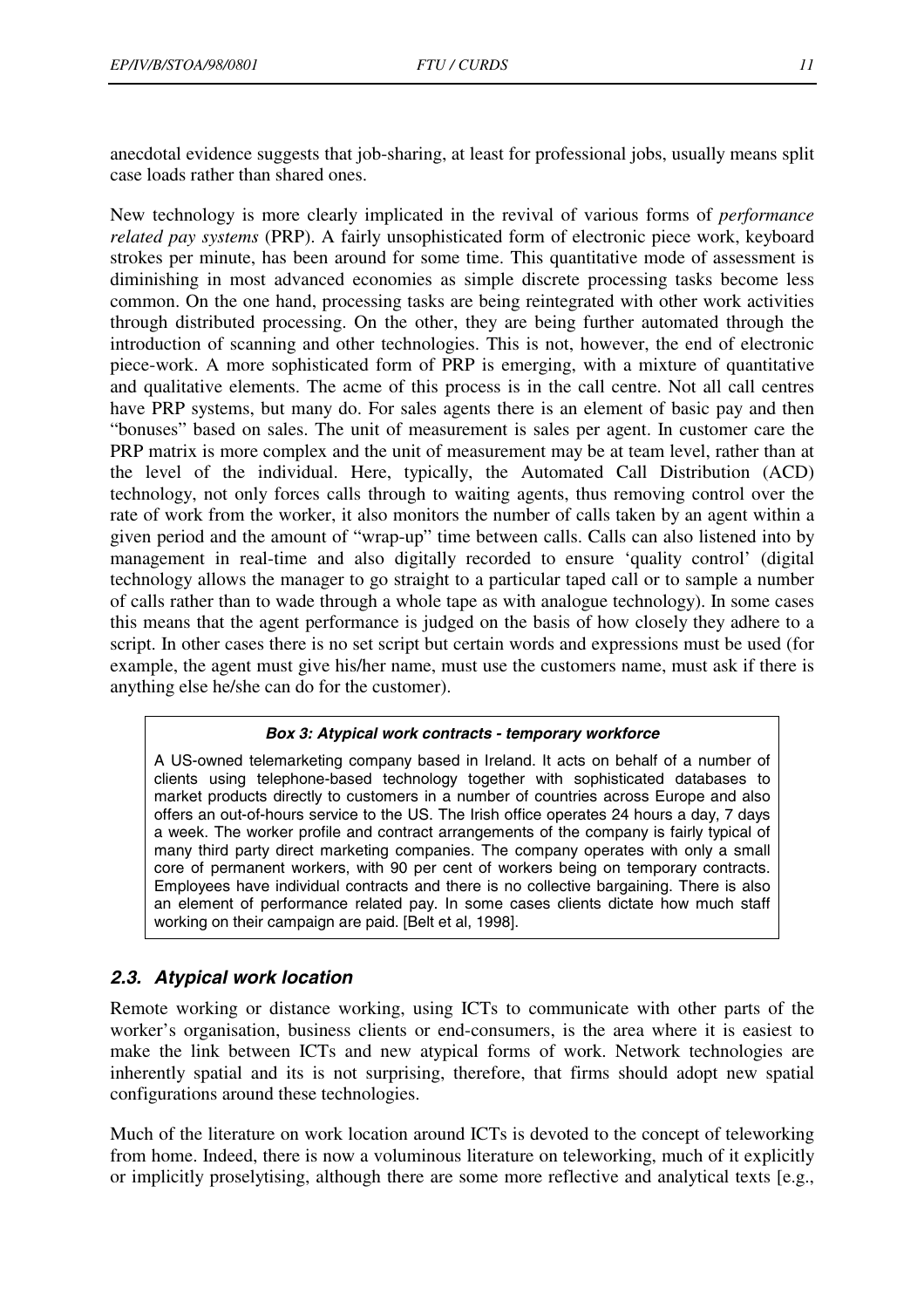<span id="page-12-0"></span>Huws, 1994 and 1996; Teldet, 1994, Gillespie et al, 1995; Valenduc and Vendramin, 1997]. Until recently the term telework has mainly been restricted to the idea of working from home using new technology. More recently the concept has been extended to embrace other new forms of work involving some kind of spatial separation of worker and client of fellow worker [Gillespie et al, 1995; Valenduc and Vendramin, 1997]. Adopting a wider definition of telework, of course, increases the number of workers which are covered by the term. Thus the 1997 EU Status Report on Teleworking using a narrow definition of teleworking suggests 1 per cent of EU employment in telework. The 1998 Status Report which embraces a range of activities including call centre workers suggests a figure of 3.1 per cent. For individual country figures the impact of definitional change is even wider, for example, the proportion of teleworkers in Ireland jumps from 1.40% to 6.1% and in Belgium from 0.1% to 5.3%.

There are good reasons for widening the scope of what we mean by teleworking, but care is required, when doing so. There is a body of "proselytising" telework literature which uses a wider definition of telework to illustrate the quantitative growth in telework (home-based telework having failed to take-off), but still tends to reflect an ideological stance which privileges home-based and neighbourhood office-based working as the ideal teleworking scenario – the 1998 Status Report on European Telework being a case in point [CEC, 1998a]. In this section we briefly discuss teleworking from home and then separately discuss three other forms of atypical work location: mobile working (together with hotelling and hotdesking), computer supported co-operative working (CSCW), also termed remote teamworking, and lastly what we term the "remote service factory".

#### **Teleworking from home**

There is now a substantial literature which suggests that a wide range of types of jobs which involve the handling, processing and retrieval of *information*, can now be teleworked from home [e.g., Stanworth and Stanworth, 1991; Gillespie et al, 1995; Huws,1996, Teldet, 1994], though in practice teleworking often involves only one or two days a week rather than working at home all the time.

By definition telework is clearly a technology induced atypical form of work – technology being the element which distinguishes it from other forms of home working. How important technology *actually* is for teleworking, however, is a matter of some debate [see Gillespie et al, 1995]. The specific kind of new technologies involved in teleworking will depend on individual circumstances. A minimum requirement would appear to be a telephone and a fax machine. A personal computer to perform information processing tasks and a modem to allow data to be transmitted is likely to become increasingly important. More complex forms of work, or work requiring more data-intensive communications or simultaneous voice and data transmission will require more advanced technologies.

#### **Mobile working**

Mobile communication, which at present refers mainly to mobile telephones and lap-top and palm-top computers is one of the most rapid areas of growth in the use of ICTs. These technologies may be supplemented with electronic diary systems and other electronic means of co-ordination. The up-take of mobile technology has grown despite their obvious limitations, including lack of functional capacity; inoperability in certain environments; low data communication speeds; lack of common industry standards; lack of computability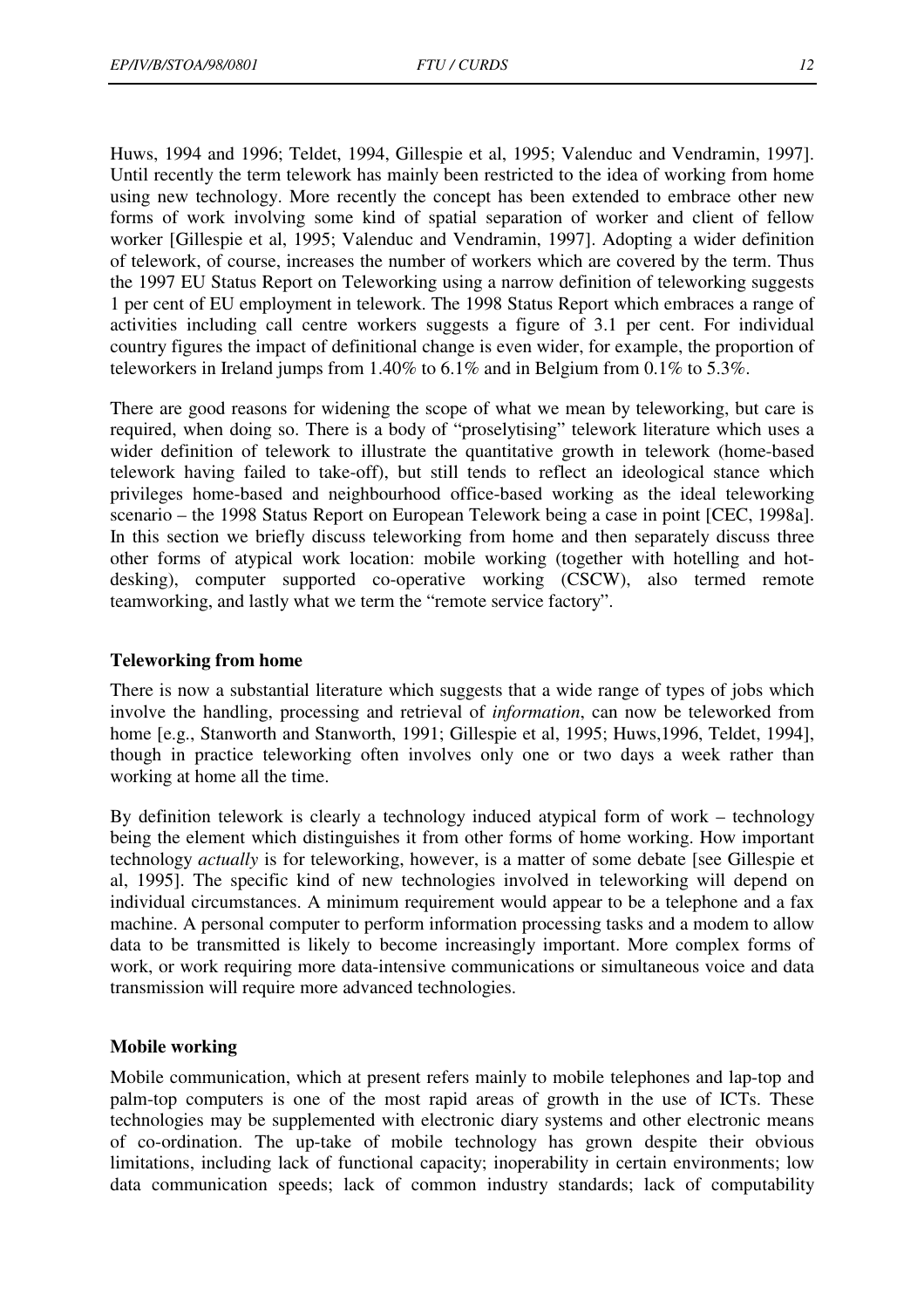<span id="page-13-0"></span>between mobile systems and fixed link systems; high costs and health concerns. Mobile communications service revenues grew eight-fold between 1991 and 1997 and annual mobile PC sales doubled between 1994 and 1998 [FT 19.11.97; FT 2.5.96]. The mobile data market is expected to grow exponentially between now and 2010 [Ovum, 1997]. "Third generation" mobile technologies (Universal Mobile Telecommunications Service in Europe) are expected to enhance the capacity of these communications. Several reports suggest that mobile work is by far the most common form of telework (taken in its wider sense) [e.g. Gillespie et al, 1995; Gray et al, 1993].

Mobile communications are clearly implicated in new atypical forms of working. Most obviously they have the potential to impact on the location of work. In many cases these technologies are used on an *ad-hoc* basis, but some firms have taken a more strategic approach, particularly in relation to field staff, such as engineers, mechanics, sales people and consultants, allowing workers to "hot-desk" [see Box 4]. These arrangements bring advantages for both the firm and the worker, the former saving space, reducing fuel costs and increasing productivity, the latter travelling less and therefore saving time. However, mobile working may also be accompanied by work intensification, with the number of hours dealing with the client increasing. Expectations that a worker will always be contactable is also likely to increase workloads.

#### *Box 4: Atypical location - mobile working, hot-desking and hotelling.*

One of the best known examples of mobile working and hot-desking is that of IBM, where many sales and client support staff are expected to spend most of their working day either at or travelling to clients' premises. Mobile communications technologies (telephony and data) mean that workers can access databanks and co-workers and seldom need to visit the office. Workers also work from home more often. An electronic diary system which is accessed through the company's Intranet allows co-ordination. This arrangement is complemented by a system of "hot-desking", whereby there are desks to host only around 30 per cent of staff officially based there. Other firms such as BT are following a similar model. Another telecommunications company, Cable and Wireless, has developed a system of "hotelling" where staff can touch-down at their nearest office. This model has now spread to the public sector in countries such as the UK and Sweden, with client-oriented staff such as social workers hot-desking and hotelling. In a further development to this model a number of private sector companies such as Regus are now providing serviced touch-down facilities, including a suite of ICT-based services, for client firms. The company has 38 such centres in the UK and Ireland.

#### **Teamworking.**

The concept of teamworking is now well known. ICTs are becoming increasingly central to extending teamwork over space and time through what is generally referred to as *Computer Supported Co-operative Working* (CSCW). Thus teams of experts in areas such as architecture [Harper and Carter, 1994], engineering [Rogers, 1993], medicine [Egger and Wagner, 1993; Simon, Long and Ellis, 1996] and research and development [Howells, 1998] can use groupware, shareware, "computer-mediated communication" in order to form "online communities" [Turoff and Hiltz, 1983, in Qvortrup, 1992, 83]. Egger and Wagner, for example, describe a system which encompasses computerised personal calendars and automated resource planners to stimulate more efficient use of limited resources within a single site, in that particular case surgical theatres, expensive technical equipment and staff, through synchronising activities.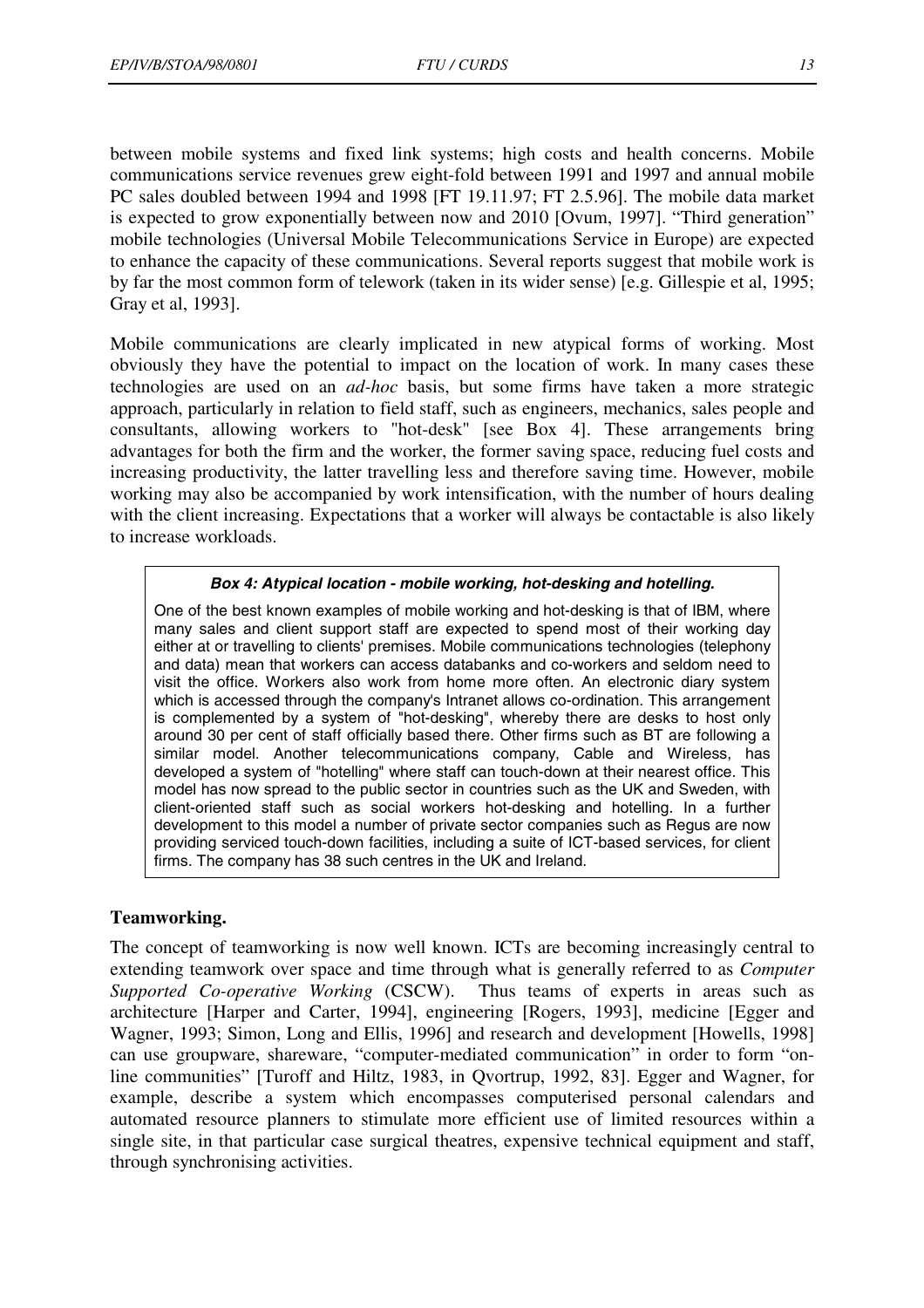<span id="page-14-0"></span>CSCW is also used to bring scarce human resources together over space, in a form of remote team working. As would be expected it is mainly large firms or organisations which establish these on-line communities. IBM for example established a multinational software research network to draw on its world-wide research labour force [Boutellier, 1998]. Examples of collaborative projects within smaller multi-site firms, however, can also be found [see Box 5].

#### *Box 5: Atypical work location - Computer Supported Team Working*

ASPLAN-VIAK, a medium-sized Norwegian engineering company, has used ICTs to link together its 16 regional offices in order to overcome the problems imposed by distance. Through the use of e-mail, conferencing, intranet and telephone technologies the company was able to create virtual teams. This allows the balancing out of work between offices which tends to vary over time. It also appears to allow individuals to more easily tap into other expertise within the organisation to overcome problems [drawn from Line, 1996]

#### **Remote service factories.**

Another form of atypical work location, which is becoming increasingly significant, is what might generically be termed the *"remote service factory".* Here, firms take advantage of spatial divisions of labour to locate 'industrialised' office processes such as data processing and call centre activities at a distance from other parts of the organisation and remotely from customers, using ICTs to communicate. The main area of growth in remote service factories is in call centres which are developing rapidly throughout Europe [Richardson, 1994; 1998; Marshall and Richardson, 1996; Richardson and Marshall, 1996; Datamonitor, 1998; Mitial, 1998]. These forms of work location are atypical in the sense that historically many of the jobs now being undertaken in factory-style work environments would until recently have taken place in small branch offices with face-to-face customer interaction. These jobs are different from those outlined in the preceding paragraphs in that the worker is still employed at a particular defined site.

Call centres are particularly relevant from the perspective of this report, however, in at least four respects. First, they are in the forefront of many of the emerging work and employment patterns outlined elsewhere in this section (2.1., 2.2., and 2.4) [Arup/CURDS, 1998]. This includes renegotiating contracts with existing staff and appointing new staff as other parts of the organisation are "downsized", bank branch closures being a case in point. Second, firms appear to be using the locational flexibility created by developments in ICTs, implicitly or explicitly, to strengthen their negotiating position vis-à-vis the workforce. Third, geographical mobility presents opportunities for some less developed parts of the European Union to attract employment, as is clearly illustrated by the Irish case [Richardson, 1999]. Fourth, firms may be able to use ICTs to migrate this work offshore, thus displacing European workers. Alternatively, European workers may be able to service markets on other continents [Richardson, 1999].

#### *2.4. Job detachment*

We use the term "job detachment" to describe the situation of workers as a result of trends towards the outsourcing of work by companies and the replacement of work contracts by commercial agreements. This takes several forms and includes: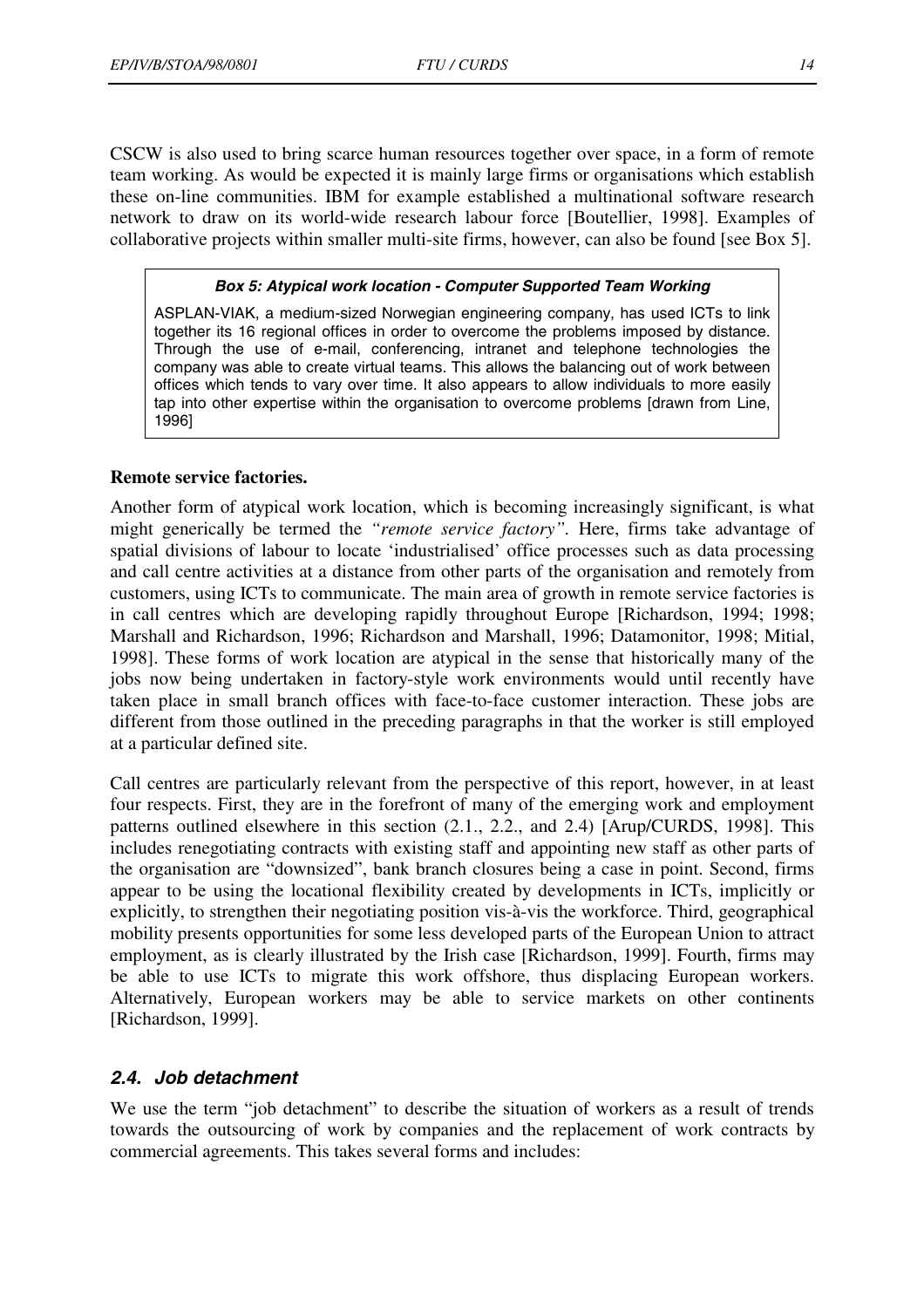- 1. the newly self-employed worker whose self-employment is the result of corporate downsizing. Such a worker now has to sell her/his labour and skills, perhaps to her/his former employer or to several employers on a commercial basis;
- 2. individuals employed by a firm supplying parts or services to a principal firm in a supply chain, and where the principal firm uses suppliers to ensure flexibility;
- 3. an individual worker who at one time would have been directly employed, but now finds that job opportunities are most readily available through an employment agency which matches labour supply and demand, supplying workers to individual firms on a temporary basis;
- 4. a worker who has been transferred to a third party provider of services under a transfer of work agreement, for example, where a bank or government agency decides to contract out some element of its operation, whether this be cleaning and catering or IT services.

Technology is implicated in these process in a number of ways, though again it is arguable whether it is the proximate cause. One argument put forward by Bartel [Bartel, 1993, referenced in Ono, 1998] suggests that technological change introduces uncertainty into labour markets through triggering short-run fluctuations in demand. As technology is in a state of flux firms must decide whether or not to internalise a particular technology and whether or not to train workers to use such technology. As the pace of technological change increases higher rates of obsolescence are likely to decrease the amount of investment in human capital. Recent work at CURDS suggests that much outsourcing is specifically undertaken to overcome the legacy of under-investment or inappropriate investment (for example, investment in mainframe computing which is largely being replaced by distributed processing) in new technology. New forms of inter-firm networking, particularly in manufacturing, depend on technology. Just-In-Time (JIT) practices, for example, establish 'an intricate hierarchical network of subcontractors in order to minimise market risk by maintaining low levels of inventory and reducing their work force to the core.....JIT is production using parts *and* labor on an as-needed basis [Ono, p9, italics in original].

The argument from uncertainty over investment in capital can be seen to apply to 2 and 4 above where specialist suppliers in both services and manufacturing sectors invest in capital (including technology) and train and manage the workforce. It is less clear in 1 and 3. Indeed, in the case of employment agency working temporary workers often work on the principal firm's site operating that firm's technology. Temporary Staffing Firms (TSF) [Ono, 1998], or employment agencies are one of the fastest growing sectors in Europe, playing a crucial role in deregulated labour markets such as the UK and more tightly regulated markets such as the Netherlands and France. TSFs may be small and local, though multinational players such as Manpower, Kelly and Randstad have emerged. The agency negotiates a rate for providing workers, pays the worker and retains a (usually substantial) proportion of the fee. Temporary staffing is the main service provided, but they also provide outplacements where the TSF allocates an entire division of workers to fulfil a specific function of the client firm. This division may be located on the clients premises. The UK's main telecommunications provider BT, for example, has developed such a relationship with several TSFs. Clients firms may also develop what has been termed a "blended workforce" [William Olsten Center for Workforce Strategies, 1997, cited in Ono, 1998], with a core workforce being joined at particular times by temporary workers. Grimshaw et al [1998] argue that the flexibility which computers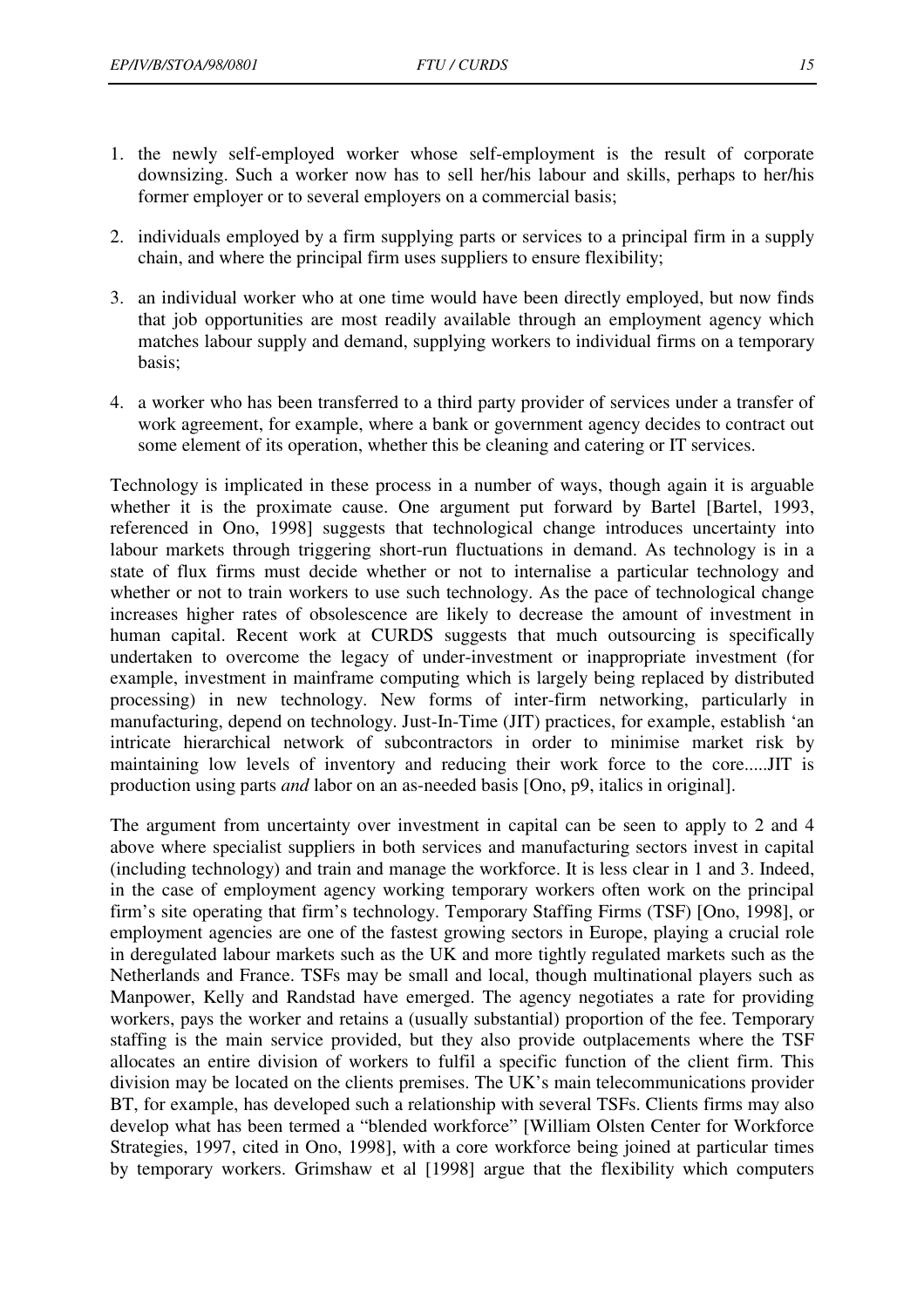<span id="page-16-0"></span>provide management in terms of additional information make it easier to employ temporary staff. However, based on case study work they conclude that there were other reasons other than new technology why firms used temporary staff provided by agencies, namely:

- − to reduce "headcount" figures to increase profit per employee (which is seen as a major factor driving investor expectations of company performance);
- − to manage workload flexibility, particularly important because the company mainly carries out short-lived marketing campaigns;
- − to reduce costs, since agencies pay local (rather than nationally negotiated) rates;
- − to cover for staff absences; and,
- − to complete tasks related to new IT systems, such entering information on the Internet.

The growth of outsourcing in manufacturing is well documented, but it is also an increasing phenomenon in the service sector, particularly in the area of IT and IT related services. Major suppliers such as EDS (Electronic Data Services) Anderson Consulting, ICL, and Sema are taking over large chunks of what would at one time have been regarded as core elements of other organisations' business through outsourcing agreements and workers are being swapped to new employers at the same time [Coe, 1997; Arup/CURDS, 1998]. This occurring in both private and public services.

#### *Box 6: Job detachment - work contract transferred to a third party*

One firm which specialises in IT outsourcing work is EDS (an American owned company, which emerged from the IT Department of General Motors). EDS has contracts from organisations throughout Europe in both the public and private sectors. Outsourcing deals often entail workers being transferred from one employer to the another. These deals tend to be covered by the Acquired Rights Directive. In the case of EDS most workers tend to move from collectively negotiated contracts to much more individualised contracts. Formally, it could be argued that the worker's situation becomes more precarious, though the reality for skilled workers may well be greater opportunity as the new employer has multiple clients and a global reach.

#### *Box 7: Job detachment – using agency staff for flexibility*

A major Dutch Bank has set up a call centre in order to develop a more cost effective customer service delivery channel using new technology. The organisation decided to locate in a suburban area with a large female labour pool. Ninety per cent of employees are female, mainly female returners in their thirties. The majority of stff are part-time and are employed by a temporary employment agency rather than directly by the bank. This means that the bank does not have to meet the terms of banking sector social agreements. These staff fall under a different (less advantageous) sectoral agreement. There is an element of performance pay related to the number of phone calls made. [Belt et al, 1998]

#### *2.5. Summary*

We suggested in the introduction to this chapter that information and communication technologies do not *necessarily* lead to particular organisational outcomes or work patterns. It is clear, however, that firms are re-engineering work processes around new technologies in order to reduce costs and maintain or enhance competitiveness, for example, by responding to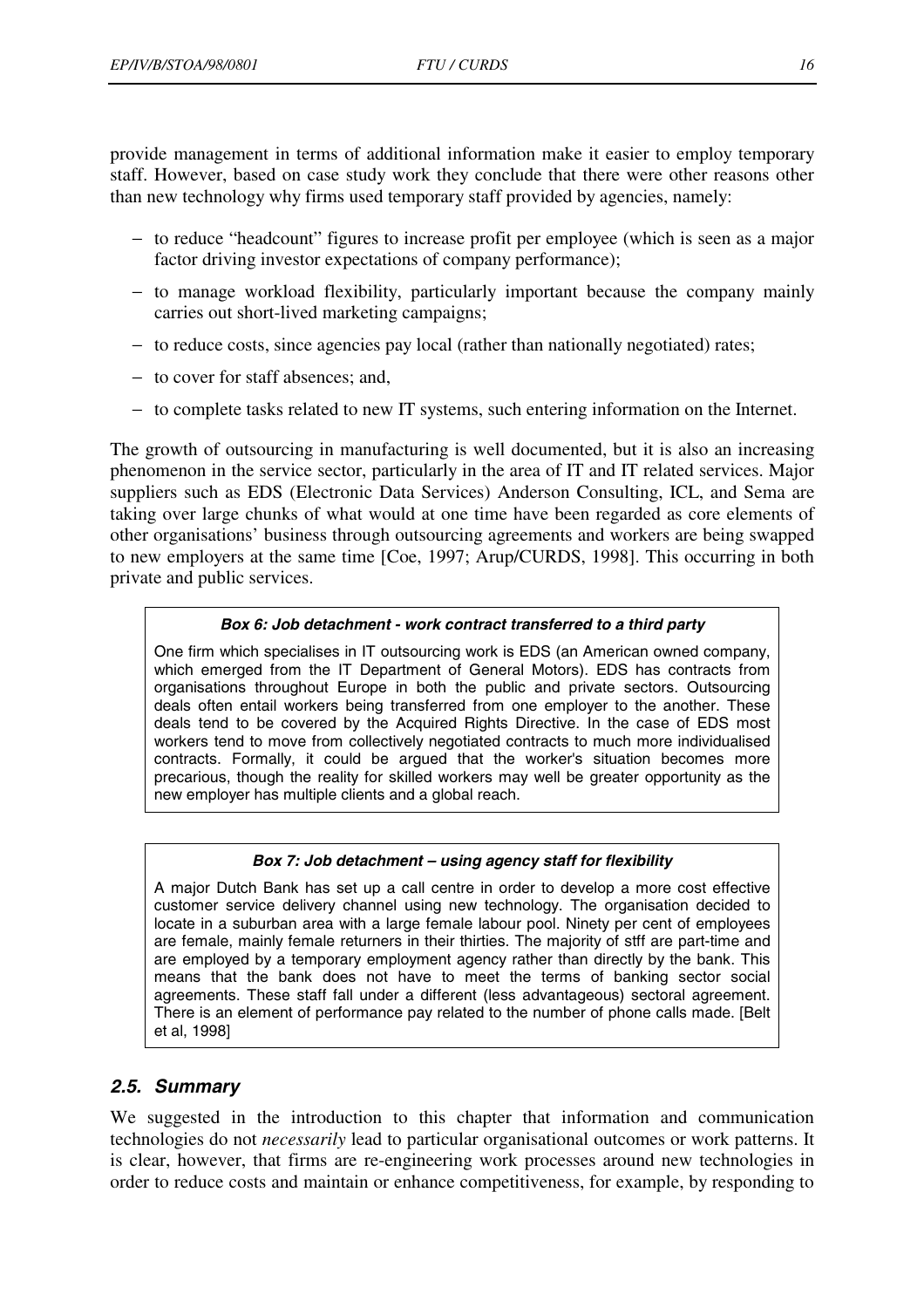<span id="page-17-0"></span>new consumer demands for extended opening hours. Within this context, and within the context of increasingly liberalised labour markets (which it could be argued result partly from the enhanced bargaining position of employers which result from their access to and control over technology) ICTs facilitate certain new work patterns. In this section we have explored the main atypical forms of working that appear to be emerging (see Table 2) and have given concrete examples of models that our research suggests are becoming widespread. In the next section we turn to explore official data sources relating to flexible or atypical working.

# **3. Employment trends related to flexible working in Europe: some data**

This section looks at those key trends in flexible working in Europe for which data exist (1). Unfortunately, *illuminating* and *consistent* data is not available for some of the key new areas of flexible work which are of interest to us in this report. The data available regarding new forms of work such as zero hours, annualised contracts and twilight shifts, for example, "is limited and hard to find" [CEC, 1996]. Here we concentrate on part-time working, temporary working, self-employment, night work and weekend work. Even here, however, there are limits to what can be said regarding trends, because in several of these areas figures have only recently begun to be collected and it is only possible to draw out changing patterns with respect to the first three categories.

#### *3.1. Part-time working*

 $\overline{a}$ 

Part-time working is by far the most significant form of atypical work in Europe. Indeed, in some countries, such as the UK and the Netherlands, this form of work might be seen as typical rather than atypical, at least for the female half of the population. The 1990s has seen an increasing trend in this direction in most European countries. So, whereas in most years of the decade there has been no increase in net full employment, part-time employment has grown throughout the 1990s. This imbalance has been apparent both in periods of economic growth and recession. The importance of part-time work has grown further as the decade has progressed. In the 3 years from 1994 to 1997, the number of part-time jobs in the Union went up by almost 2.4 million, a rise of over 10%, while the number of full-time jobs fell by 125 thousand.

The shift towards part-time working occurred for both men and women (see figures 1 and 2). By 1997 the proportion of men working in the Union working part-time rose to 6% compared to only 4% in 1990. This represents an increase of 50% in just seven years. In the previous five years (1985-1990) the increase was only 8%. The situation has varied across the Union but only in Austria and Luxembourg has there been a decline in the proportion of males working part-time. The country with the highest proportion of part-time male employment was the Netherlands where the figure stood at 17% in 1997.

<sup>(1)</sup> Unless otherwise stated the data cited in this chapter draws upon data generated by Eurostat. In particular data provided in CEC, 1998A, CEC, 1996a and CEC, 1996b. The data is well diffused and there is room here only to give a brief overview of the main points.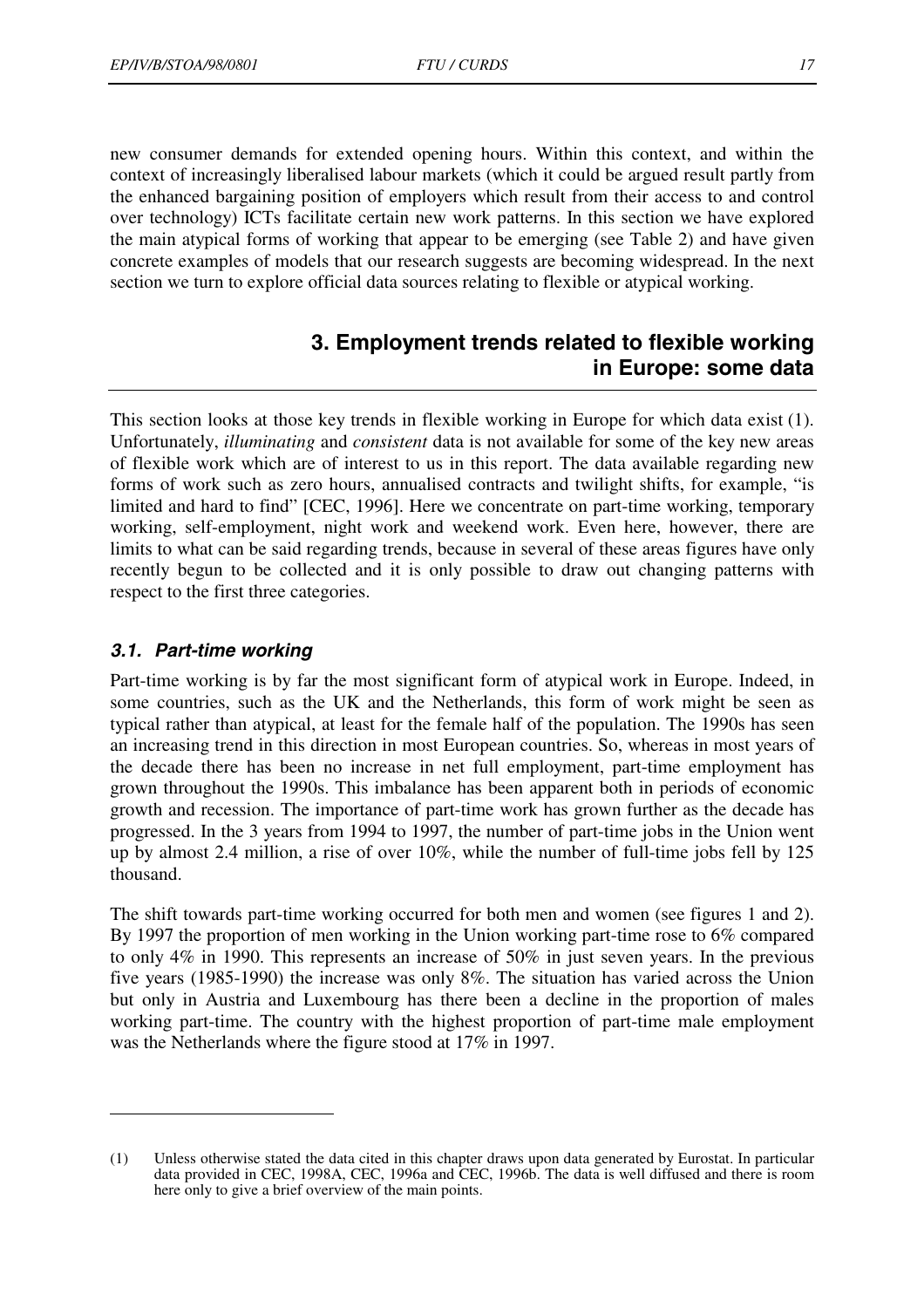<span id="page-18-0"></span>The proportion of women working part-time grew less sharply during the 1990s, but from a higher base. Again the rate of growth has been higher during this decade than in the previous one, 13% during the period 1990 to 1997, compared with only 2% during the preceding five years. Only Denmark, Finland, Sweden and Greece have seen a fall in the proportion of female employees working part-time.

Data from the European Labour Force Survey (1996) suggests that much part-time work is voluntary (see figure 3).

It is also clear, however, that a significant number of part-time workers would prefer full-time work. This is more pronounced for men, where those working part-time on an involuntary basis represented more than a quarter of the male part-time workforce in a majority (eight) member states. In three member states, over half those male workers working part-time did so on a involuntary basis. Over a quarter of women working part-time did so on an involuntarily basis in six member states.

These figures suggest that part-time work is being used by employers to promote flexibility and that many workers are benefiting from this approach. They also suggest, however, that the much of the available workforce is being under-utilised and that many individual workers are unable to fulfil their potential and are likely to be suffering both financially and in other respects as a result.

#### *3.2. Fixed-term contracts*

Fixed-term or temporary contracts have traditionally been used by firms as a way of operating efficiently where demand is unpredictable or is likely to be of limited duration. There are significant variations in the use of fixed-term contracts across Europe. In several countries the use of this form of contract has changed little since the 1980s, and in others it has actually declined (see figures 4 and 5). The overall trend, however, is a steady rise in the proportion of the workforce on fixed contracts. This applies to both men and women.

The growth of temporary employment contracts appears to be accelerating in the second part of the 1990s, with new jobs being disproportionately temporary rather than permanent. Although temporary jobs, or those with fixed term contracts, represent only a small proportion of the total in the Union (11% for men and 13% for women in 1997) the proportion is increasing steadily [CEC, 1998a]. For men temporary employment accounted for all net addition to employment in the Union between 1994 and 1997.

A similar picture emerges for women (figure 5), with only two countries (Germany and Portugal) experiencing a reduction in those working in temporary jobs over the period 1994 to 1997. Over the Union as a whole, temporary jobs accounted for some 40% of the net addition to employment of women over this period. It can be concluded, therefore:

"for both men and women, the resumption of employment across the Union since the recession of the early 1990s has seen a continuing rise rather than a reduction in the relative numbers working in jobs with fixed term contracts. Since the importance of temporary working also increased in most Member States during the previous period of upturn in the late 1980s, it would appear that the growth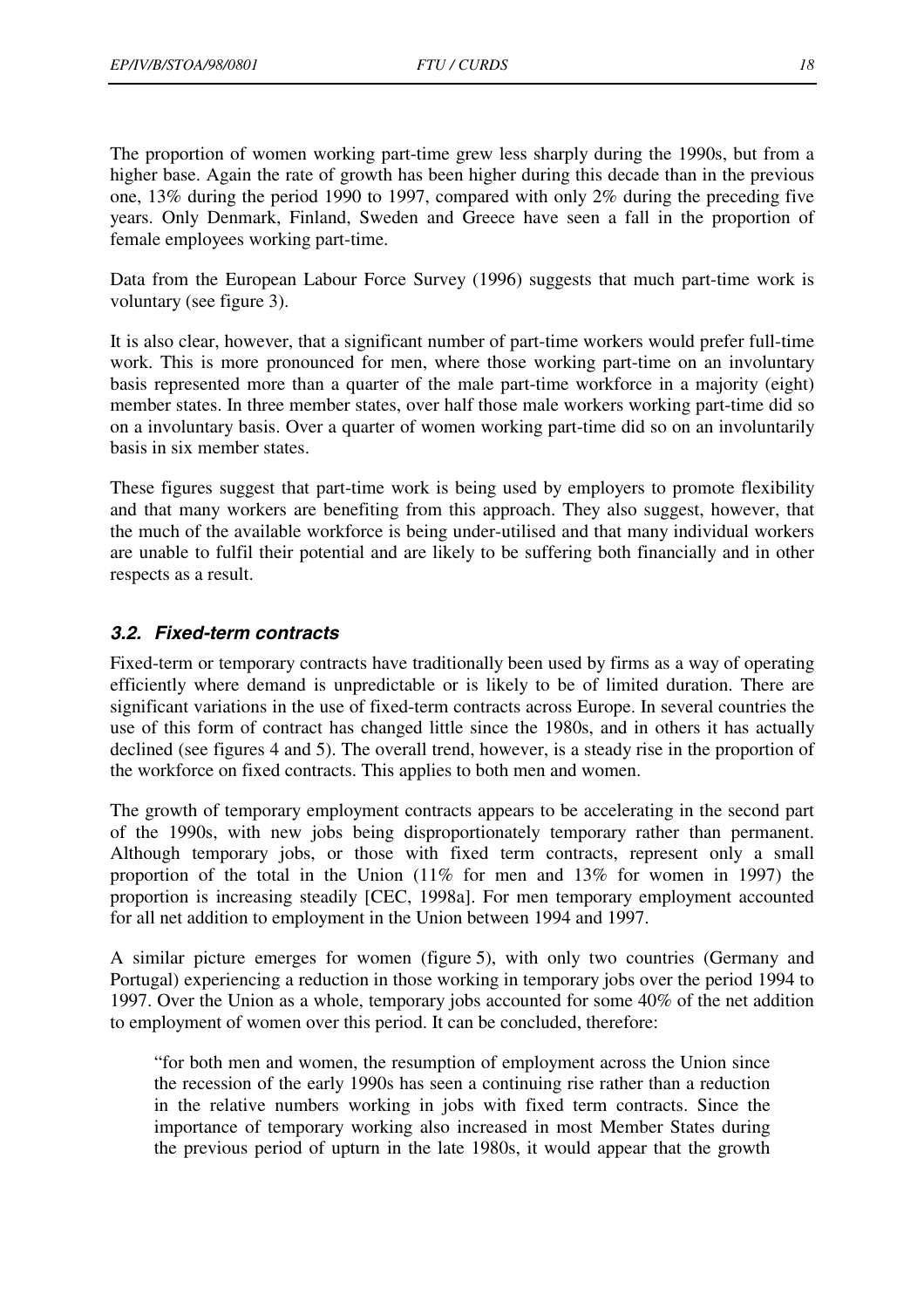<span id="page-19-0"></span>signals an ongoing structural change in the characteristics of European labour markets towards more flexible terms of employment" [CEC, 1998a: p29].

The growth in temporary work has brought forth a growing number of organisations which specialise in providing temporary workers to organisations. These Temporary Work Businesses (TWBs) may be small firms operating at the local level or firms working at the international level such as Manpower. The industry structure varies from country to country, depending on regulation and market conditions, though there appears to be a growing concentration in this relatively new sector [Zoetmulder, 1999].

As can clearly be seen from figure 6, the UK and the Netherlands have the most developed private sector (TWB) industry in Europe, with penetration rates of 3.9% and 3.7% respectively. There are a range of regulatory approaches to the TWBs across the Union and this has resulted in different rates of growth. There is, however, evidence of a general, though differentiated move towards liberalisation of the TWB market across Europe, and there is likely to be significant growth in the sector over the next few years. In Germany, for example, which, with the exception of Belgium, is the most strictly regulated northern Member State, temporary work supplied by TWB's appear to be the fastest growing sector in the economy [Rudolph, 1999]. The nascent TWB sector is also growing in the more heavily regulated southern Member States such as Italy and Spain, though slowly and from a low base [Cipolletta, 1999; Vicente, 1999].

## *3.3. Self Employment*

Much of the literature on flexibility suggests that self-employment should grow as the result of processes of downsizing as large corporations become leaner and more focused on their core-businesses. This, in turn, many commentators suggest, should create external flexibility with a cadre of dynamic small firms able to supply specialist services to other firms on a commercial basis. It is not possible to tell from the available statistics how accurate this claim is. Official figures are insufficiently disaggregated to give much insight to this phenomenon. Certainly, taken overall, there has been little change in the self-employment as a proportion of overall employment (see figures 7 and 8). Self-employment is greatest in the southern Member States, following the general rule that the more advanced an economy the lower the proportion of self-employed. This is accounted for to some extent by the greater proportion of people employed in agriculture, though even when this controlled for these countries tend to have larger proportion of self-employed.

#### *3.4. Working Time*

There was an overall decline in the average number of hours "usually worked by workers" in Europe between 1983 and 1995. This trend, however, is mainly due to two factors, the shift from agricultural and industrial production to service sector production, and the increase in part-time work. Once these two factors are controlled for "the remaining reduction in average hours worked, i.e., the reduction which resulted from a change in the length of the working week for those employed full-time or part-time, amounted to only 10 minutes a week over the 12 years 1983 to 1995" [CEC, 1996]. This suggests that for many people there was an actual increase in the number of hours worked. In the UK and the Netherlands, perhaps the most liberalised economies in the Union, there was an average increase in hours worked of around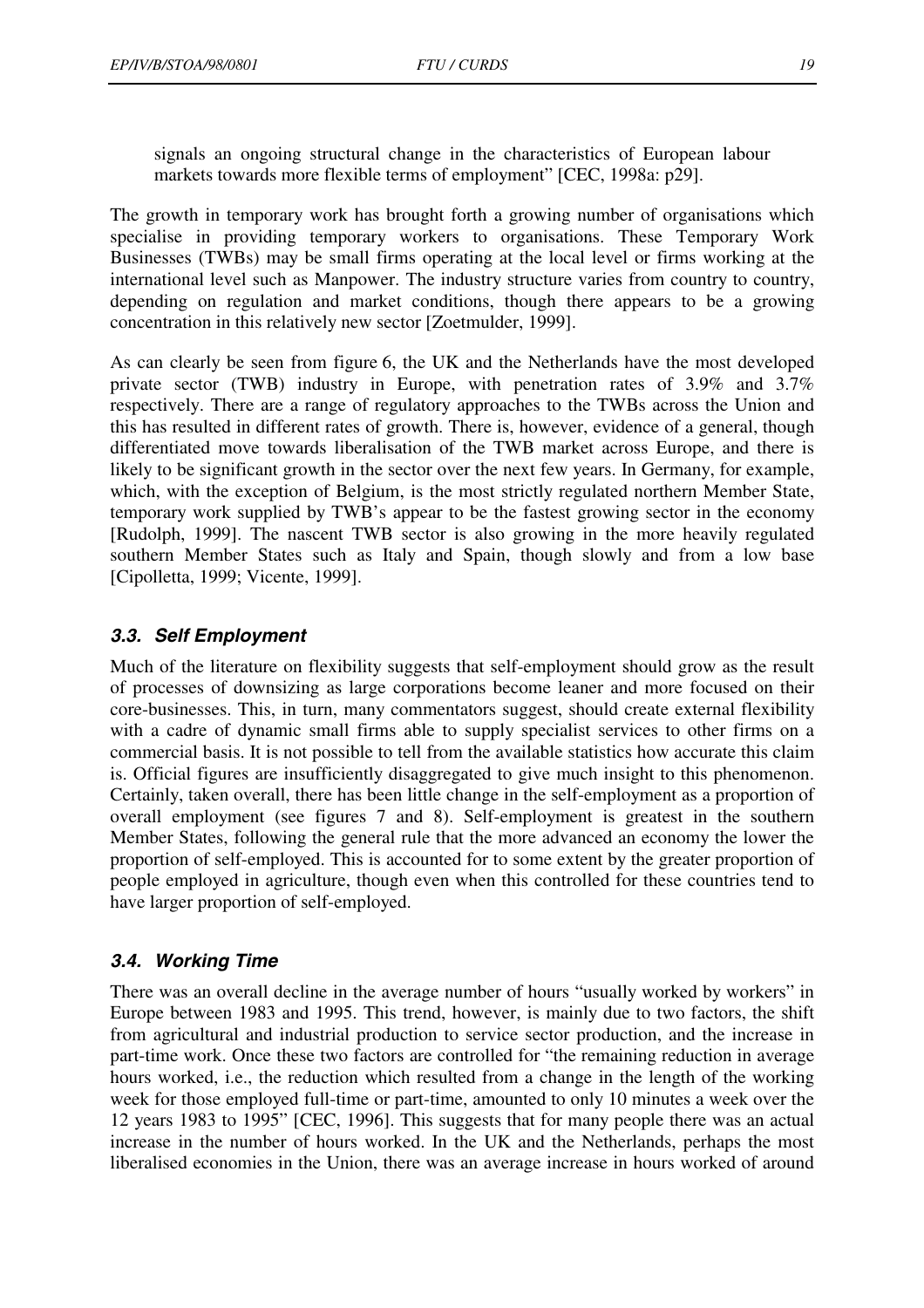1 hour per worker during that period. In only four countries, Belgium, Denmark, Germany and Luxembourg, was there a negotiated reduction in hours of employment.

It is widely asserted that we are moving towards a 24–7–365 society. The evidence which is available in this area does not really support this contention, though some Member States may be moving in this direction more rapidly than others.

The number of people *usually* working at night increased during the period 1992 to 1995. However, this rise was very small, under half of one per cent in total. There is considerable difference across member states, with the UK having most night-time workers, when those working nights usually and sometimes are taken into account. Night-time working which is defined as "work carried out during normal sleeping hours" [CEC, 1996], appears to have little direct connection with new technology, being most prevalent in sectors such as transport and communications and the police and armed forces, as well as areas such as nursing. One area which case study evidence suggests is becoming increasingly important, particularly in white collar service sector work and in retail work, is 'twilight' working. Unfortunately the Community Force Labour Survey appears not provide information on this topic.

Developments in weekend working are obviously relevant when considering the idea that we might be moving towards a 7 day working week. Weekend working can be seen as one element in the move towards more flexible working. Some 23% of employees in the Union usually worked on Saturdays in 1995, with a slightly smaller proportion sometimes doing so. Saturday working was most common in the service sector. Figures suggest an increase in Saturday working, with 1% more men *usually* working on a Saturday in 1995 than in 1992. There was a similar rise in those working *occasionally* on a Saturday.

Women are more likely than men to work on Saturdays on a regular basis, and this probably relates to their dominance of employment in retail and hotels and restaurants. Men, however, are more likely to work on an occasional basis. Greece and the UK have the highest proportion of people working on Saturdays, through Italy has the highest proportion of employees usually working on Saturdays. The UK also has the highest number of male employees working on an occasional basis on a Saturday, as many as 44%.

Overall there are signs of a general move towards Saturday working. There appears to be little sign of convergence across member states, however, with countries with most Saturday workers experiencing the largest rises. This may change, however, with, for example, retailers in Germany now being allowed to open on Saturday afternoons.

Sunday working is less prevalent in the Union than Saturday working. In 1995, just under 10% of both men and women employees (9% of men, 8% of women) had jobs which involved them in usually working on Sunday, while some 17% of men and 12% of women had ones which entailed them occasionally doing so. The main areas where people usually worked on a Sunday were transport and communications (for men) and hotels and restaurants for women. There was a rise of around 1% in the number of employees working on a Sunday between 1992 and 1995. In some sectors (other services for men and distribution and hotels for women) the rise was closer to 2%.

Again the UK is the country which, in the Union, which is "most flexible" in respect of Sunday working, with almost 50% of men and a third of women either usually or sometimes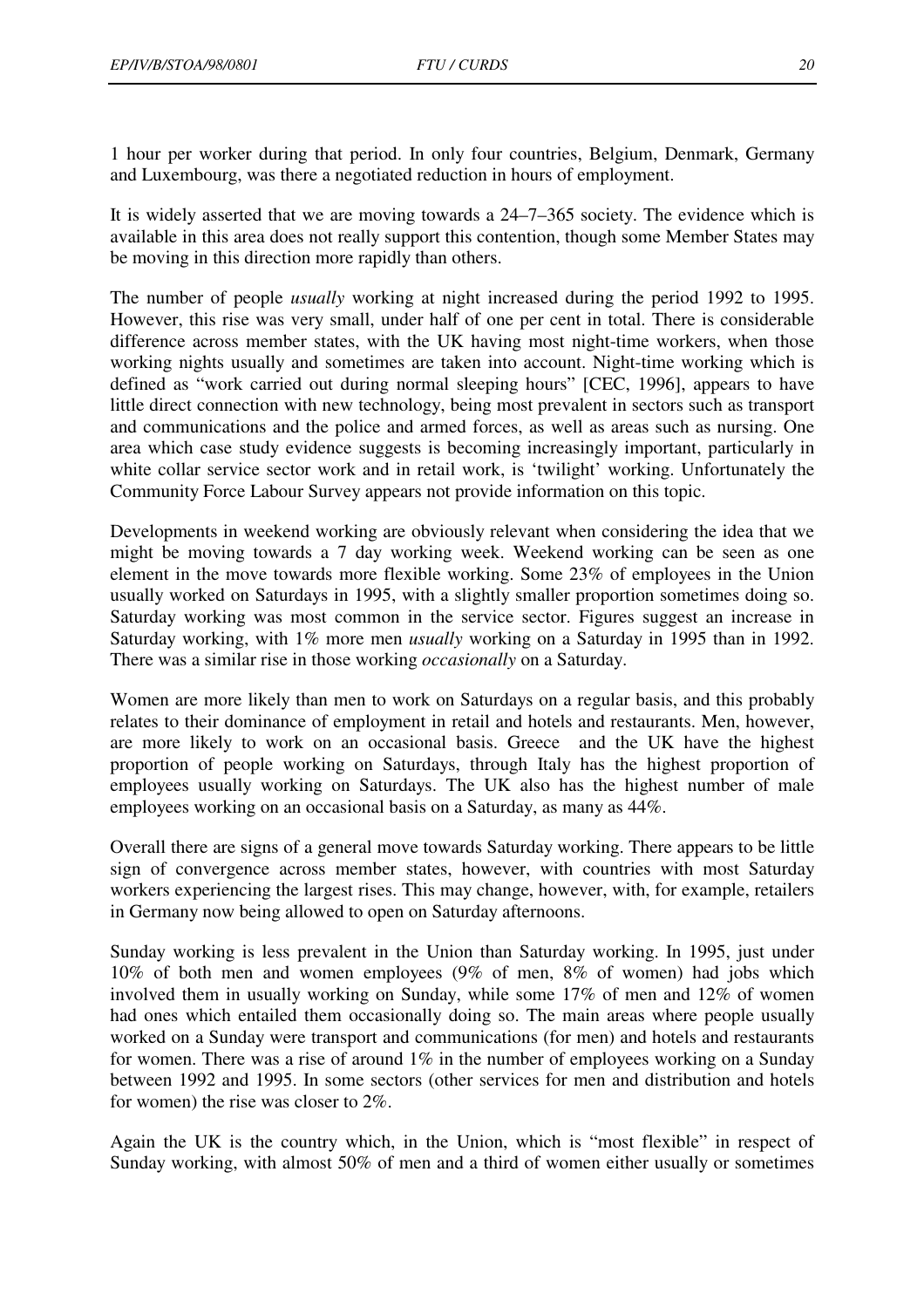<span id="page-21-0"></span>working on a Sunday. Again the main increase in Sunday working came in countries where it was already prevalent.

#### *3.5. Summary*

From the figures available it is clear that there is a trend towards more flexible working in the European Union. There have been increases in the proportion of the European workforce working on a part-time basis, with the majority of new jobs being created in this area. Similarly there has been an increase in temporary work for both men and women. This has been accompanied by the growth of specialist temporary work businesses, supplying temporary workers. Weekend working has also risen and there was also some rise in night work. In most cases there is considerable differentiation across Member States. Unfortunately data is not available to give us a picture of the growth in other forms of 'flexible' work, such as twilight working, and new forms of contract such as annualised hours and zero hours.

# **4. Current thinking of the social partners**

#### *4.1. General trends*

Analysts of industrial relations usually agree that an important change occurred at the beginning of the nineties in the attitude of the social partners towards flexible working.

- During the 1970s and 1980s, flexibility was often associated with strong ideological debates. From the employers' side, flexibility was put forward as a necessary constraint upon competitiveness. This link between flexibility and competitiveness was based on the results of various comparative studies of the labour markets in Europe and USA / Japan, mainly from OECD. These results were interpreted by employers' organisations as an evidence for a lack of flexibility in the European labour regulation. Policy measures of deregulation of the labour market were undertaken in some countries (mainly UK), but they were more controversial in other countries. From the trade unions' side, flexibility was interpreted as a "managers' demand". It was a conflictive point in social relations, in almost all the European countries. The general result of conflicts and negotiations was that restrictions were made to the development of flexible work forms and that protective rules were added to the labour legislation and collective agreements.
- Nevertheless, dogmatic attitudes of both social partners have lost progressively their influence to the benefit of more pragmatic attitudes. Since the end of the 1980s, experience has shown that positive agreements were possible. General declarations at the European level, such as the successive agreements on social dialogue (1986-1990), recognise that flexibility is both an economic necessity to be accepted and a social challenge to be negotiated. The recent Green Paper "Partnership for a new work organisation" [COM(97)128 final] represents a typical achievement of this kind of compromise in policy statements. But most of the negotiated agreements and policy documents continue to refer to "typical workers": wage earners with stable work contracts with well-identified employers.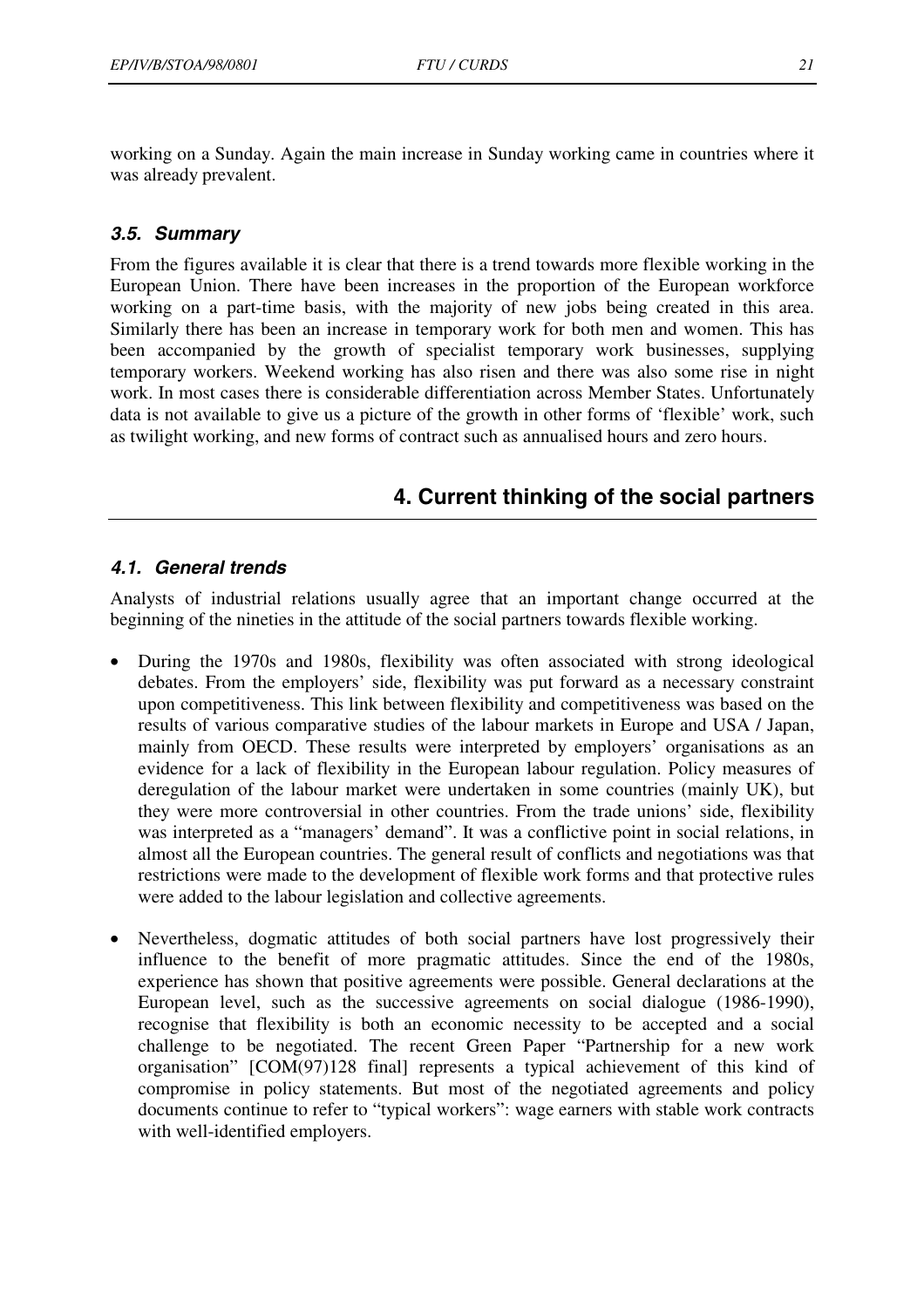<span id="page-22-0"></span>• From the beginning of the 1990s, more attention is paid to atypical workers, such as parttime, temporary and interim workers, and to atypical industrial structures, such as network firms, outsourcing, etc. It corresponds to a move from bargaining "restrictions to flexibility" to bargaining "social corrections to flexibility". As mentioned by Baglioni, negotiated agreements on corrections to flexibility have been facilitated by the new orientation of trade unions, most of which have realised how important it is to bargain over these issues, thus abandoning their earlier tendency to introduce accumulating protective work rules [Baglioni, 1990: 23]. Concrete examples of this change of mind of the trade-unions are: collective agreements for interim workers in the Netherlands and Belgium, for the teleworkers in Italy, negotiation of full social rights for part-time workers in the Netherlands, European chart for distance workers proposed by Euro-FIET, etc.

The development of atypical employment is perceived as a challenge for the modernisation of trade unions. Traditional union solidarity was build up on the principle that all the workers had common and uniform interests. More collective was the action, more efficient was the result. Solidarity with atypical workers was thought as getting them from atypical jobs into standard jobs. Nowadays, it appears that the interests of atypical workers are not really uniform and that some of them reject the model of standard job. Some trade unions, such as FNV in the Netherlands and LO in Denmark, have incorporated in their strategy a new approach to the diversity of interests among atypical workers [Valkenburg & Beukema, 1996]. The key question is how to organise solidarity on the base of differentiated wishes and demands (see 4.4. below).

From the employers' point of view, the approach to flexibility has known little renewal. Besides the well known economic and organisational arguments, some social arguments in favour of flexibility are put forward. Employers argue about the convergence between atypical work forms and new life styles. They also argue that atypical work forms create jobs, while legal constraints on "standard work" prevent from job creation. In France for instance, job creation is mainly due to short-term work contracts – unfortunately, job destruction too. Nevertheless the balance remains positive and about one third of temporary work (interim and short time contracts) results in stable contracts [Fougère & Kramarz, 1997]. From the unions' side, these arguments are often perceived as a deliberate strategy for increasing precariousness in a context of high unemployment. It reinforces the "classical" aspect of their attitude towards flexibility.

#### *4.2. Specific changes linked to new information and communication technology*

Two important topics of industrial relations are concerned with the changes induced by new information and communication technology: working time and work location. Definitions of working time and work location are basic characteristics of the organisation of industrial relations.

• Labour legislation and collective agreements are based on many "spatial" notions. For instance, the notion of working place is at the core of regulations on working conditions, health and safety standards, as well as in the agreements on mobility and work organisation. Workers councils are organised according to the spatial organisation of firms, even at the European level.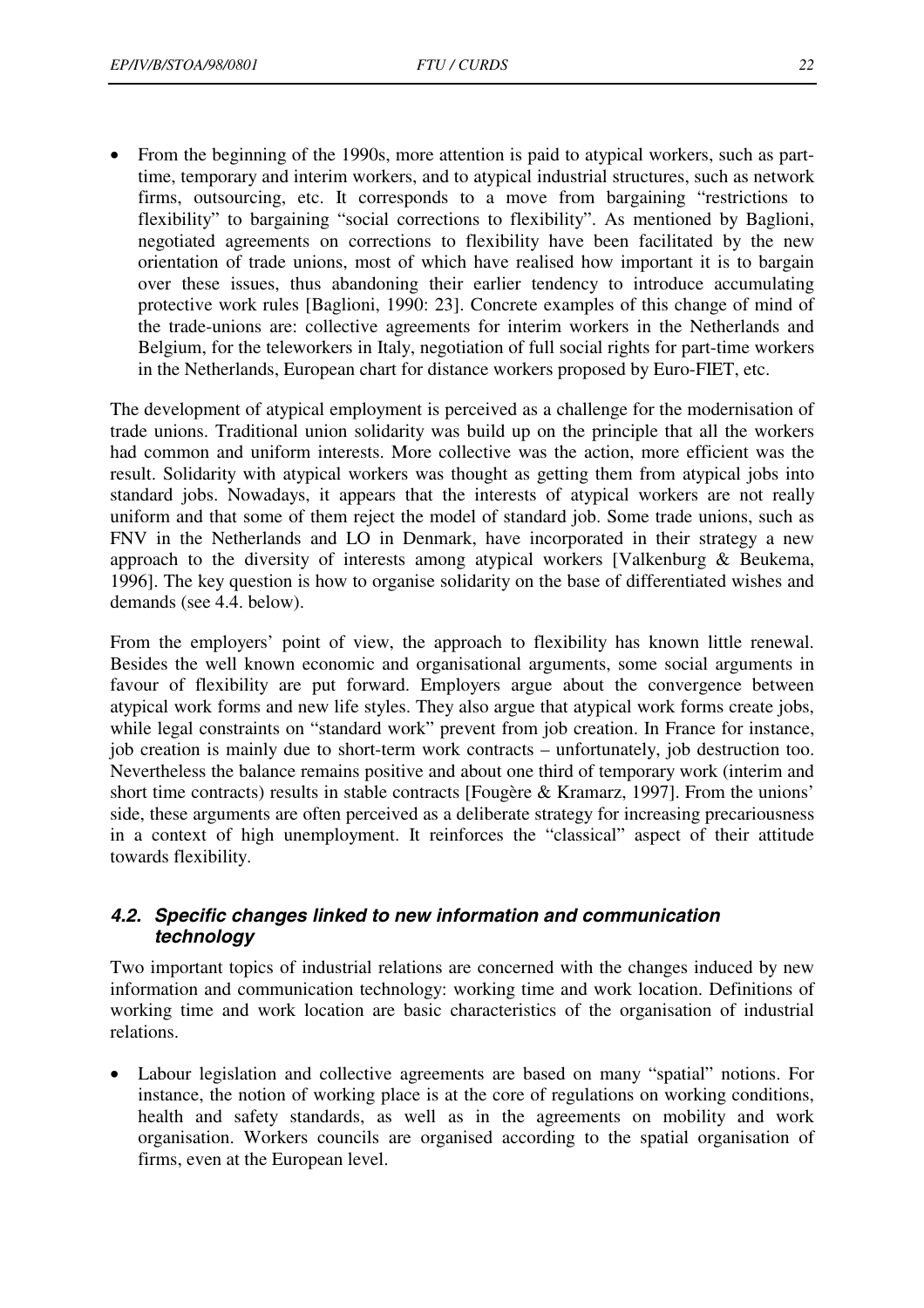<span id="page-23-0"></span>Working time is a basic component of the work contract and the wage relation. In many European countries, a law fixes the boundaries of work duration. Historically, the negotiation of work duration arose when piece wage was replaced by hour wage. Control upon the workers is realised through measurement and control of their working time. Many agreements concern flexible working hours, holidays and special leaves, night work, shift work. When some work situations do not fit in this general framework, they are regulated by specific agreements: itinerant work, atypical working hours, working time of professionals and executives, etc.

ICT makes the boundaries of time and location more and more blurred. Atypical workers are the most confronted with blurred working time and work location. Both questions are difficult to handle in industrial relations. The fuzziness may be used by employers in order to escape from regulatory constraints and promote individual arrangements with workers, instead of collective agreements with union representatives. This is the general feeling among trade unions, even if many trade union officers recognise that regulatory changes are unavoidable.

Among the employers, flexibility is more and more linked to the promotion of the "knowledge society". The European Round Table of Industrialists [ERTI, 1997] puts forward the need for a more flexible approach to competencies and employability, directly linked to the diffusion of ICTs and the role of knowledge as a direct productive factor in the economy.

#### *4.3. Leading edge initiatives*

As the development of atypical work is a new challenge for industrial relations, it is interesting to look at innovative "actors of change" among the trade unions and the employer's organisations. These actors can modify the vision of the future within their own organisation.

Among the trade unions, the most innovative attitudes come from:

- Unions of clerical workers of the private sector (federated by FIET at the European level): these unions are confronted with a wide range of atypical work and to a continuous process of technological change. Even if the unionisation of services is lower than in industry, their membership is more diversified: high proportion of women, large amount of part-time workers. They organise more surveys, studies and training activities than the blue-collar unions. Generally speaking, they also improve their internal democracy and are more open to the diversity of interests of their members. Nevertheless, their influence on the positions of their national confederation may be weak, by lack of membership.
- Unions of professionals and executives, in the countries where they have specific structures (France, UK, Belgium for instance): for a long time they have worked out proposals for flexible working time reduction, professional mobility, distance working, etc. They represent however the "upper level" of the labour market, where the social detriments of flexibility are less visible.
- Groups of women within unions, who had to fight in order to bring part-time work at the agenda of the trade unions and who are more sensitive to issues such as quality of life, flexible working time along the whole working life, links between work and life styles, individualisation of social rights, etc.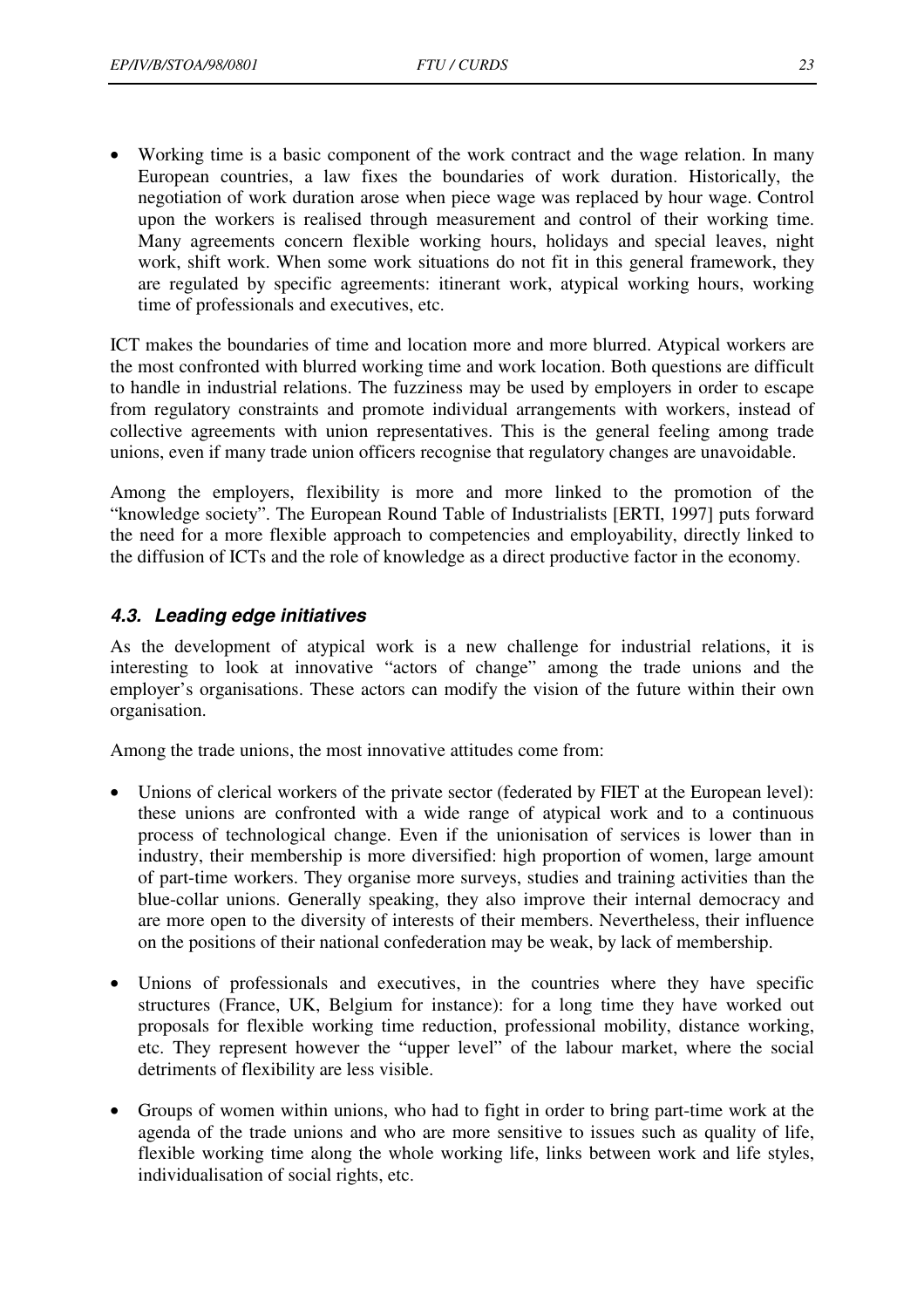In most of the trade unions, new ideas and new debates are organised through training activities, where workers can exchange practical experience, raise open questions and discuss with external experts. Union trainers are thus important actors of change. At the European level, the activities of the European Trade Union Academy and the AFETT have helped for many years in developing emerging topics such as technology, flexibility, organisation, participation, etc. But the influence of training activities on official positions is often a longterm process.

Among the employers' organisations, a specific role is played recently by some big interim companies, which are among the main organisers of atypical work. More than just providing their clients with temporary workforce, interim companies now organise social security plans for the workers. They also care, much more than before, for the respect social rights by the firms (working conditions, health and safety); in some countries, they have signed collective agreements on these topics. This change of attitude may be linked to the next liberalisation of public labour market services; interim companies will then play an extended role on the labour market and they need to improve their social policy.

Among "leading edge agreements" between social partners, agreements on telework are good examples. Compilations of such agreements have been collected by FIET [Bibby, 1996] and more recently by the European MIRTI project [MIRTI, 1998]. Such agreements take place at the enterprise level, more rarely at a sectoral level. A common character is that they integrate the diversity of work situations and workers attempts, without trying to normalise them. They specify how workers' rights are practically implemented in telework situations, including union representation and participation. They often organise the reversibility of atypical work situations, taking into account that they can be transitory.

Another new area for leading edge agreements and new forms of regulation is the issue of working time reduction. There are however controversies on the role devoted to the social actors and the governments in the process of working time reduction [Cette & Taddéi, 1997; Boisard, 1997]. They are well illustrated through the debate on the implementation of the "35 hours laws" in France and Italy [Taddéi, 1998]. The two main options exist:

- On the one hand, there are advocates of the reduction of working time through regulation with a law applicable to all sectors and large degrees of freedom for the social partners at all the levels. This is the recent option of the French and Italian government; but it was experienced in Sweden and Denmark for a long time [Hoffmann & al., 1995]. Opponents perceive such a law as unacceptable and dangerous for the enterprises.
- On the other hand, there are advocates of progressive and voluntary actions taken at the sectoral level or the enterprise level, through agreements among the social partners, within a general framework defined by the State. This is, up to now, the German and Belgian way towards working time reduction; in these countries, they are important variations of working time between sectors and even among enterprises in the same sector [Martinez, 1997; Garhammer, 1995]. Opponents to this scenario argue that most of the agreements are concluded in situation of crisis, only to avoid redundancies but not for creating jobs.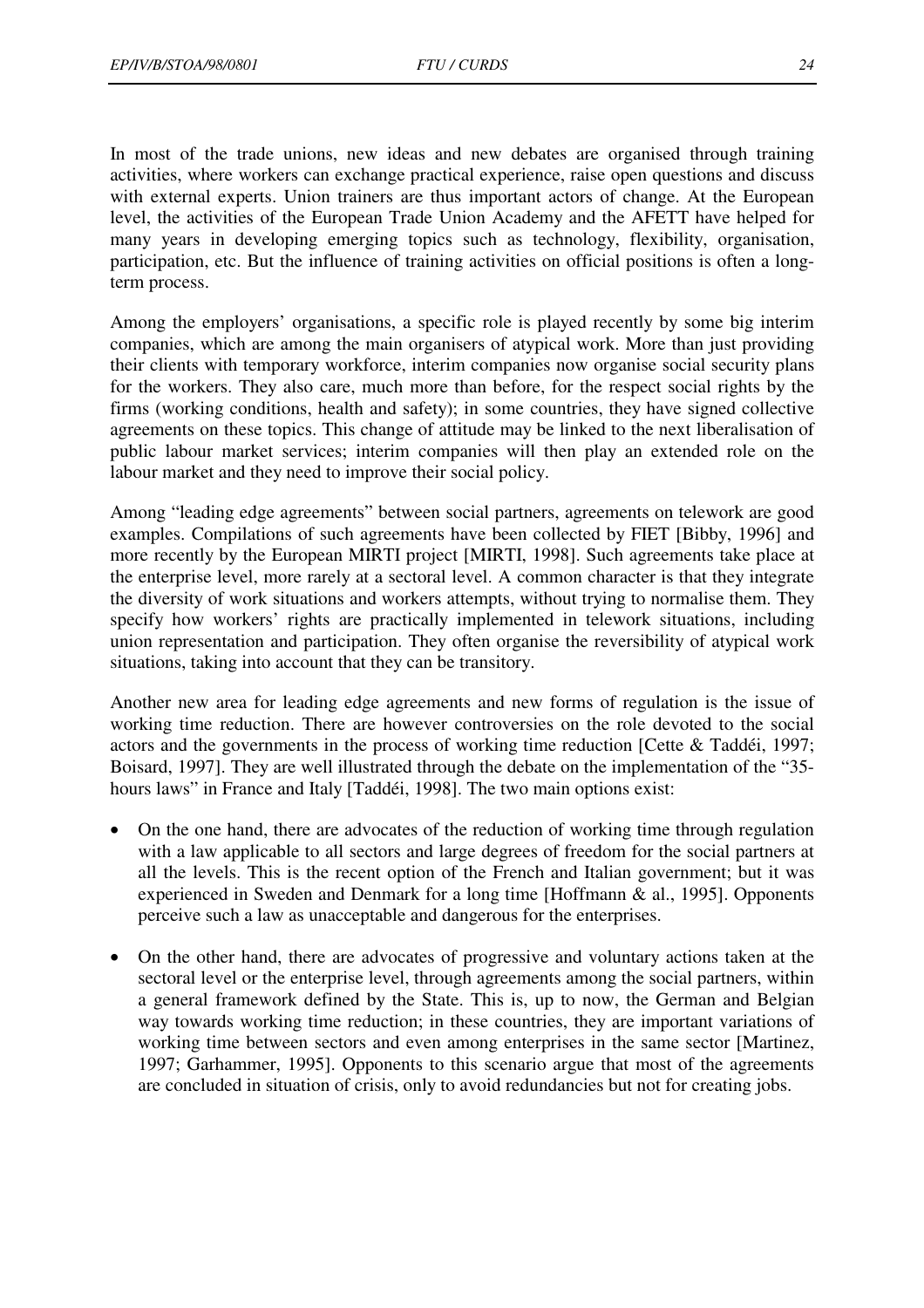## <span id="page-25-0"></span>*4.4. New challenges for trade unions*

In the existing literature on industrial relations, the expansion of atypical work forms is identified as one of the key challenges for the future of trade unions. This challenge concerns basic values of the trade union movement:

- 1. *Solidarity*. As mentioned above, atypical work forms lead to the decline of the principle of uniform collective interests of all the workers. The concept of solidarity must be reconstructed on new bases. Some authors suggest that "differentiated solidarity" should replace the principle "actions resulting from a common agreement" by "actions that do not damage the others" [Valkenburg & Beukema, 1997, and other references cited by them]. Differentiated demands and actions related to atypical workers could rely on this principle that differentiated interests may be promoted and defended to the extent that they do not threaten any other category of workers. This concept is closer to the ethical concept of "social responsibility" than to the classical working class solidarity.
- 2. *Personal autonomy*. Today's workers (not only the atypical ones) wish both more selfdetermination in the organisation of their professional life and a new approach to stable social rights. Personal autonomy is a quite new matter in collective agreements. According to some authors, it is the only way that allows the trade unions to reach new publics among atypical workers, high-tech professionals, young workers, etc. [Mückenberger & al., 1995]. In order to achieve the compromise between personal autonomy and security, the concept of "civil rights in employment" is put forward by some researchers in industrial relations.
- 3. *Participation*. Classical structures of workers' representation (union delegations, workers councils, etc.) are not easily accessible for atypical workers, so that they are underrepresented in the structures of social dialogue at all the levels. But the EPOC survey suggests that their involvement in "informal" consultation processes (working groups, quality circles) is better.
- 4. *Internal democracy*. What is true for participation at the firm level is also valid for internal union democracy. Some experiences already exist that use the potential of information technology (mainly the Internet) in order to implement new union services (social or juridical information) or new forums designed for atypical workers. But internal democracy is not only a question of access to services and participation in debates, it also concerns the fact that interests of minorities have to be taken into account, and not only the positions of the majority.
- 5. *Concept of work.* Considering that full-time permanent employment is not anymore the single model is like a Copernican revolution for some trade unions. Up to now, the only future they envisaged for atypical workers was to let them become typical workers. Within the trade unions, the debate can only be organised at the level of national or regional confederations, as far as the sectoral unions are less sensitive to the problems of the lower segment of the labour market, which is the most confronted with atypical work forms.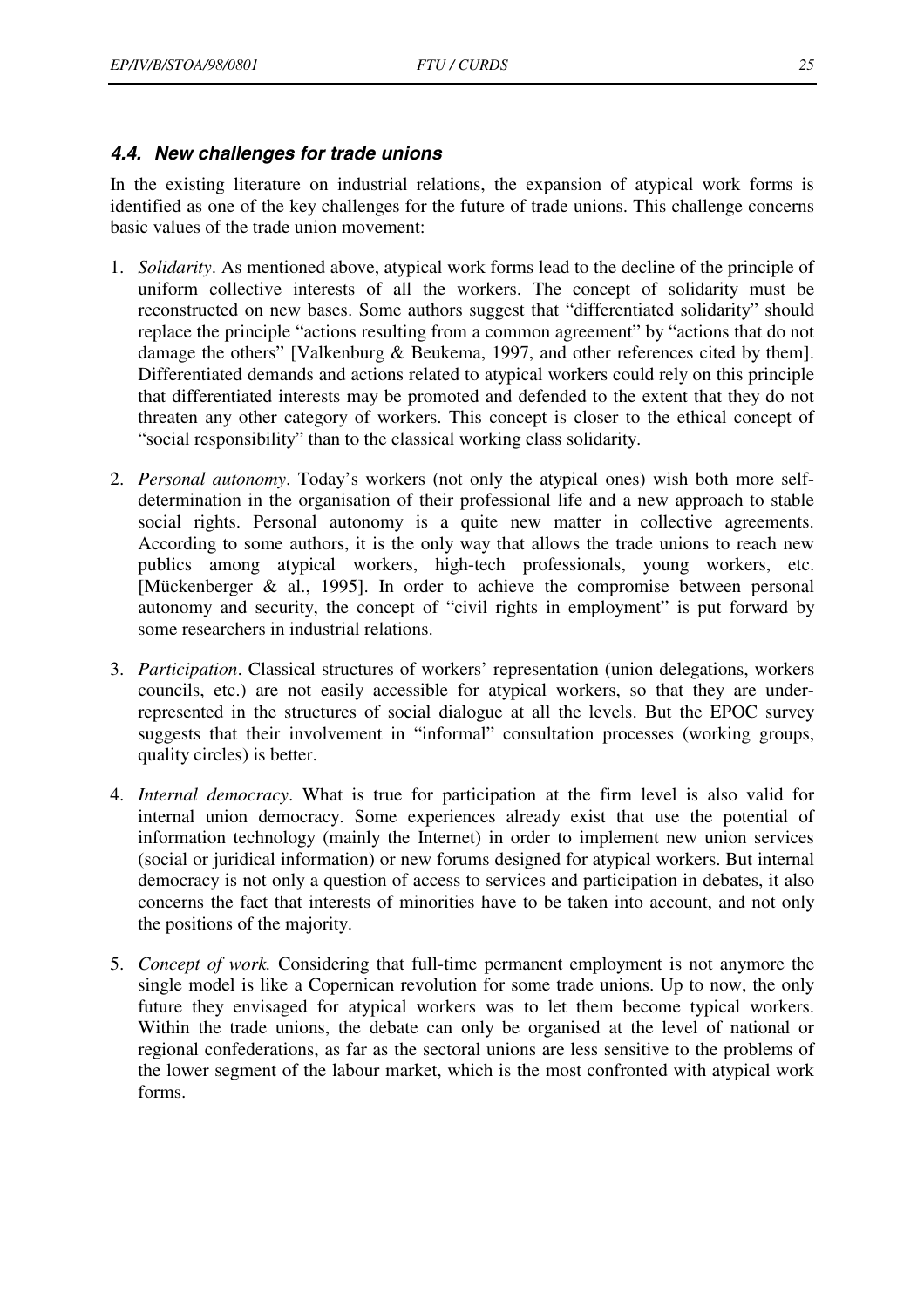# **5. State of the Debates in the Social Sciences**

#### <span id="page-26-0"></span>*5.4. Atypical Work Forms, Flexibility and Scenarios for Labour Market Regulation*

Some authors put forwards two different and opposite ways of organising labour flexibility and atypical work-forms in Europe [M'hamed Dif, 1998]. A first model, the dominant one, seems to be essentially based on *external* flexibility, through outsourcing, subcontracting, self-employment, short-time contracts, and interim. This model has clear impacts on employment: segmentation of the labour market, mass unemployment, increasing precariousness. A second model, at present mainly limited in its application to the North of Europe, is more based on *internal* flexibility. The two mains adjustment tools are functional flexibility through polyvalence, education and training and working time flexibility with various working time arrangements. This second model contributes to an improvement in working conditions and employment.

Other authors examine the issue of labour market regulation in a more prospective way. The increasing diffusion of flexibility and the erosion of labour-related security represent new challenges for social and labour policy in order to redress the associated inequalities and insecurities. It also requires a renewal of labour market regulation. A profound re-regulation of the labour relations is already in progress and different ways are still possible. Different scenarios are explored [Standing, 1997]:

- The first scenario tries to restore the contextual conditions of the former era of labour market regulation through social policies (legislation, agreements). Some analysts believe that full employment could be restored, because mass unemployment, inequality and poverty are the consequences of inadequate aggregate demand and misguided deflationary macro-economic policies. The main answer to the labour market problems lies in growth and in an internationally co-ordinated expansion of demand and consumption. This school of thought also believes in a wide range of active labour market policies.
- The second scenario extrapolates from the currently dominant perspectives of labour market deregulation, considering that legislation and collective agreements may be an obstacle to job creation and a source of unemployment. But this scenario is threatened by the contradictions of labour market deregulation. There are increasing social and economic costs for a growing minority of excluded people and the exclusion process threatens the principles of retributive justice.
- A third scenario examines the idea of a new model of economic democracy, through an extension of democracy and the promotion of retributive justice. In a context of highly flexible labour markets, two conditions seem to be essential: the workforce representation and the income security.

#### *5.2. Atypical Work-Forms, Labour Market and Unemployment*

Atypical employment is growing, precariousness and unemployment too, not only in the "peripheral" labour markets but also in the "core" labour market. Beyond a classical labour market with a classical organisation of economic activities and "typical" status conditions, a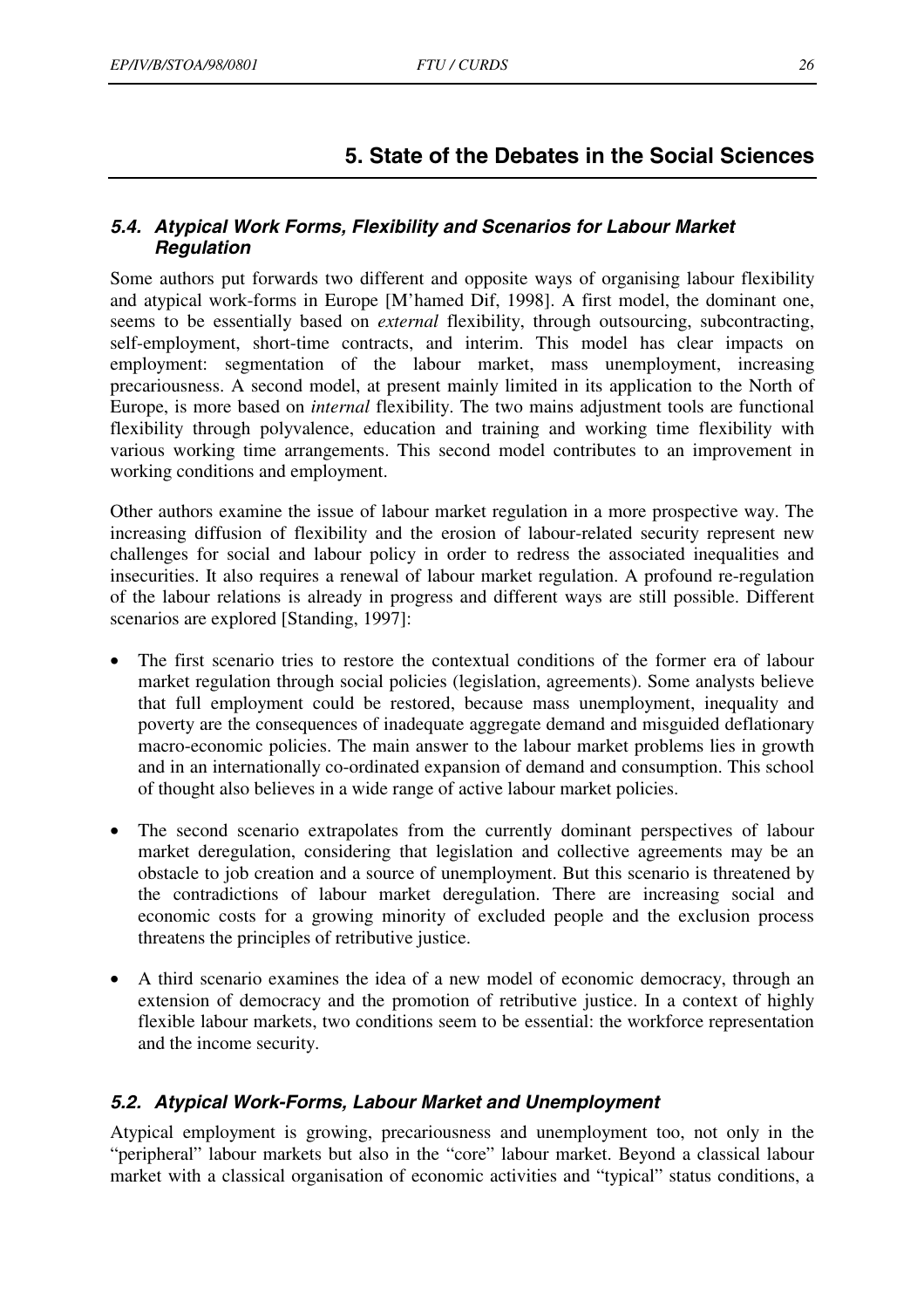<span id="page-27-0"></span>lot of new forms of organisation and status conditions are developed, analysed or taken into account. Flexibility is a common character of these "atypical" labour markets. The debate in the social sciences about atypical work-forms and the future of work can be divided in two main trends: a vision of flexible labour markets oriented towards social integration and another opposite vision of flexible labour markets that leads to a growing individualistic culture. In this last vision, one goes from a logic of employment to a logic of a supply of services. As technology is only one parameter in these general scenarios for the future of work, this section does not focus directly on ICTs.

#### **Flexible Labour Markets oriented towards Social Integration**

In the social sciences some authors develop a vision of atypical work-forms and flexibility oriented towards social integration, through ideas such as the development of a society in which work is no longer the only reference for the socialisation of individuals. Some authors introduce the idea of *pluri-activity.* It means the recognition of a diversity of activities, a plural economy and a plurality of social times in which the individuals can find their social identity and their incomes. The idea of a society of pluri-activity is in opposition to the model of a society completely organised around the salaried work [Gaullier, 1997].

In this category of literature, the future of work and society is envisaged trough radical changes. Other corpuses of literature also consider the future of work in a perspective of integration, but in a less radical and more practical way.

Some scenarios consider new fields of activities, new status conditions or new general conceptions of full employment in order to favour the integration of unemployed people. Their approaches try to introduce security in the peripheral labour markets in which atypical work-forms dominate. Here are two examples of proposals:

- The notion of the *transitional labour markets* [Schmid, 1998] that starts from a distinction between on the one hand, what is considered as full employment and on the other hand, what *could* be considered as full employment. The key idea is that working time can diverge from a common norm, according to economic conditions and specific circumstances or periods during someone's life. The purpose is to introduce some security in the peripheral labour markets, particularly in the multiple passing forms from core labour market to peripheral labour markets during someone's life. A key idea of Schmid is to consider atypical ways of working as socially useful labour markets. But these markets need to be regulated and not regarded as paths into precariousness.
- Another way to organise atypical labour markets oriented towards social integration is to develop *intermediary activities* devoted to specific publics, in particularly difficult position on the classical labour market (unemployed people, young people, people getting out poverty). These activities aim at completing unsatisfied needs through socially useful work. They are also considered as transitional and organised by the State or by the nonprofit sector [Elbaum, 1997]. The evaluation of programmes such as ABM in Germany, TCT in Belgium or TUC in France is however controversial. A pessimistic interpretation considers that they maintain precariousness and reinforce a "dual" labour market. An optimistic interpretation recognises the dual character, but emphasises the benefits for society and the workers; precariousness is attributed to a lack of financing and investment in the non profit sector and the social economy.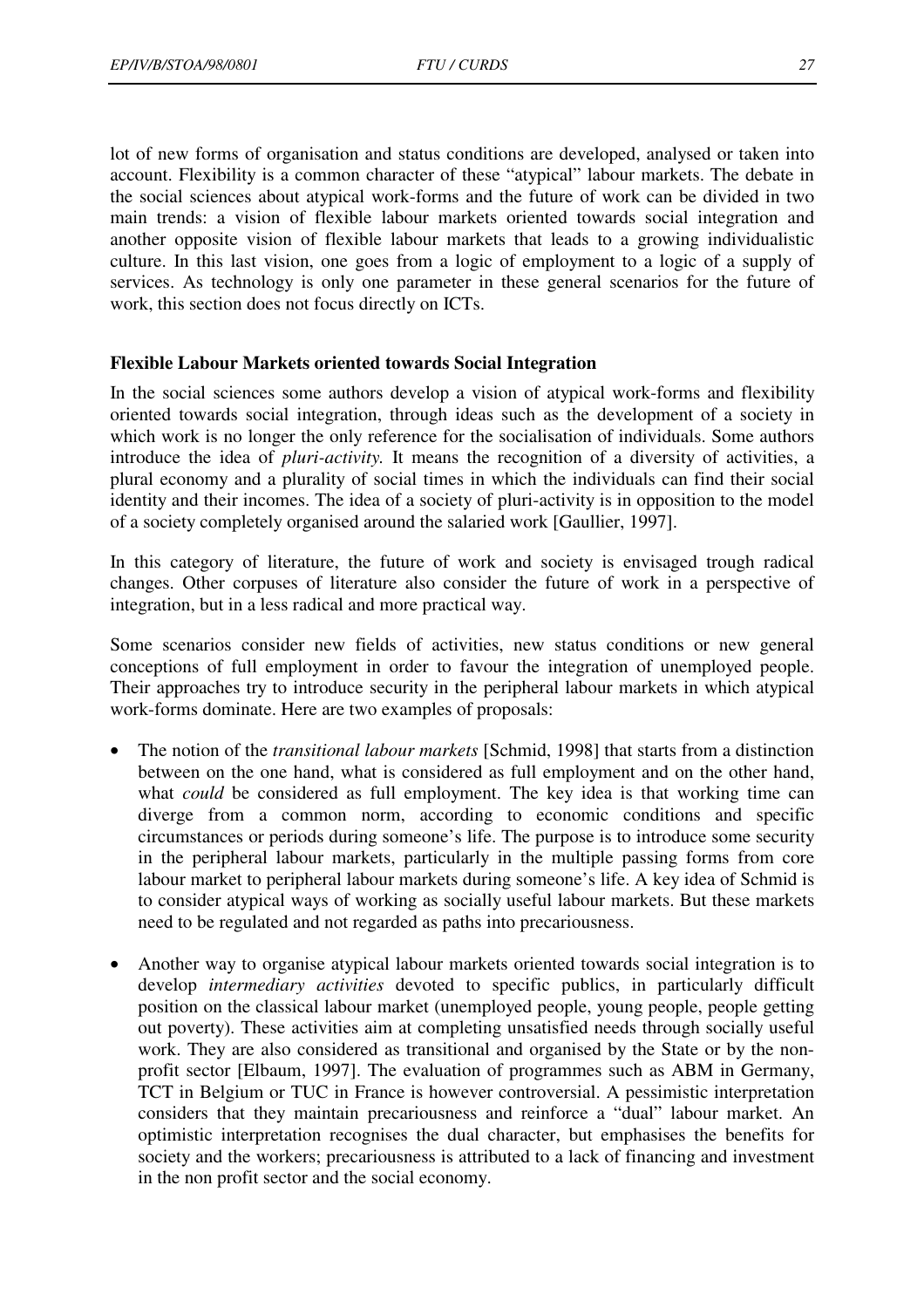#### <span id="page-28-0"></span>**Flexible Labour Markets oriented towards Individualism**

Beside the scenarios of the future of work turned towards social integration, other visions of the future of work are more individualistic and consider the future of work through selfemployment, self-management, employability. Atypical work-forms become a model and flexibility becomes a general attribute of all the work practices. How to gain some security is left to individuals.

- For some authors the worker of the future will be a *self-employed*, *poly-active* man or woman, managing his or her own carrier in an individualistic world. Tomorrow's worker must be able to manage the "enterprise of himself" [Bühler & Ettighoffer*,* 1995] in an autonomous and responsible way. One goes from a logic of employment to a logic of a supply of services. This strategy suits some companies, which prefer to buy the skills they need, when they need them, where they are to be found, rather than to pay to have them constantly at their disposal. In these views, the worker becomes his or her own manager.
- In the literature about telework, a way of working based on ICTs, *self-employment* is also often envisaged and the workers are supposed to become "free-lancers". The term "contingency workforce" is also used [Forsebäck, 1995].

## *5.3. Atypical work-forms and new trends in work organisation*

The new organisational models have a common purpose, they try to gain more flexibility and they are based on principles such as just-in-time, network enterprise, outsourcing, etc. Beside the general trend, some specific characteristics of these new organisational models have an impact on the workers' status and the development of atypical work-forms; these characteristics are [Agro L., Pichault F  $\&$  al. 1998]:

- A shift *from social right to commercial right* that is put forwards with the development of sub-contracting, externalisation, piece work, etc. Sub-contractors or self-employed people have commercial contracts with others enterprises; these commercial contracts give the specifications of the tasks that have to be done. Flexibility by the sub-contractors will be organised on the basis of these specifications. The relation between employee and employers becomes less clear.
- The development of *hybrid organisations*, this means the coexistence of different organisational models and human resource management models in a same enterprise. From the point of view of the workers, this means the coexistence of various status, payment systems, promotion systems, evaluation systems, etc.
- An increasing *place for external partners* (mainly clients) in new organisational models in which market relation is dominant; for example, in the organisation of a call center, clients are now playing the traditional roles of a hierarchy.
- New technologies support *dissolution of time unit and space unit* through the development of new work organisations; this makes the space and time boundaries of work more and more blurred. With ICTs, work can now be done anywhere at any time (work at a distance, mobile work, teleservices, etc.).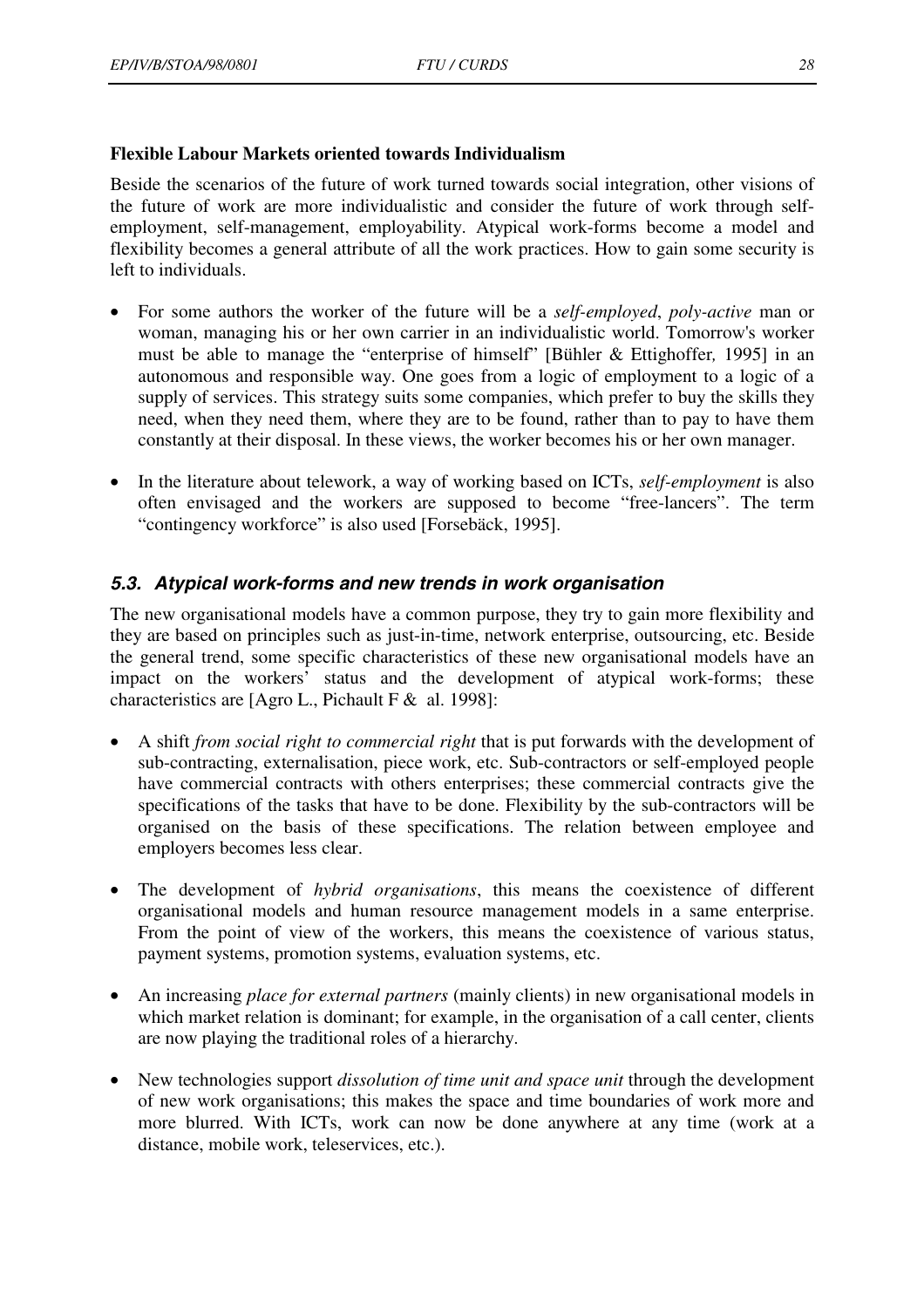<span id="page-29-0"></span>• The new organisational models also put forwards the concept of *competencies* rather than the classical concept of qualification with a trend to an individualistic rather than a collective approach of job qualification.

## *5.4. Working Time Reduction*

Three tools are to the core of a lot of policies that try to fight unemployment: growth, flexibility and working time reduction. Working time reduction is not presented as an alternative to growth or flexibility, but as a complementary tool that can be a possible response to mass unemployment [Boisard, 1997].

Since the end of the seventies, macro-economists have taken an important part in research on working time reduction [Elbaum, 1997]. In their analysis, three components are central: the productivity gains in working hours, the reorganisation of the production models, and the wage-counterpart [Cette & Taddéi, 1994]. The different interpretations and assumptions about these components are at the core controversies in the various impact studies of working time reduction on competitiveness, production costs and job creation.

Moreover, there are often important differences between the forecasts of macro-economic models and the results of the implementation of working time reduction in enterprises, and the findings are always the same: job creation is less than expected. A lot of factors can explain this discrepancy:

- − there is a great variability between the theoretical or legal duration of working hours and the real working time, due to such factors as effects of overtime, out-sourcing, selfemployment or pluri-activity;
- − the mechanism of working time reduction is non-linear for many "atypical" workers: part-time workers, self-employed, workers employed by more than one employer, lumpsum contracts, etc.;
- − the increase in productivity is evaluated in a very generic way, without studying the specific effects of new technology in each sector.

Besides this issue of working time reduction, there is also a recent renewal of "time studies" in sociological research. For a long time, such studies were mainly devoted to the use and breakdown of "time budgets" in society, with a particular focus on leisure and consumption, gender roles in the family, etc. Recently the focus of "time studies" has changed and flexibility becomes a core topic. New features such as scattered work hours, precariousness and time sovereignty become more and more important in this research area, establishing an explicit link between quality of work and quality of life [Paolucci, 1996; Breedveld, 1998].

# **6. Social consequences of atypical work forms**

#### *6.1. A controversial appraisal of social consequences*

We can only give a brief overview of what the consequences are for workers as the result of emerging, but still atypical forms of work. It is clear that the concept of atypical work is a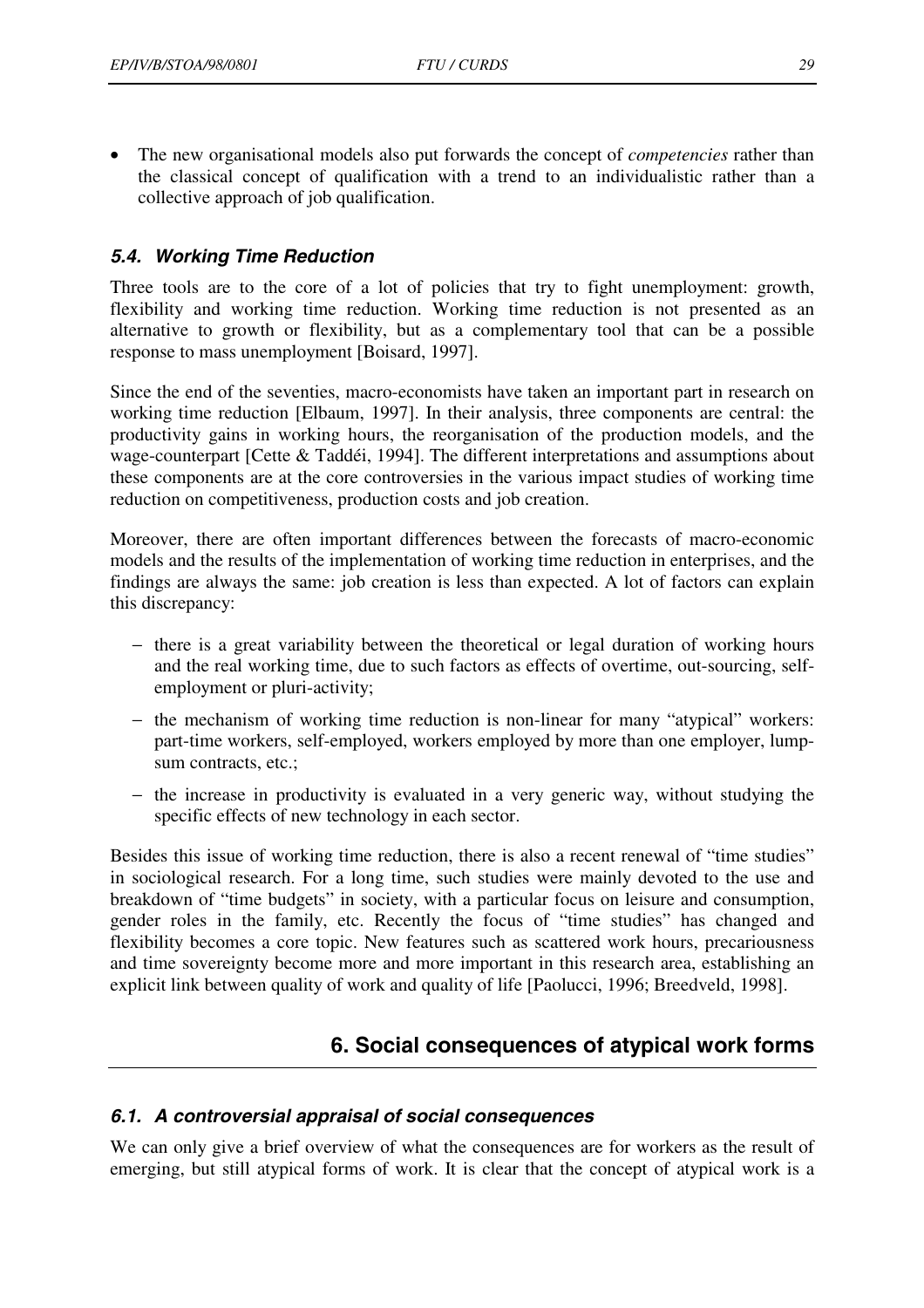<span id="page-30-0"></span>broad one covering many aspects of new work patterns, and some, such as part-time work, which are not so new. It is also clear that a range of workers at all levels of organisations are affected by the emerging patterns and it is likely that workers will be differentially affected by atypical work. For example, someone with few skills and/or located in an area where there are few alternative employment opportunities will be effected differently from a person with many skills and qualifications based in a thriving metropolitan economy. It is not clear, however, what this growth in atypical work means for individuals. A recent report on the UK [Felstead et al, 1998], which is purported to be the most flexible European economy, for example, pointed out that the average job tenure of men has not decreased much since the mid-1970s and that women's job tenure had increased. *Perceptions* of job and employment insecurity had increased between 1986 and 1997 (when the different objective economic conditions were taken into account) particularly amongst high paid occupations – managers, professionals and associate professionals.

There is a literature which tends to be very positive about the impact on workers of the new "flexibility" resulting from organisational re-engineering. Handy [1995], for example, who tends to concentrate on "knowledge workers", mainly those in the managerial and professional classes, suggests that we are seeing the emergence of "portfolio workers" who are autonomous, independent and entrepreneurial once freed from the shackles of working for a large bureaucratic firm. Authors writing from this perspective tend, however, to deal with these questions at the theoretical level or at best present individual case studies to make their point. Several empirical studies [e.g., Rajan, 1998; Belt et al, 1998; Arup/CURDS], as well as studies by the European Union and OECD suggests that there are advantages to workers of the emergence of new work and employment patterns. There is also a more critical or pessimistic literature which explores the downside of new patterns of working both from a theoretical perspective [Beck, 1992] and from an empirical perspective [e.g., BIFU, 1996; Allen and Henry, 1997; Belt et al, 1998]. Allen and Henry [1997], attempting to put empirical bones on Beck's "risk society" concept and alluding to the widespread, indiscriminate use of the term "flexibility", suggest that "'If flexibility is the language of the firm, then perhaps risk is more appropriately the language of the workforce". Both terms – flexibility and risk – will have different connotations for different sets of workers, pointing in particular to gender differences.

## *6.2. Atypical working time*

*Atypical work-time*, in theory at least, allows workers to organise their work to suit their own lifestyles. In particular, flexi-time, twilight and weekend working allows two-income households to undertake caring duties as well as paid work. In some ways these arrangements can be regarded as 'family friendly', though perhaps research is required to consider the longterm effects of an arrangement which sees one spouse go out to work as the other comes home, thus creating a 'split shift household'. The actual level of flexibility in negotiating preferred hours will, of course, vary across organisational settings and in many cases the degree of choice for workers will be limited. One danger for some workers is that as new forms of work such as temporary work and evening and weekend work become the norm, premium payments for options such as overtime working and unsocial hours working disappear, thus in effect reducing income. Another danger is that unpaid overtime and "presenteism" become the norm, particularly for managerial and professional workers to the detriment of their non-work life.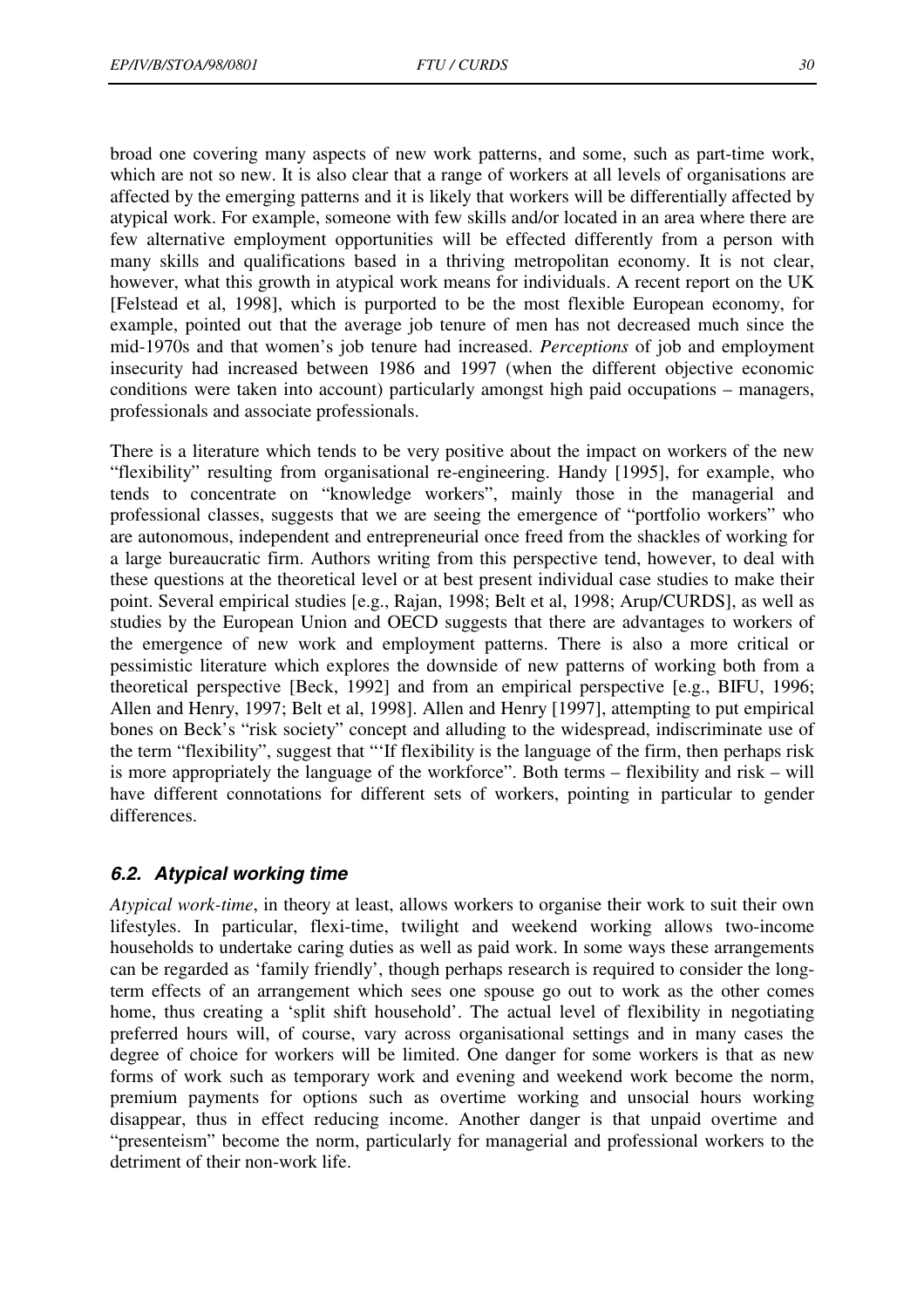<span id="page-31-0"></span>*Remote service factories.* Call centres have been described as the 'new sweatshops' of the service economy. Recent reports based on industry surveys have highlighted some of the downside of call centre work [e.g., Calcom/Austin Knight, 1997; Hook, 1997] as have reports from trades unions [e.g., Reardon, 1996]. Health concerns, have been expressed, including tension, sleeplessness, headaches, eye strain, RSI, voice loss and burn-out. Other problems include low pay, repetitiveness of work and consequent boredom, and unsociable hours. Individual managers are not always keen to reveal rates of turnover. These conditions are reflected in levels of staff turnover, with rates in the 20-30% bracket not uncommon [Calcom/Austin Knight, 1997]. Other work on the other hand [Belt et al, 1998], whilst agreeing that work intensification is a key characteristic of a call centre, suggests that they are often friendly workplaces, with a good esprit-de-corps and reasonable worker management relationships. Environmental and ergonomic conditions provided for the workforce in the majority of call centres are far in advance of those provided in many clerical settings. Training is also good albeit limited in scope.

#### *6.3. Flexible contracts*

The introduction of certain atypical working and employment arrangements clearly have benefits for both employers and workers.

Part-time work seems to benefit women in particular (this, of course, assumes an acceptance of the wider status quo regarding gender divisions of labour in wider society) as well as, potentially, older employees who do not wish to work full-time hours [Backer, 1996]. Several studies suggest that part-time work is growing in response to supply-side factors (i.e., labour force preferences) [e.g., Rajan, 1998]. Employers demands for increased hours working may, however, impact negatively on part-time workers. This is because many part-time workers are not entitled to overtime payments until they have worked the number of hours which full-time workers work.

Job sharing, where a job is split between two people, say two and a half days per week each, also provides the opportunity for people with non-work responsibilities or goals to continue to work. Potentially, job sharing makes a particularly useful contribution to 'family-friendly' work policies, allowing parents to continue to pursue a career while child-rearing. Anecdotal evidence from recent research, however, [Belt et al, 1998] suggests that job sharing is more acceptable to women than to men and that the lack of men wishing to undertake job-share undermines many schemes. Another positive example of atypical work is term-time work, where people with children (this can be both sexes but in practice is usually women), can work normal hours during school term, but do not work during school holidays [Belt et al, 1998]. A particular problem for workers working on a part-time basis is access to promotion. Given that women are the main group in this category they may be systematically discriminated against. Overcoming this problem and ensuring the possibility of a part-time career, as opposed to a part-time job will be a key challenge for equal opportunities initiatives.

The impact of other forms of atypical contract, however, may not be so positive from the perspective of the employee. Ono [1998], for example, reviewing a number of studies of temporary work suggests that temporary work, probably the key area of atypical contract growth, was not desired by employees. He suggests that there is consensus that it is demand side factors (intensified competition in product markets, volatility in product demand, the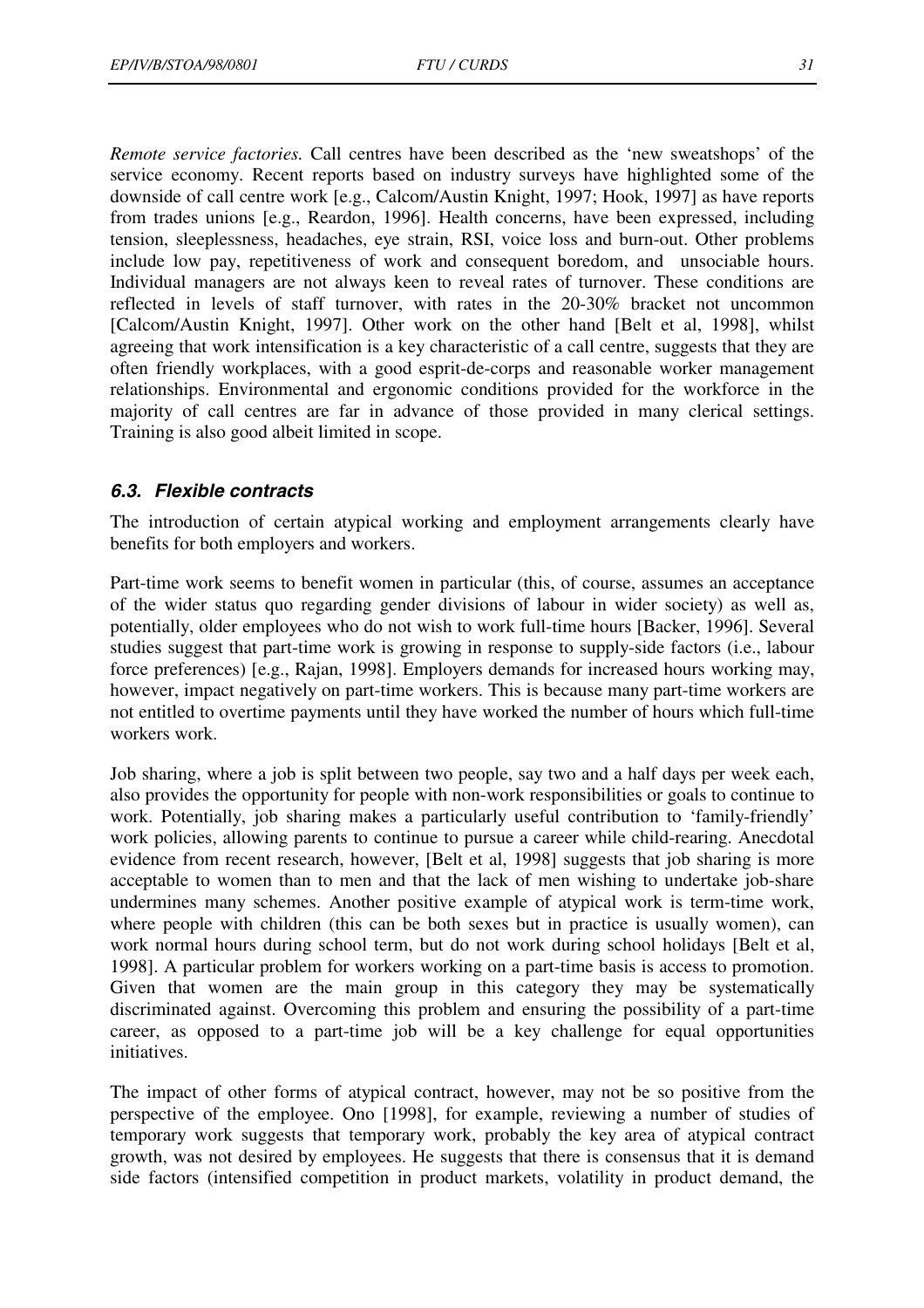<span id="page-32-0"></span>decline in bargaining power of labour, and the search for lower production costs) rather then supply side (changes in worker preference towards non-traditional work arrangements) which is driving increased temporary employment arrangements.

This view is supported by Rajan who contrasts temporary work which appears to be mainly involuntary with part-time work which is often a preferred option for workers [1997; 1998]. The assumption must be that, with certain exception such as students and some other young people most temporary work is "involuntary". Career prospects for temporary workers are, almost by definition, likely to be less assured than for permanent workers and they run the danger of becoming part of a "peripheral" or "contingent" workforce. It has been argued that many employers are using short term contracts, specifically to remove these workers' employment rights [BIFU, 1996]. They may also receive less training, though on the positive side they are likely to pick up broader experience and be more flexible, thus ironically making them more employable. It has been argued that performance related pay discriminates against part-time workers (and thus women) as increases are generally awarded to those working longer hours [BIFU, 1996], though this does not appear to be true in some of the newer work environments such as call centres.

## *6.4. Atypical work location and telework*

Of the types of atypical work location outlined in Table 1 of this report only teleworking from home has been subject to the most exhaustive study. Table 2 below summarises the advantages and disadvantages of teleworking from the employee/worker's point of view.

As suggested previously in this report not all workers will be effected in the same way by new work patterns. This also applies to teleworking from home. Olson [1987] indentifies four categories of motivation for home-based teleworking: *exploitation*, the worker who has no choice but to work at home; *autonomy*, the worker who needs to be independent; *trade-off*, the worker who chooses to work at home giving up certain comforts to suit their own personal circumstances; *privilege,* a small elite of workers whose bargaining position si strong enough to allow them to dictate their own working conditions. Unsurprisingly gender is one of the key differentiators, but it is perhaps the gender occupational segregation which carries over from the traditional workplace into the home which is the key issue. A number of studies in the 1980s [e.g., Huws, 1984; Vedel and Gunnarsson, 1984; Goldman and Richter, 1987] found that in the northern European context at least workplace occupational segregation was replicated in home-based teleworking, with higher level professional jobs overwhelmingly held by men, with women concentrated in low skill work. In more recent work, Huws et al [1996a; 1996b], argue that telework is capable of both reinforcing gender roles and of challenging them. And cautiously, these authors claim that there is some evidence for convergence between male and female gender roles amongst teleworkers and that when other factors are controlled for teleworking seems to break down to some degree traditional patriarchal relationships.

| Table 3 : Advantages and Disadvantages      |
|---------------------------------------------|
| of Telework from the Employee's Perspective |

| Perceived advantages of telework                                 | Perceived disadvantages of telework |
|------------------------------------------------------------------|-------------------------------------|
| flexibility of work hours ["lifestyle<br>entrepreneurs" included | impoverishment of labour relations  |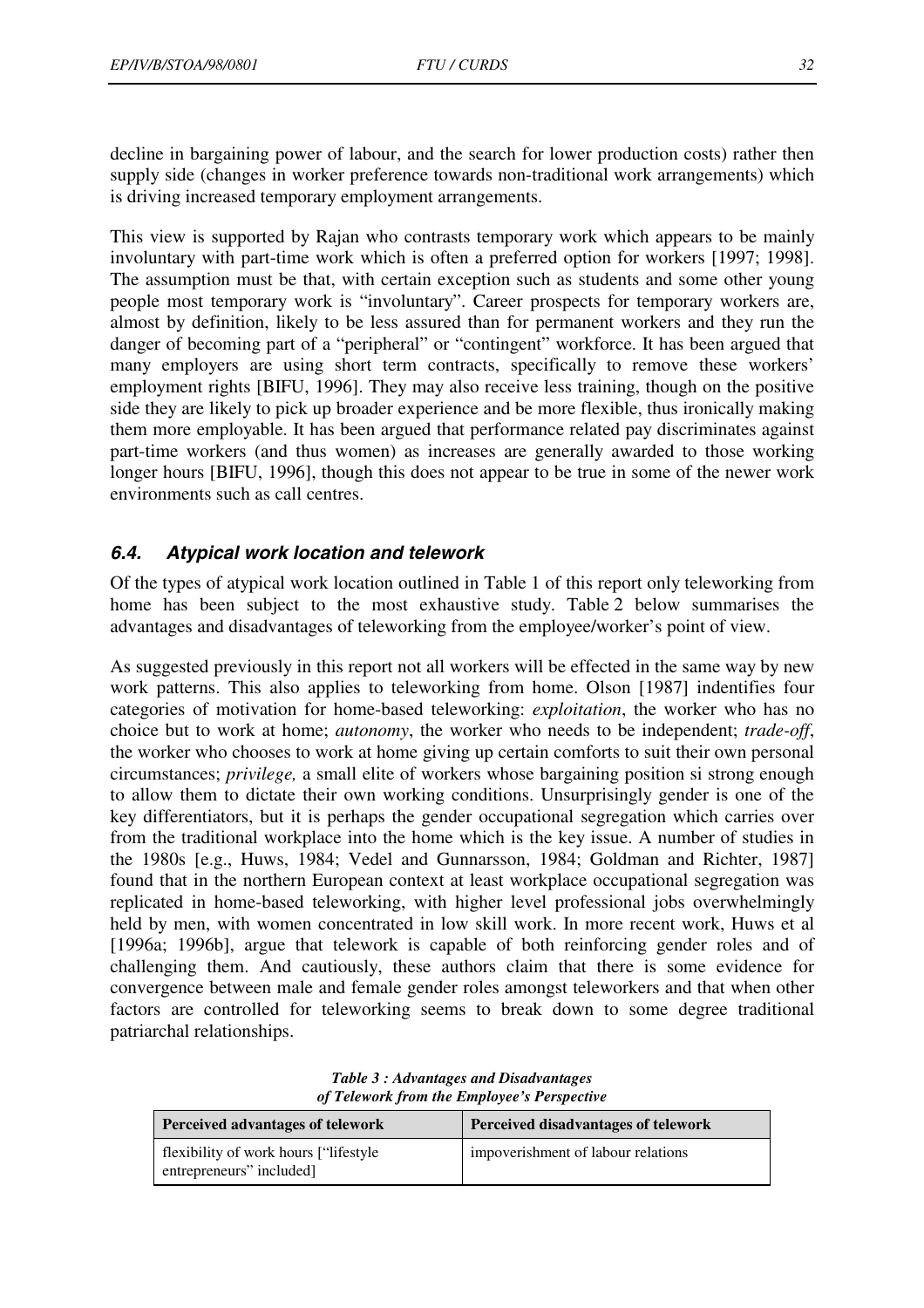<span id="page-33-0"></span>

| efficiency advantages                | less division between work and private life |
|--------------------------------------|---------------------------------------------|
| more work motivation                 | poorer pay and benefits                     |
| improved employment opportunities    | social isolation                            |
| enhanced autonomy                    | increase in routine tasks                   |
| bridge "career gap"                  | career marginalisation                      |
| eliminating commuting costs and time |                                             |

Source: Gillespie et al., 1995

There is only a limited literature on mobile working and on CSCW. In neither case does it have much to say on outcomes for workers. In each case it can be hypothesised that some travel time will be saved, though this does not necessarily mean that the "saved" time is returned to the worker. Indeed, case study evidence suggests that other organisational changes which are associated with mobile working may increase work intensification [Gillespie et al, 1995]. There is a need for more empirical research in this area, specifically focusing on outcomes for workers.

#### *6.5. Interim work and job detachment*

The trend towards job detachment is perhaps one of the most important aspects of atypical working. Each of these forms of work is likely to lead to greater precariousness and uncertainty for individuals. For the newly self-employed, for instance, particularly those who possess scarce skills and the ability to embrace the new "entrepreneurial" culture, there may opportunities to sell their services to the highest bidder and to negotiate rewards which far exceed those earned by salaried staff. Recent and on-going work at CURDS also suggests that there are opportunities for staff with scarce skills, particularly IT skills, who transfer from large bureaucratic and hierarchical organisations to specialist service providers as the result of outsourcing agreements. New individualised contracts replace traditional contracts, giving additional rewards and work opportunities to those staff who are skilled and are prepared to be flexible and geographically mobile. The outlook for those staff who are unable to be flexible or mobile are less certain. There is evidence to suggest that they may be pressurised to change the terms and conditions under which they work and that this will make employment and remuneration less secure. This process is constrained to some extent as a result of legislation, notably the Acquired Rights Directive. However, the impact of the Directive may in reality be limited once organisations which are determined to introduce individualised contracts take over packets of work and parcels of workers.

The growth of workers contracted to private sector employment agencies is also a significant development. Further research is required to examine the role of these bodies. They clearly play an increasing role in allowing firms to manage their labour requirements more flexibly. Within this context they also provide a key role matching the unemployed with firms. However, there are several disadvantages to these arrangements for the worker. First, the agency may take over half of the fee which the principal firm pays, leaving the worker with an hourly income well below other workers. There is little opportunity for career development, though temporary workers may get an opportunity to show their abilities within the principal organisation and be employed on a longer term basis. The situation regarding the legal status of the worker's relationship to the agency varies from country to country. In some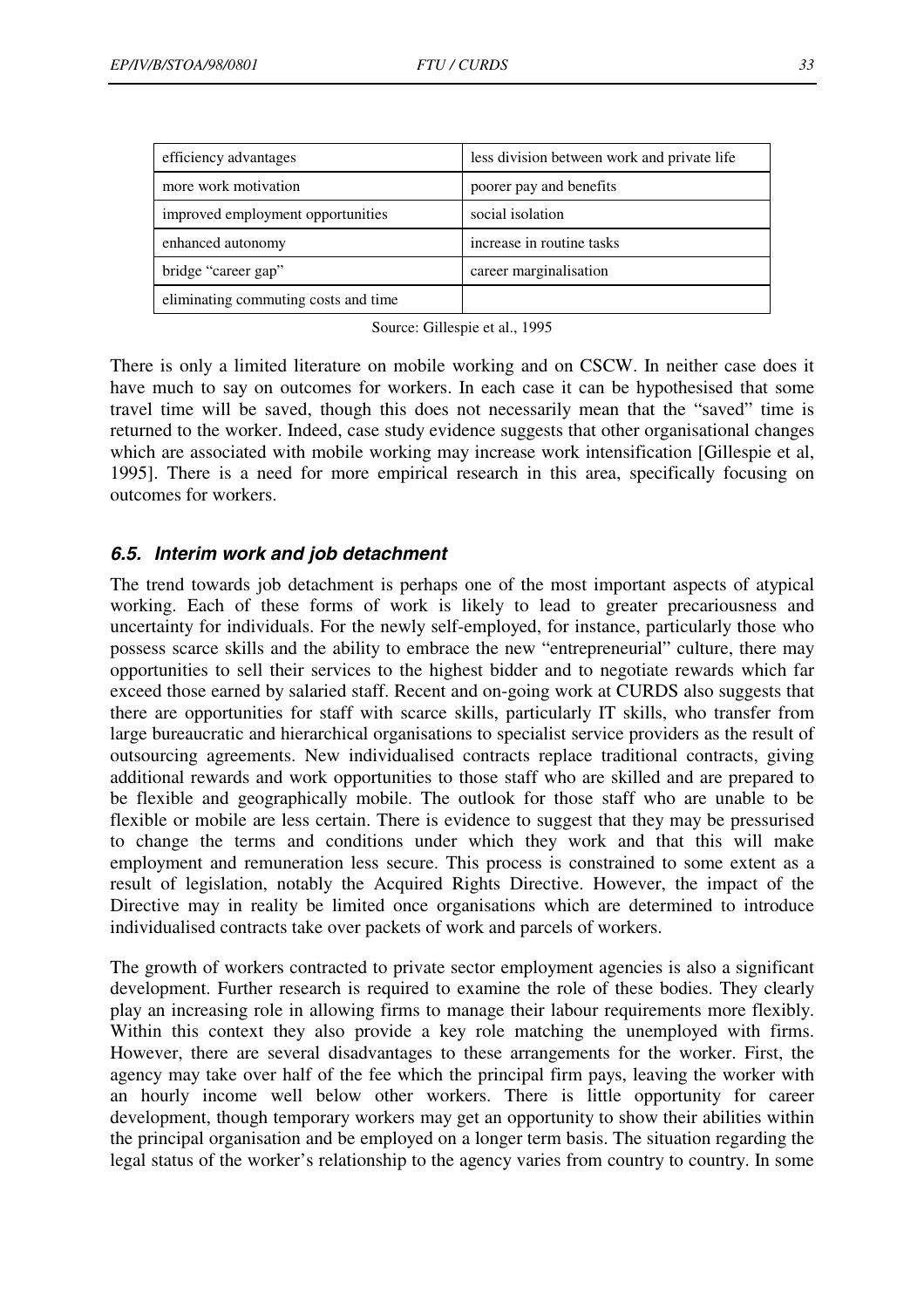<span id="page-34-0"></span>cases the agency has no obligation to provide work and often appear to treat workers as a stand-by labour pool on which to draw.

# **7. Labour legislation and collective agreements**

In the first section of this report (Table 1), we identified four categories of atypical work forms, of which relationships with ICTs were analysed in section 2 and social consequences in section 6 : atypical working time, atypical contracts, atypical work location and job detachment.

If we consider the responses of labour legislation and collective agreements to these challenges, we need to split or to detail some of these categories. The following work forms will be considered in this section:

- − part-time work, as the most widespread form of atypical working time;
- − other atypical schemes of working time, such as 24-hours operations and flexible hours;
- − fixed-term contracts;
- − self-employment and outsourcing;
- − atypical work locations, including telework;
- − temporary work through agencies;
- − global challenges and local problems.

For each of these categories, we will give an overview of the main responses in labour legislation and negotiated agreements, both at the European level and at the country level. At this country level we will not draw a systematic comparative overview, which is already made by the European Industrial Relations Observatory (EIRO), but we rather point out some leading edge agreements or legislation.

#### *7.1. Part-time work*

In all the European countries (except Denmark), part-time work has increased during the last decades. In some countries it represents more than one worker over four; in the Netherlands, it represents more than one worker over three. It concerns mainly young women working in the service sector. Part-time work is used in a wide range of employment policies and regulatory situations, among others:

- − Part-time work represents the main tool actually used for working time reduction, although with proportional wage loss.
- − Part-time work allows the employed active population (total amount of employed people) to increase, even if the total amount of full-time equivalents decreases.
- − In some countries, part-time work may also be combined with part-time retirement, according to specific conditions at the sectoral or enterprise level.
- − Part-time work is often used in collective agreements at the enterprise level or the sectoral level, as a mean to reduce total employment while avoiding or reducing redundancies.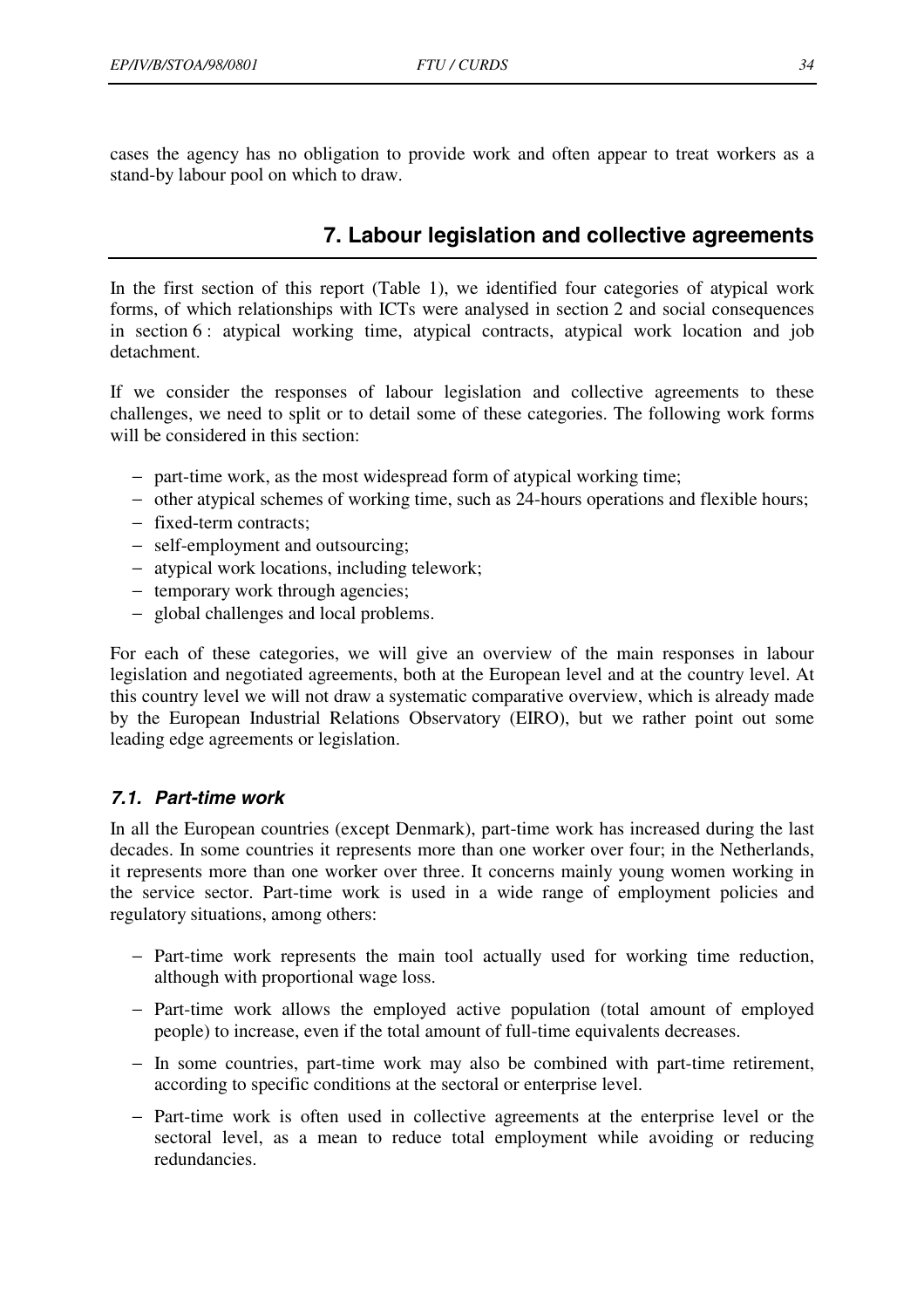<span id="page-35-0"></span>At the European level, there is no standard definition of part-time work. The existing national definitions only specify something like "less than the regular or standard weekly working time for full-time employees". A recent overview of the diversity of definitions and regulations about part-time work was published recently by the European Industrial Relations Review [EIRR, 1997a]. Some aspects of this overview are interesting to be mentioned here:

- − In some countries, there is a minimal threshold level for part-time work (e.g. 1/3 of corresponding full time in Belgium and the Netherlands, 15 hours/week in Denmark, 8 hours/week in Ireland). Above this threshold, part-time workers have access to the social security system. In the other countries there is no minimum level of part-time work. National legislation determines to what extent and what conditions casual parttime workers have access to social security and social rights.
- − In many countries, part-timers enjoy employment rights on a pro-rata basis. But in some countries, social rights do not depend on part-time or full-time situation.

A European agreement on part-time work was concluded on 6/06/1997 between ETUC, UNICE and CEEP. This agreement achieves a double purpose: to remove discriminations against part-timers and to facilitate the development of flexible working time on a voluntary base, taking into account the needs of employers and employees. The main content of this agreement concerns:

- − Non discrimination: part-timers shall not be discriminated in respect of employment conditions. However, employment conditions may be calculated on a pro-rata basis and, when justified by "objective reasons", access to full social rights may be subject to restrictions such as period of service, time worked, earnings or qualification.
- − Opportunities for part-time work: Member States will identify and review obstacles which may limit the opportunities for part-time work. Employers should pay more attention and remove obstacles to transfer from part-time to full-time and vice-versa. Workers' refusal of transfer from full-time to part-time or vice-versa should not constitute a valid reason for lay-off.

Most of the comments underline that a considerable amount of scope as to the interpretation of the agreement is left to the Member States, particularly for the "objective reasons" justifying that there would not be equal access to full social rights [EIRR 1997a]. The case of casual workers is also left to the legislation of the Member States or to sectoral agreements.

Up to now, the protection of part-time workers' rights can highly diverge from a country to another and within some countries from a collective agreement to another.

## *7.2. Other atypical working time (24-hours, flexible hours, etc.)*

In industrial sectors, atypical working hours are classical and regulated for a long time, especially twilight and shift work. In some branches of the service sector, like transport, catering or health, atypical working hours (weekend, night) have always existed and are regulated through national legislation and sectoral agreements. An overview of these aspects of labour regulation is out of the scope of this report and is already available from other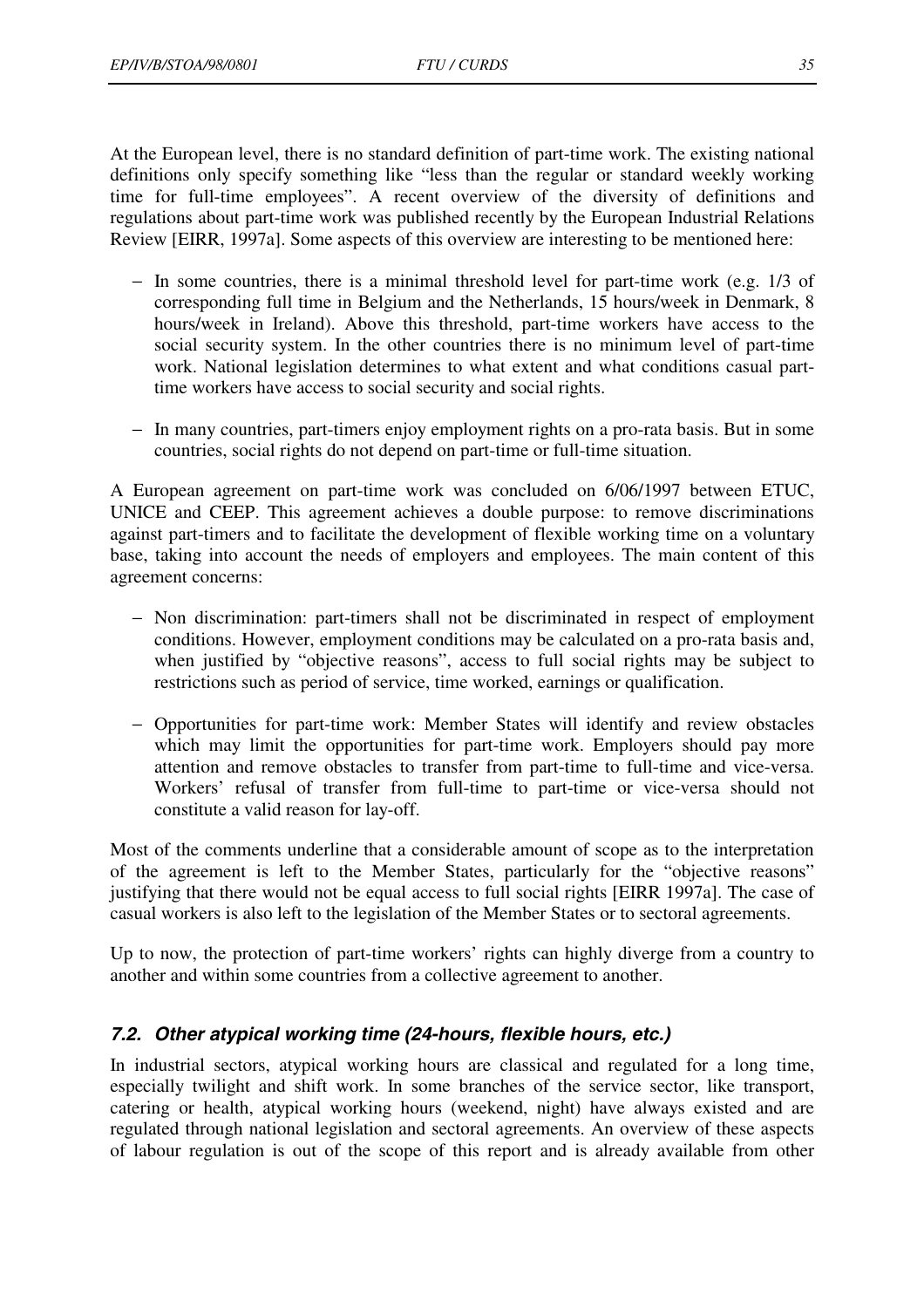<span id="page-36-0"></span>sources (European Industrial Relations Observatory, Dublin Foundation, European Commission DG V)

The new factor of change linked to recent developments of ICTs is the extension of atypical working hours to services where they were quite unusual: financial services, business services, customer services, and more generally any kind of teleservices.

This extension is linked to a deep restructuring in service activities, in both industrial and tertiary sectors. "Telemediation" becomes a major trend, which characterises the future of service activities in the information society. Telemediation consists of replacing or completing a "face to face" relationship with clients, by a "mediation by telephone"; i.e. offering advice and services based on a telephone call. In a growing range of industries many functions of services involve mediation by telephone, particularly sales, marketing, technical assistance, booking, insurance, market studies, etc. Call centres have developed the supply of services in this promising new niche. Employment in call centres in Europe is estimated at 900 000 workers in 1998 and expected at 1.3 million in 2000 [Datamonitor, quoted by Le Monde, 3/02/1999]. The common characteristic of services based on telemediation is that they are perfectly mobile, both in space and time, meaning that they can be executed from any place and at any time. In this kind of services there is an increasing use on flexible working time (24-hours-office operation).

These new trends in the use of flexible hours in service activities are not yet regulated at the policy level. Three observations are worthwhile:

- − Up to now policy measures in the Member States mainly consist of attracting call centres with adequate regional policies, in order to create new jobs. Facilities are given to call centres : free zones, discount on real estate, public investments in telecommunication infrastructure, public initiatives in vocational training, reduced telecommunication rates.
- − Call centres often result of an outsourcing process from core enterprises to external services. In this context, the workers recruited in call centres are not submitted to the same collective agreements as the workers doing the same job in "core enterprises"; wages and employment conditions are lower.
- − Some collective agreements however exist in call centres, where they have been negotiated case by case; their main purpose is to regulate the organisation of flexible working time.

#### *7.3. Fixed-term contracts*

At the European level, there is up to now no specific legislation related to fixed-term work contract. The present section deals with forms of temporary work organised by fixed-term contracts with a single employer. The case of temporary work through agencies will be treated further, as it is refers to a quite different regulatory framework.

A new European agreement on fixed-term contracts was concluded on 14/01/1999 among ETUC, UNICE and CEEP. It considers that unlimited work contract are the "general form" of employment and that fixed-term contracts must be implemented as a specific response to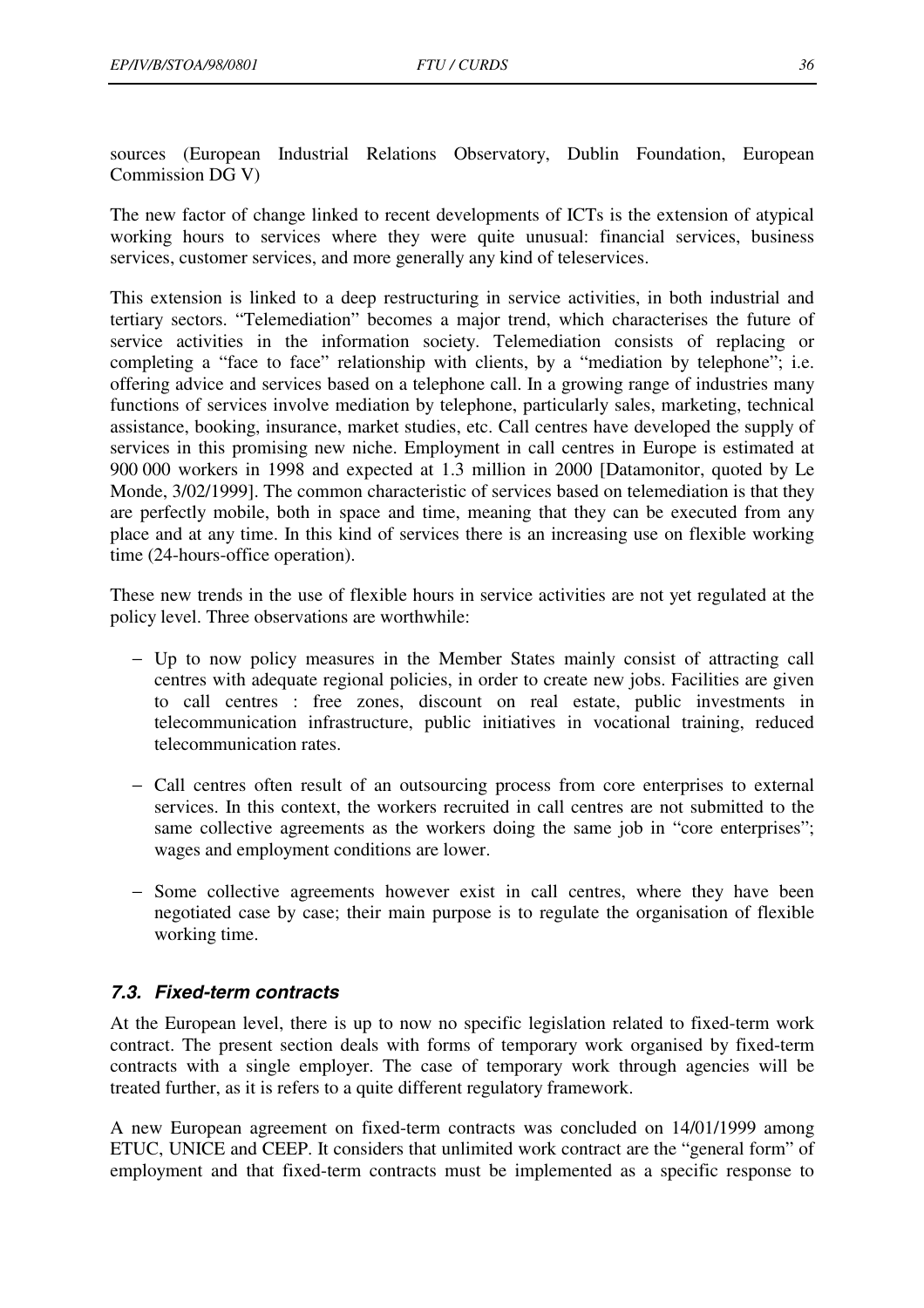particular circumstances and particular needs of employers and employees. This agreement has two main consequences:

- − it enhances the dynamics of sectoral negotiation at the national level, where agreements must be concluded on the "particular circumstances" allowing fixed-term contracts;
- − it will result in a European directive that will force Member States to adapt their practices and reduce some current excess in the use of repeated fixed-term contracts.

The implementation of this brand new agreement, that has still to be ratified by the three partners, should lead to important changes in the current situation.

Temporary employment is increasing rapidly in a lot of European countries. The number of new entrants into the labour markets finding temporary work increased. In each country it mainly concerns young women between 20 and 30 years old. The Dublin Foundation realised, in 1992, a study on temporary work contracts. It distinguishes two kinds of reasons that explain the development of these contracts [EFILWC, 1992]:

- − traditional reasons linked to the limited duration of the tasks for which the worker is engaged;
- − a new set of reasons such as uncertainty about the future of the enterprise as regards the required human resource, the constraints of the legislation that protect permanent workers again redundancy, the impact of public programmes fighting unemployment, etc.

Up to now, each European country has specific legislation and sectoral or enterprise agreements on fixed-term contracts, based on two general principles:

- − The first general principle is to limit the use of fixed-term contracts by employers, either to specific circumstances or to specific publics of workers. National legislation specifies in what cases temporary contracts can be used and which groups of workers can be concerned by these contracts (public and / or private sector, all workers or only white or blue collars, specific categories of young or unemployed people, etc.). Nevertheless, recent empirical and comparative surveys, carried out by the of the European Trade Union Institute [Clauwaert, 1998] and EIRR [EIRR, 1997b], show that "specific circumstances" allowing fixed-term contracts are more and more widespread: flexible and just-in-time production, seasonal tasks, new recruitment strategies using fixed-term contract as a trial period, etc.
- − The second general principle in each national legislation is that temporary workers must have the same rights that permanent workers. Nevertheless, the above mentioned studies show that there are discriminations in areas such as access to training and working conditions. There are also important differences among the Member States [EIRR, 1997b]. For example, when an employer interrupt a fixed-term contract before the end of the contract, each member state do not allow a redundancy payment for temporary workers.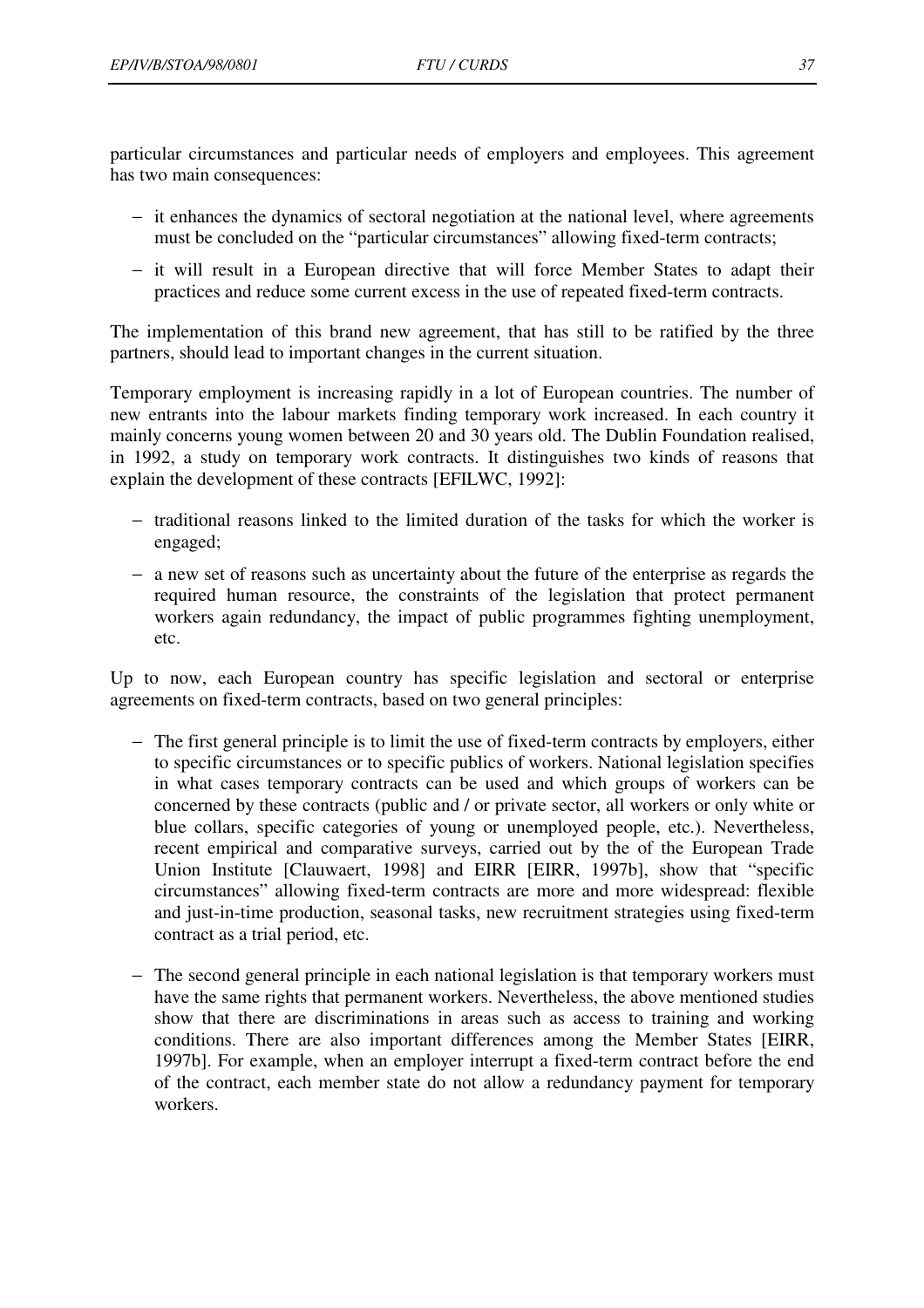## <span id="page-38-0"></span>*7.4. Self-employment and out-sourcing*

There is a widespread assumption that attempts by employers to cut labour costs support the growth of non-waged forms of employment. Self-employment allows externalising a lot of costs linked to personnel management and social protection. Figures are not so clear on this topic. There is a great diversity in the European countries as regards the level of selfemployment. This level is particularly high in some countries where the level of small production units is important. There is no spectacular evolution in this field (excepted in UK); the average level of self-employment is not very different now from what it was some years ago. It is however relevant for the purpose of this study to notice that the distribution of selfemployment between sectors has changed with a decline in agriculture and a growth in services.

From the point of view of the workers, the development of self-employment is a component of the development of an external labour market where commercial rules are prevalent as regards labour rules.

From the point of view of regulation, the key issue is that commercial legislation replaces labour legislation. Commercial legislation does not usually organise social protection for independent workers; besides basic legal obligations, options for social insurance are left to the individual.

#### *7.5. Atypical work places and telework*

As mentioned in the previous section, telework has been a controversial issue for a long time. It was perceived on the one hand, as a threat for employment (placing employees against their wishes in independent work, isolation, de-skilling, etc.) and on the other hand, as a job potential and a tool for integration and cohesion (new spatial distribution of work, etc.).

Nowadays, home-based telework is only one very limited form of what can be termed telework. Others forms of telework are being developed and the current reality of telework covers both old forms of telework inherited from the past and new forms of telework emerging from the context of the late nineties. Six major categories of telework can be distinguished; they constitute the hard core of telework today. The first three are declining; the last three are flourishing:

- 1. home-based telework;
- 2. telework in satellite offices;
- 3. telework in telecentres or telecottages;
- 4. distance working companies, such as call centres;
- 5. mobile telework;
- 6. "mixed" telework (a few hours per week at home, a few hours on the road or in the field, a few hours with clients, but the main reference is still the office and colleagues).

It appears that the declining forms of telework often concerned few groups of workers here and there. These forms of telework were often limited experiments within a company, or some kind of pilot projects, often oriented towards social integration or cohesion. Conversely, the flourishing forms of telework (the last three) concern entire categories of workers in entire sectors of economic activity.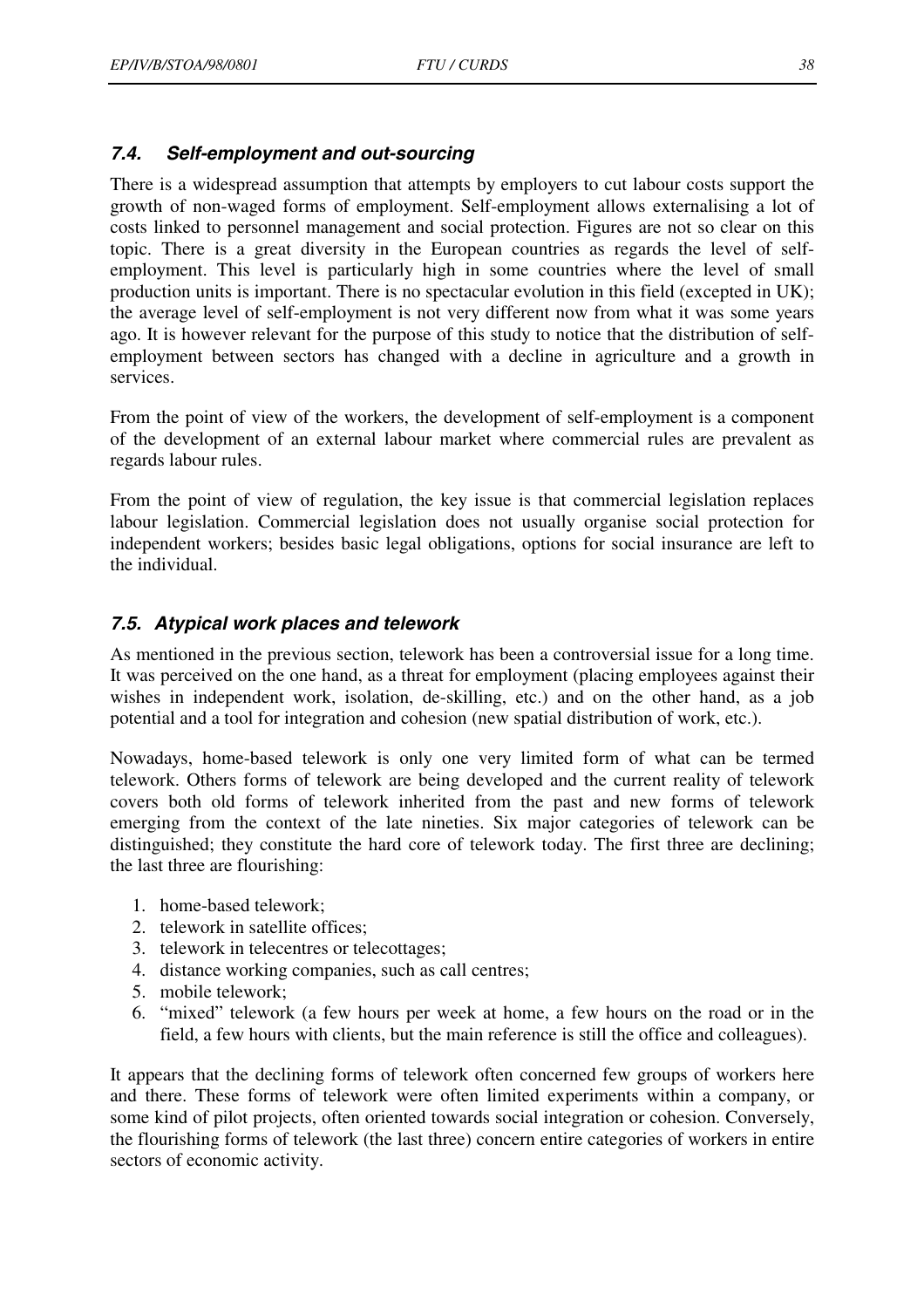<span id="page-39-0"></span>According to the European Commission [Sylvester V., 1998], regulatory aspects at the European level potentially concern a lot of topics, which can be regulated by law or by collective agreements:

- − legal status of teleworker,
- − principle of equality of treatment,
- − privacy and data protection,
- − labour issues (working time, functions, voluntary character),
- − occupational health and safety,
- − social security,
- − gender issues,
- − trans-border issues.

The ILO agreement n°177 (4/06/1996), gives a framework for collective negotiation of these topics at the national level. But the ILO agreement only concerns homework. It has not yet been ratified by many countries and cannot be really implemented.

An overview of existing collective agreements in Austria, Germany, Italy, Sweden and UK was carried out by the MIRTI project (for the Telematics Application Programme, DG XIII). This study compares 24 enterprise agreements and 3 sectoral agreements and gives guidelines for negotiation of further agreements. In most of the cases, agreements concern employees of the companies and not independent workers. The main purpose of the agreements is to specify the practical aspects of teleworking: work organisation, working time, relationships with central offices, etc. [Mirti, 1998].

Besides collective agreements, general legislation on telework mainly concerns home-based telework. National legislation on telework, when existing, deals with typical issues concerning homework: equipment, occupational health and safety at home, responsibility and control, access to training, communication costs, etc.

Currently, the needs for better regulation appear to be more important for the new forms of telework or more generally all forms of distance working supported by ICTs. For example: distance working companies such as call centres are laboratories as regards flexibility, they put forwards issues such as security, control, wage systems, flexible hours, etc.; the development of mobile work and mixed telework put forwards issues such as the boundaries between working life and private life, control, organisation of working time, etc.

#### *7.6. Temporary work agencies*

There is a distinction between fixed-term contract and temporary work through agencies (interim work). An agreement (n° 96) adopted in 1949 by the International Labour Organisation gave public authorities a monopoly as employment agency. But the economic context has changed and private agencies are now specialised in the recruitment and placement of workers. In 1997, the agreement n° 96 has been replaced by a new one (n° 181) that try to give minimum rights to interim workers in the following areas: collective bargaining, pay, working time, health and safety, maternity, and social security. Until now, it is the only international agreement.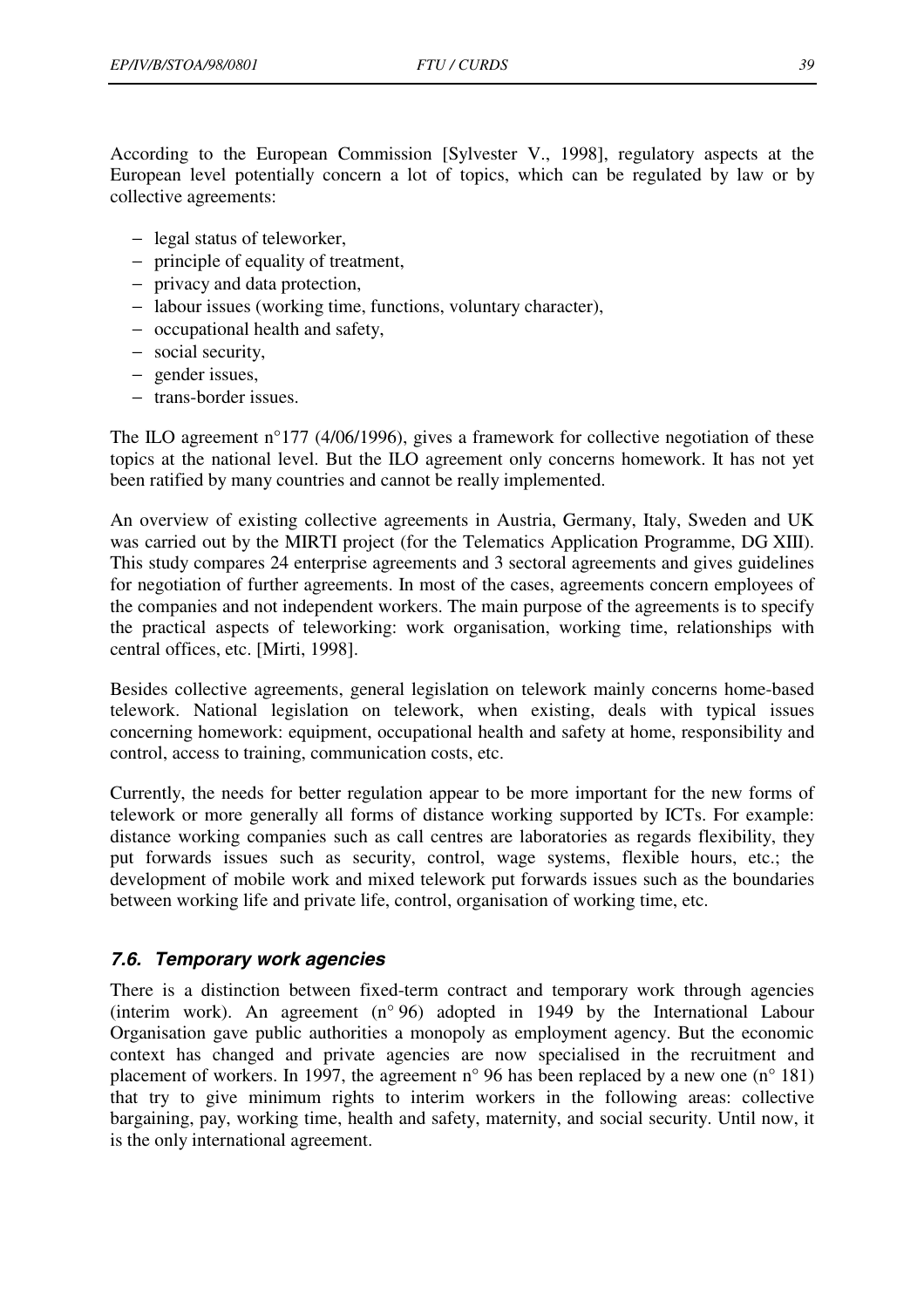The incidence of temporary work through agencies is growing in many countries and situation remains controversial. A study, in 1996, by the European Foundation for the Improvement of Working and Living Conditions suggested that:

- − Over half (57%) of temporary agency workers are exposed to painful postures at work or fatigue, compared with 42% of permanent workers, and 49% of fixed term workers;
- − Twice as many temporary agency workers than permanent workers consider that their job does not match their competencies or skills;
- − Only 12% of temporary agency workers had any internal training (1 day or more) in the previous year. This contrasted with 22% of fixed term contract workers and 35% of permanent workers.

A regards regulation, great variations exist between European countries. Only Greece maintains its ban on this form of employment, while countries such as Italy and Spain have recently been taking steps to legalise temporary work through agencies. In most countries, the recruitment of temporary workers is only permitted in specific circumstances. There are also a number of regulations regarding the financial position, the commercial role, and the agencies' responsibilities towards their workforce. In other countries, including Austria and Germany, an employer is obliged to consult workplace representatives before recruiting temporary workers, while in the Netherlands, in certain circumstances, employers must obtain authorisation from the labour authorities to hire temporary employees. Finally, in country such as Sweden or Belgium, collective agreements protect the terms and conditions of temporary agency workers. [EIRR,97]

These variations in regulation relating to temporary work agencies are summarised in a study by CIETT [Zoetmulder, 1999] that distinguishes four categories of regulatory framework existing within the EU : liberal, time-restricted, reason restricted, prohibited. Another possibility 'sector restricted' was present in Norway.

| Austria, Denmark, Eire, Finland, Netherlands, UK<br>Liberal |                                                     |
|-------------------------------------------------------------|-----------------------------------------------------|
| Time-restricted                                             | Germany                                             |
| Reason-restricted                                           | Belgium, France, Italy, Luxembourg, Portugal, Spain |
| Greece                                                      | Prohibited                                          |

*Table 4 Legal situation regarding agency work in Europe* 

Source: Zoetmulder, 1999

The overall direction in Europe is towards greater liberalisation of the agency market. Liberalisation has been more pronounced in northern countries, though there are some indications of a move to a slightly more restrictive approach being taken in France and Luxembourg. Recent pronouncements by the UK government suggests that it may also be moving to slightly more restrictive position, but from an extremely liberalised position. Here the aim seems to be to encourage higher standards from agencies, in terms of treatment of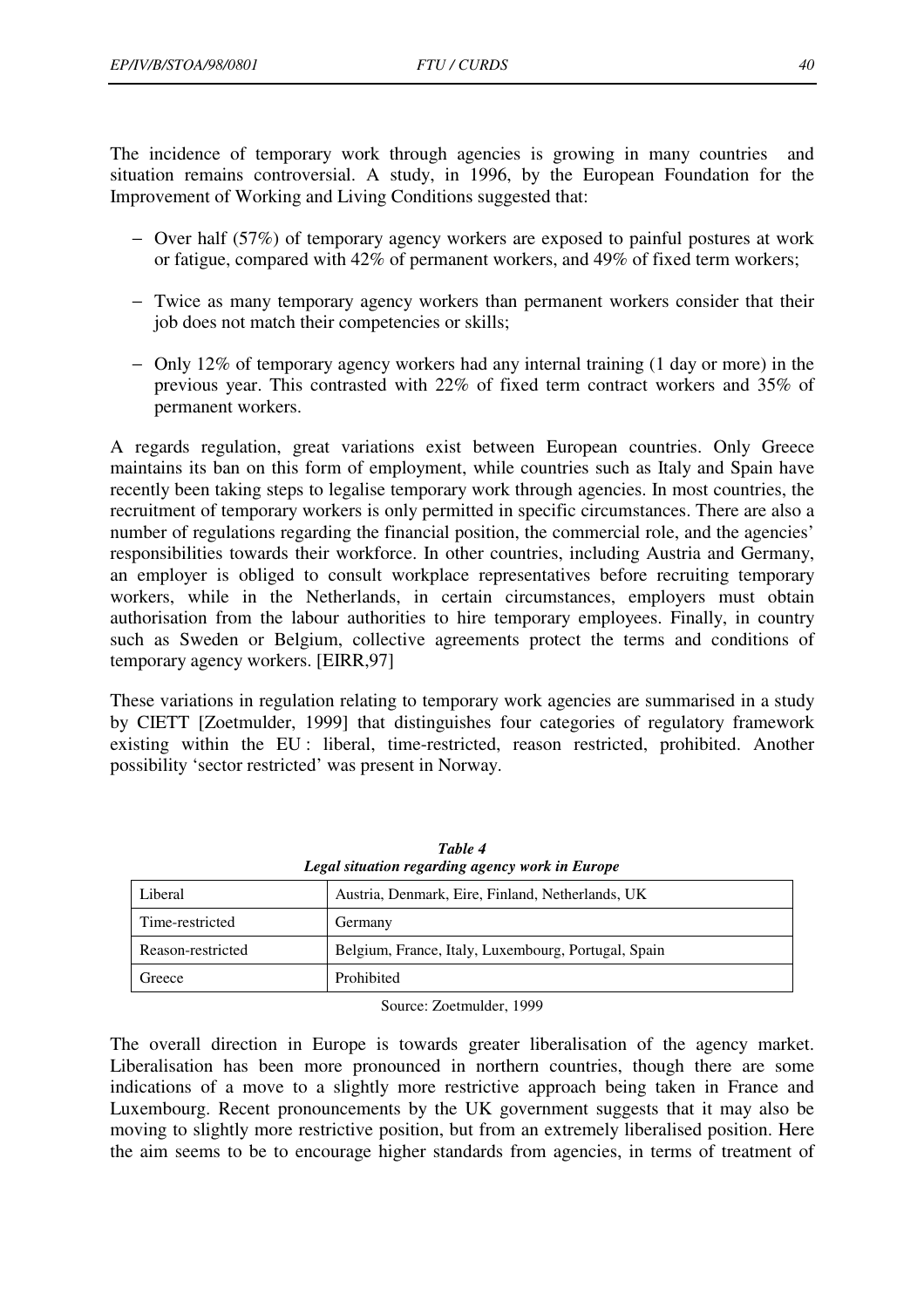<span id="page-41-0"></span>both workers and user firms, thus allowing agencies to play a constructive role in the flexibilisation of the economy.

Of the northern countries Germany (and also Belgium) is probably the least liberalised country in respect of agencies. Even here, however, a process of « controlled liberalisation » has been taking place over the past 20 years. Agencies must still be licensed, however, and must report statistics to the Federal Employment Service.

In the southern countries (Italy and Spain) regulation remains important and in Greece employment agencies are still prohibited.

#### *7.7. Diversified responses to common European problems*

Atypical work forms and flexibility are global challenges that need to find answers at the European level but they also represent daily and concrete problems that need urgent solutions. In most countries, social partners and/or public authorities at the level of an enterprise, a region, or a country try to find punctual solutions to specific problems. The common purpose is to trial pathways that can link security to atypical work and flexibility.

For example, some recent dispositions taken in different countries are described below. They do not solve the problem of atypical work forms but they give pieces of answers to a crucial challenge of the future of work: how to find a balance between economic requirements for flexibility and job security and social rights.

• *Illustration in the Netherlands: status of flexible workers and employment security* 

In May 1998, the First Chamber of the Dutch Parliament has adopted a law on "flexibility and security" and a law on "workers' affectation by non-official organisations". The first law is effective since 1 January 1999 and the second one since 1 July 1998. These laws improve the situation of flexible workers. They will be allowed to claim remuneration for a minimum of three hours even if the number of hours worked is lower than three hours. The possibility to have a permanent contract is also improved. Now a worker can claim a permanent contract after three temporary contracts for a same employer. These new laws clarify the juridical status of flexible workers. If a worker is working on a regularly basis for a same employer during three months (for example on the basis of 20 hours a week) he is supposed to have an employment contract. The number of hours of his contract refers to the number of hours that have been worked during the former three months [CE, MISEP n° 63, 1998].

Trade Unions and Employers discuss new forms of work, which are thought to follow a trend from job security to employment security. A prominent example is the so-called "job pool". This is an organisation that allocates workers within a pool to a company or a cooperative structure of several companies (within a certain region or sector), depending on the actual demand for labour. Job pools aim at enhancing the employability of workers, while at the same time promoting organisational flexibility and protecting employment. The number of job pools is increasing rapidly in the industry and service sectors. [EFILWC, EIRO, Annual review, 1997]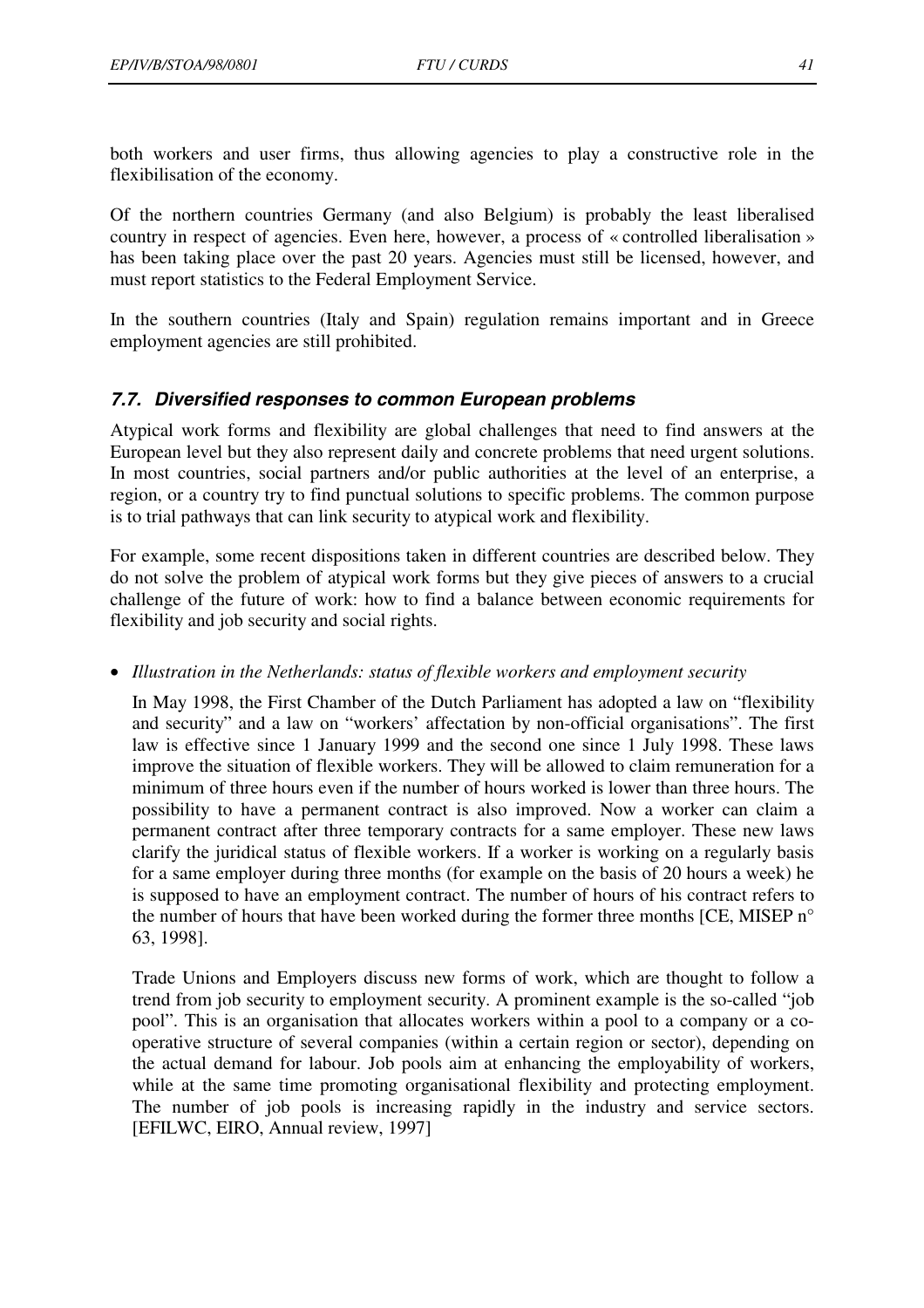• *Illustration in Austria: social protection for casual workers, flexible working time and promotion of employment* 

In the framework of a reform of the pension plan and the preparation of the budget 98/99, the Austrian Federal Government took a new disposition concerning the social protection of workers engaged in casual activities (minimal activities), this refers to employees earning less than 3.880 ATS per month (i.e. those in limited part-time employment). Without this disposition, these workers are only subject to injury insurance. With this disposition the enterprises were the pay packet for casual employees is 1,5 higher than 3.880 ATS have to pay proportional contributions to social security. This means that an enterprise with two casual employees has to pay contributions. The worker that earn more than 3.880 ATS, as the combination of more than one activity (salaried, self-employed and/or casual activities), must pay his own contributions to social security. [CE, MISEP n° 61, 1998]

Still in Austria, since the beginning of 1998, two laws (on work contract and unemployment insurance) have been modified in order to organise three forms of flexible working time that can enhance flexibility and promote employment. These three dispositions concern:

− Training leave

If he has a contract of minimum three years, and on the basis of an agreement with the employer, a worker can live his job (for a minimum of six months to a maximum of twelve months) for training activities During his training he receives an allocation and he is protected again dismissal. Three years after a specific training, it is possible to ask once more for a training leave. The employer is not obliged to engage another worker.

− Leave on personal grounds

The rules are quite similar as for the training leave. However the employer has to engage another worker and the possibilities of doing other jobs during this leave on personal grounds is limited.

− Solidarity allowance

In the framework of collective agreements, groups of employees can reduce their working time in favour of the engagement of unemployed people. Both parts receive a solidarity allowance during a maximum of two years. [CE, MISEP n° 61, 1998]

• *Illustration in Germany: social protection in flexible schedules* 

A law for the social protection of flexible schedules is effective since 1 January 1998. Before this law, social security was linked to an employment contract and remuneration but different forms of capitalisable working hours were possible. Now social protection is extended to the periods of unemployment in relation to the capitalised hours. [CE, MISEP n° 62, 1998]

• *Illustration in Denmark: flexibility for social purposes* 

Creation of 40.000 flexi-jobs by the year 2005, aimed at offering jobs on special terms to people with disability, illness or reduced ability to work. Employers would receive a wage contribution of between one-third and two-thirds of the minimum wage, depending upon the employee's ability to work [EFILWC, EIRO, Annual review, 1997].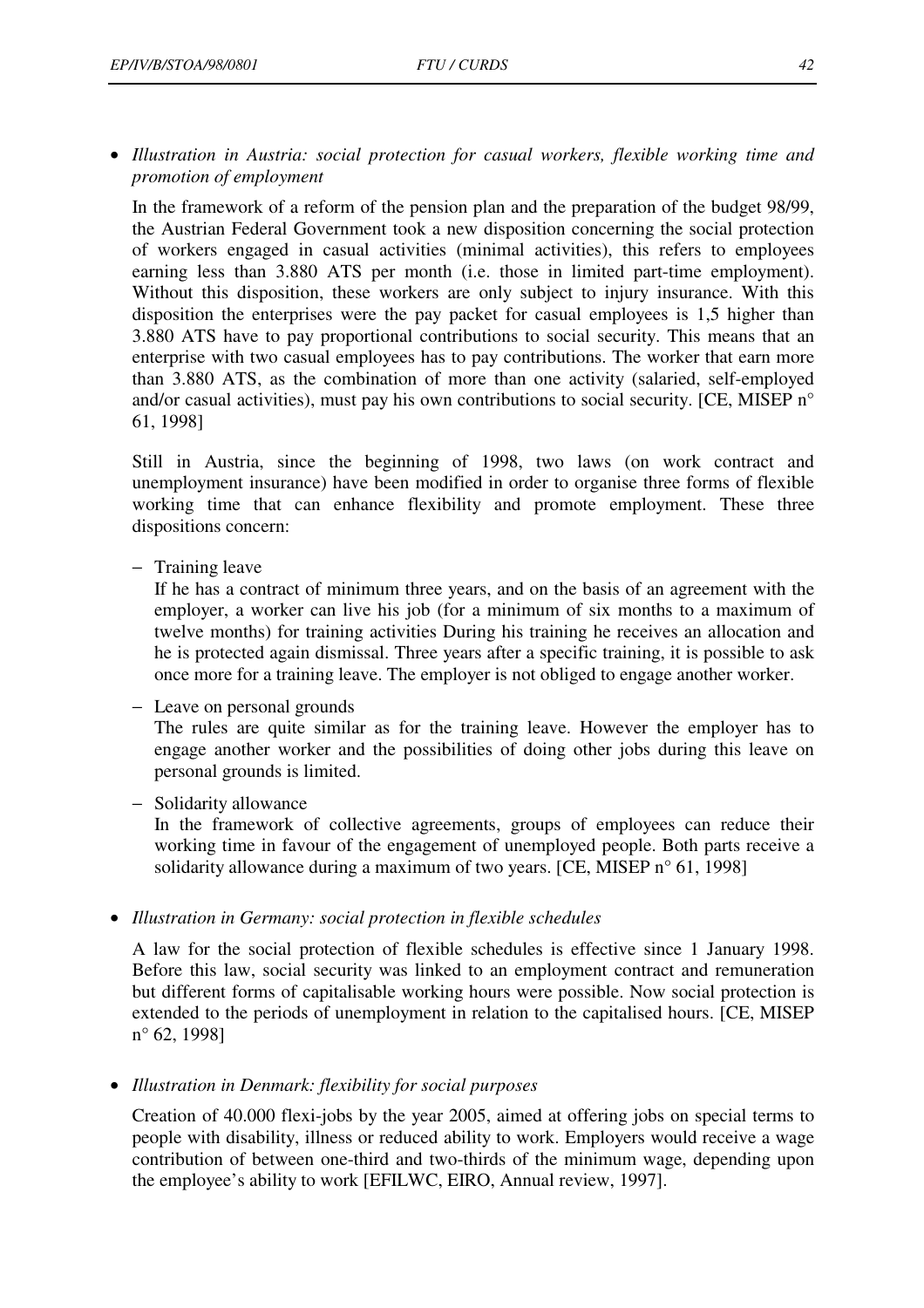# **8. Conclusions and Pathways for European Policy Options**

<span id="page-43-0"></span>In this section we present our general conclusions, which are related to pathways for policy options suitable for consideration by the European Parliament. First of all we summarise five key findings from the previous sections, and afterwards we draw seven policy areas which are related to the findings. The next table indicates the structure of our approach.

| <b>Findings</b>                                                                       | <b>Paths for policy options</b>                                                                        |
|---------------------------------------------------------------------------------------|--------------------------------------------------------------------------------------------------------|
| 8.1.1. The development of a core and<br>peripheral workforce                          | 8.2.1. De-linking work status and social<br>rights                                                     |
|                                                                                       | 8.2.2. Atypical work as a possible answer<br>to social needs                                           |
| 8.1.2. Decreasing effectiveness of existing<br>labour law for regulating new flexible | 8.2.3. Developing different levels of<br>industrial relations                                          |
| work arrangements                                                                     | 8.2.4. Promoting flexible schemes for<br>working time reduction                                        |
| 8.1.3. A central concern for employability<br>and lifelong learning                   | 8.2.5. Specifying the roles of the different<br>stakeholders in employability and<br>lifelong learning |
| 8.1.4. The uncertain future of the welfare<br>state                                   | 8.2.6. Welfare: a right balance between<br>flexibility and security in the long<br>term                |
| 8.1.5. The supporting, but not determining<br>role of technology                      | 8.2.7. Developing the diversity of<br>technological options.                                           |

## *8.1. Five key findings*

#### **8.1.1. The development of a core and peripheral workforce**

The future of work in the information society is likely to be characterised by *the development of a segmented labour market* as employers seek devices which provide the maximum flexibility in production in order to minimise costs. Atkinson suggested as far back as the 1980s that a core-periphery workforce was developing. The components of this core and peripheral workforce are illustrated in the following diagram (figure 12).

"Core jobs are jobs where it is essential for the employer to be assured of the availability of labour at all times. The characteristics of these jobs reflect this need in the form of permanent or stable relationship between employer and employee. Such jobs often require high levels of skills and have conditions of employment designed to limit labour turnover: good pay and conditions, 'permanent' employment, career structures and so forth. Jobs in the periphery are designed to offer he opportunity for variation in labour supply by, for instance, variation in hours of work or by intermittent employment. Such jobs are often part-time, temporary or casual, and even if full-time, low paid and unstable with a high risk of layoffs or dismissal. Such a division of jobs may be expected both within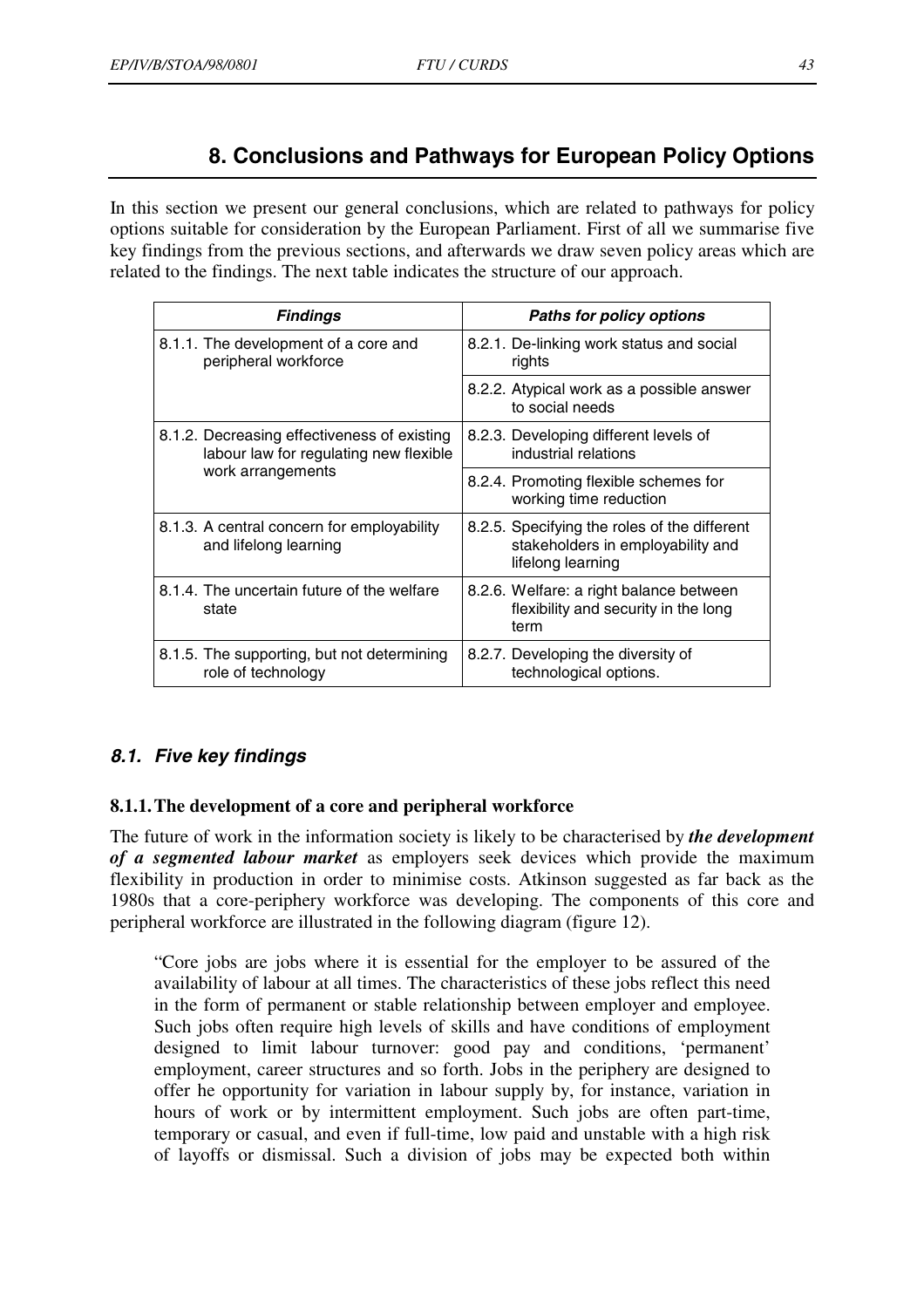organisations (with some being core and other peripheral) and between different employers" [Hasluck and Duffy, p.14].

So not only might the principal firm adopt this model, but so too might the sub-contracting firm. Some commentators have suggested that it is larger monopolistic firms and others which have a secure market that will tend to provide core jobs while smaller businesses, especially those dependent upon sub-contracted work from other organisations, and firms which operate in volatile markets which will offer peripheral jobs [Hasluck and Duffy, 1992].

It may be argued, however, that we have now moved beyond this point. First, many would suggest that with increasing competition in all areas of economic activity and with greater demand for shareholder value, few firms are in the position not to promote internal and external labour flexibility. Second, the "management ideology" which underpins the notion of the core-periphery workforce has permeated even those organisations which are not under serious threat. In the public sector "quasi-market" mechanisms have been introduced to replicate market uncertainties. Thus the core workforce is likely to have shrunk and the periphery workforce grown over the decade or so since Atkinson's model was first formulated. Third, there has been a huge growth in organisations which outsource work from other firms. Some of these firms are now themselves clearly core to the production process, offering strategic advice and services in "strategic-partnerships".

It has been suggested that the situations of individual workers will be depend on where they stand in relation to this core-periphery model (see table 5):

| соге ана регернетат могкротее тошег |                            |  |
|-------------------------------------|----------------------------|--|
| "Core"                              | "Periphery"                |  |
| functionally flexible               | numerically flexible       |  |
| full-time                           | part-time                  |  |
| permanent                           | temporary, casual          |  |
| job security                        | job insecurity             |  |
| stable                              | unstable                   |  |
| high skill levels                   | low skill levels           |  |
| average pay                         | low pay                    |  |
| training                            | limited training           |  |
| career structure                    | no career structure        |  |
| good terms/conditions               | poor terms/conditions      |  |
| standard hours of work              | intermittent hours of work |  |
| low turnover                        | high turnover              |  |

*Table 5 Core and peripheral workforce model* 

Source: Cited in FLEXCOT – Valenduc & al., 1998

This core periphery model, of course, only a model and some elements can be questioned. For example, it could be argued that part-time workers could still be core to an organisation and have, for example, as stable employment as full-time workers. Furthermore, it is necessary to question notions such as job insecurity. For example, an outsourced IT expert may have a fixed-term contract with an employer and thus be insecure in a formal sense. The reality,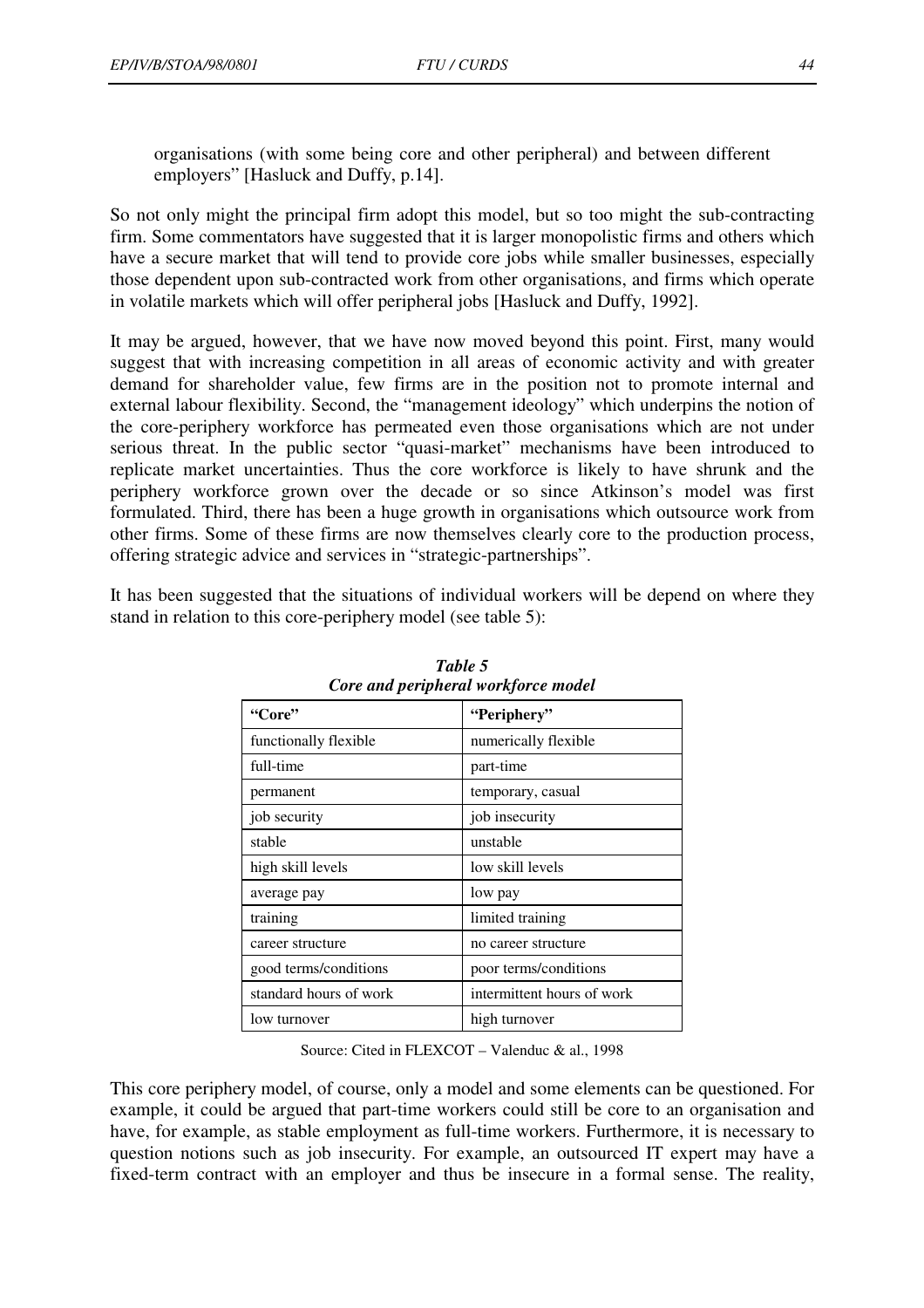<span id="page-45-0"></span>however, may be that he/she is very secure in the knowledge that this contract will be renewed or that opportunities elsewhere are plentiful. A cleaner or a clerk on a similar contract, by contrast, may not have this security. Indeed, in the age of compulsory redundancies even someone with a permanent contract may be less secure. Despite such caveats, however, it is clear that a core-periphery labour market is emerging. *The main determinant of an individual worker's place within this market appears to be the skills and competencies which he or she possesses.* The core skills and competencies will change over time, but increasingly are likely to be those described by Reich as characteristic of the "symbolic-analyst".

#### **8.1.2. Decreasing effectiveness of existing labour law for regulating new flexible work arrangements**

As has been shown in this report there appears to be fundamental restructuring of traditional patterns of work, of employment, and of work relationships underway. Some commentators suggest that *the "demise" of traditional work is eroding the fundamental bases of labour law since this was built around the full-time lifelong employment* of the "Fordist" company. The main elements that are changing radically can be summarised in the following trends [Simitis, 1997]:

- 1. The growth of the tertiary sector, while the legislative regulation of work developed in accordance with the needs of the industrial manufacturing sector.
- 2. The decrease in importance of the factory as the typical workplace. This goes with other characteristics as lifelong employment, job contents hierarchically determined, the integration of workers in a "community" that implied a higher relevance of the collective rather than the individual.
- 3. The increase of entrepreneurship, but in terms of quasi-self-employment which does not mean the end of the basic condition of dependence on the employer. Simitis calls these workers "minimal entrepreneurs". Instead of *just in time*, a *just in case* mode of production could be part of our future.
- 4. The end of the equivalence between work and lifelong employment, caused by structural downsizing processes and demographic trends.
- 5. The end of collective bargaining as a means of improving working conditions. Now, collective bargaining in many cases reduces workers' past achievements.
- 6. The end of the overlapping between workers' interests and social improvement, as the case of environment protection illustrates well.
- 7. A global organisation of the production process which lead to the decrease in importance of national regulatory frameworks.

In general, all these trends might be interpreted as a way back to a regulation typical of *Code civil*, that is based on individual bargaining. For this reason, an important redefinition of the legislative framework is required.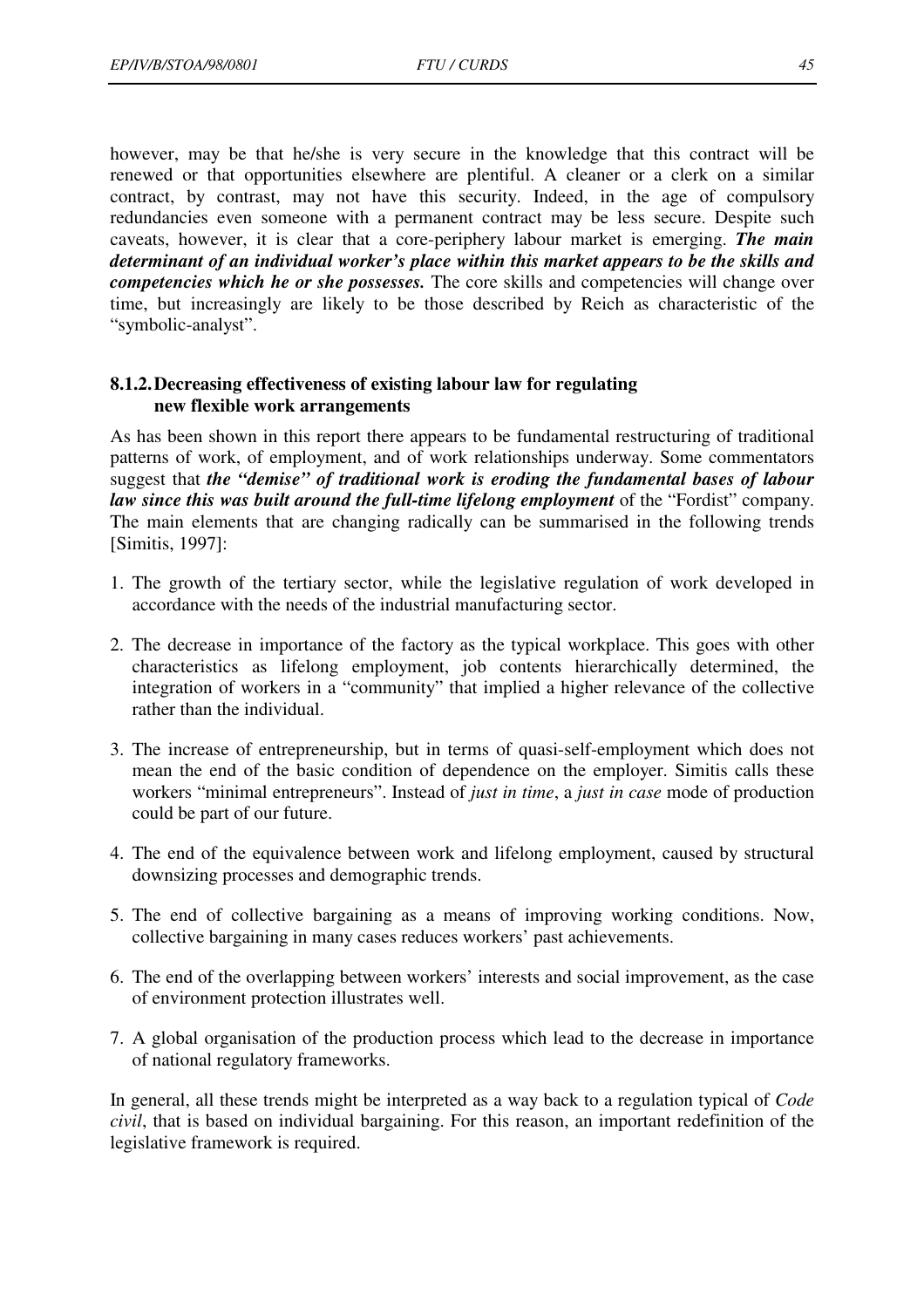## <span id="page-46-0"></span>**8.1.3. A central concern for employability and life-long learning**

There is a widespread assumption that the pace of change in the workplace (and in wider society) is accelerating as we move into the information society. If this is correct it follows that more attention will have to be paid to up-dating people's skills and knowledge bases, if they are to remain employable. This will apply to both the core workforce and to the peripheral workforce and will become a continuous process. This process has been termed "life-long learning".

A related question is that of the *portability of skills* gained during a particular period of employment. There appears to be a move by many employers away from qualification-based assessment of a worker's potential to a competence-based assessment at the point of recruitment. It is clear, therefore, that a worker must both have portable skills and also be able to prove that he/she has these skills. *A key question regarding life-long learning and skills portability is who will take responsibility for providing and funding the required training.* There would appear to be a number of "stakeholders" here: government, enterprises, employment agencies, trade unions, and, most importantly, if such schemes are to work, individuals.

#### **8.1.4. The uncertain future of welfare state**

Several issues pertaining to the role of the welfare state will have to be considered if the changes which have been pointed to in this report become more deeply embedded.

- − *The role of the welfare state as a provider of education*: to what extent should the role of education be merely to promote employability which seems to be required to allow firms to work in a more flexible way.
- − *The role of the welfare state in supporting the unemployed*, whether that be for shortperiods in between fixed-term work contracts or for longer term periods. If traditional forms of employment are declining, a new system for financing more flexible work patterns will be required.
- − *The role of the welfare state in providing or promoting pensions*: current ways for funding (particularly state) pensions are already under threat in many European countries, as the population ages. The emergence of a more flexible work patterns means that some employment-related pensions no longer appear relevant (with some schemes requiring forty years in a single company in order to obtain a full pension).

Similarly, though not strictly speaking part of the "Welfare State", though certainly part of the "Fordist State", current arrangements for mortgages, other forms of credit, and insurance often presuppose full-time and permanent employment. The provision of these services will also have to be examined.

#### **8.1.5. The supporting, but not determining role of technology**

Information and communications technologies are clearly important in underpinning the processes of change occurring in work and employment. It is important to bear in mind, however, that ICTs do not *of themselves* determine changes in work patterns (or indeed other social outcomes). Changes in production (and by extension in work patterns) often happen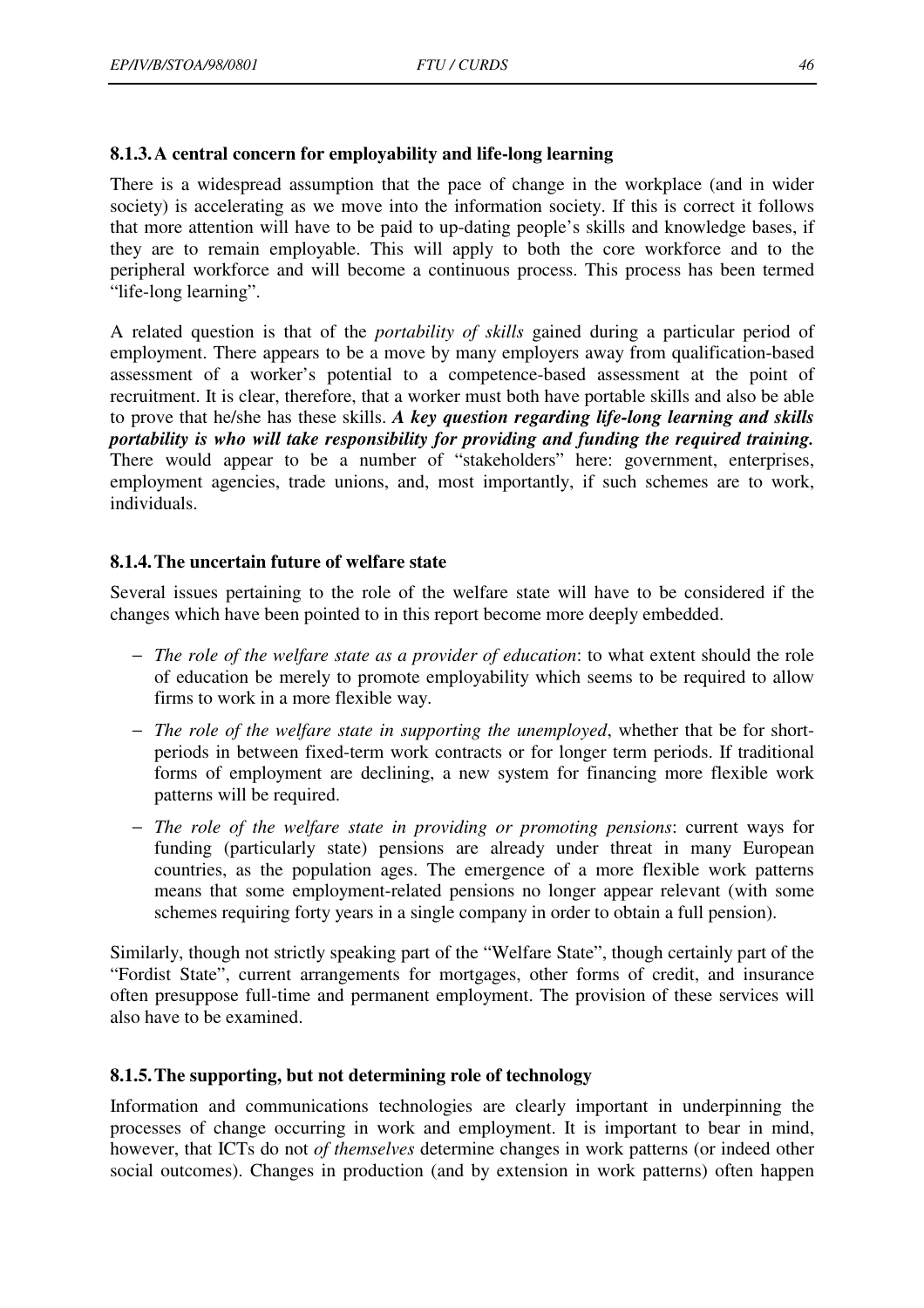<span id="page-47-0"></span>independently of technological change, even if they are enhanced by the new information technologies. Particular outcomes, however, will be determined by a number of other factors.

Similarly, at the level of the firm we would expect different employers to offer different work arrangements depending on a range of factors. New technology may, of course, be instrumental in altering the importance of each factor and so increase the options available to firms and other organisations.

All this implies that the impact of new technologies is a *political matter* in the broadest sense of the term and we would expect to see different outcomes from country to country. ICTs provide both challenges and opportunities. *It is the "institutional filter" that influences to a great extent their net impacts on societies and economic systems.* A very important point is that the available institutions are probably not suitable for facing effectively the challenges and profit from the opportunities that ICTs bring with them.

## *8.2. Paths for policy options*

 $\overline{a}$ 

#### **8.2.1. De-linking work status and social rights**

One of the reasons why atypical jobs can lead to social exclusion is the fact that social rights and social protection are closely linked to work status. *Atypical work status only gives access to partial social rights.*

As the diversity of work forms will probably continue to increase, due to deep trends in the organisation of the economy, it becomes more and more necessary to find concrete systems allowing a disconnection between work status (that are changing and unstable) and social rights (that should be guaranteed). It is clear that new systems will be required for the financing of two areas of central concern, namely, unemployment benefits and pensions. New attitudes will also be required from the private sector providers in pensions and in other areas such as credit provision, particularly long-term credit provision such as home mortgages.

For many years, some well known proposals develop "radical" reforms of the income structure: universal allocation, second cheque, etc. There are also other proposals only related to the financing of the social security system. Systems based on taxation (such as in the Nordic countries) are reputed to be less harmful to atypical work forms than systems based on employers' and employee's contributions.

More recent proposals, which are already discussed at the European level (2), develop *policy proposals leading to a de-linking of work status and social rights, without weakening any of them*. The central purpose is re-think labour law in a context of deep mutation of the labour world. Actual labour laws have been developed in an economic context characterised by Fordism. The reality of labour world is quite different now and new principles of regulation for labour relations have to be found. Innovative ideas are proposed:

<sup>(2)</sup> An expert group, representing eight European countries and co-ordinated by A. Supiot (University of Nantes), has submitted in June 98 a report for the European Commission, entitled "The future of labour law in Europe". It will be published in French in March 1999 (Editions Flammarion).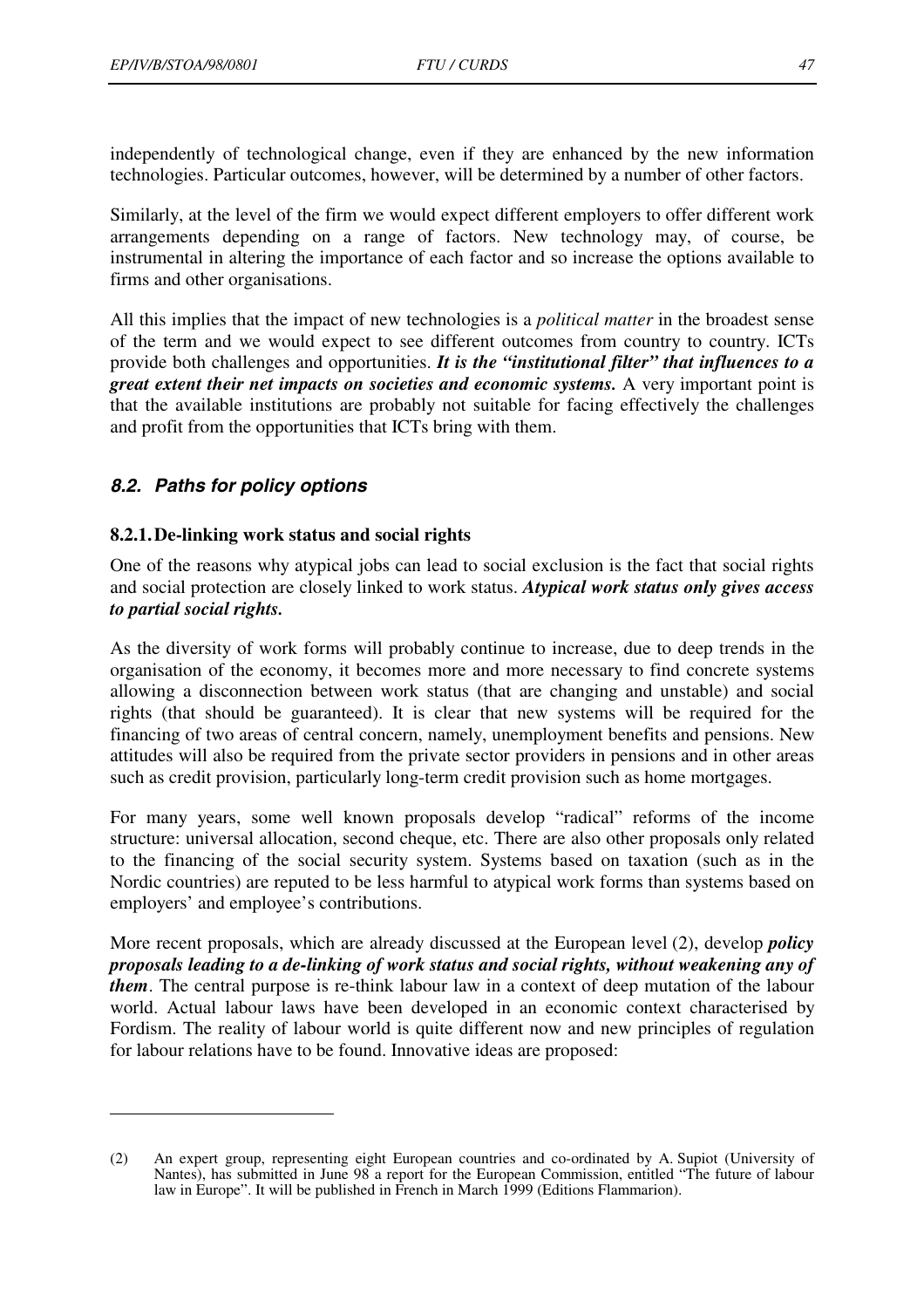- <span id="page-48-0"></span>− *The concept of "individual professional state" instead of "work status".* This concept of professional state is based on the idea of a continuity of social rights on a long period, attached to the individual whatever should be his work status. It is a way to include different periods (wage-earning, self-employment, training, individual leaves, etc.) in a "trajectory of working life", with opportunities and means for passing from a situation to another.
- − *The concept of "social drawing rights", complementary to universal social rights*. A "capital" of social drawing rights should be accumulated by the individual along his working life, and used whenever they need. These social drawing rights should allow some freedom to wage-earners, as regards for example training or private leaves, but without loosing their employment security. Such trends in labour law explicitly include atypical work in the global regulation of labour relations.

In the same framework, the evolution of the concept of "subordination" in work contract, which characterises wage-earning, is also discussed. Pathways are explored between wageearning and self-employment. The concept of "para-subordination" is developed. This refers to a status "in-between". As the distinction between employment and self-employment becomes blurred, and since the autonomy and bargaining force of self-employed cannot be taken for granted, some of the traditional protection assured to employees might be extended to some group of self-employed workers. At the same time, wage employment will need some flexible characters usually connected to self-employment. "Para-subordination" already exists in Italy, but in a rather precarious way; the Italian experience must be evaluated in order to check to what extent it could be improved and integrated in a new model of social rights.

EU institutions (Parliament, Social and Economic Council, Social Dialogue) must explore leading edge scenarios and proposals which aim at de-linking workers' status and social rights without weakening any of them. This appears to be the only way to remove the "atypical" character of current atypical work forms, rather than trying to attach them at the margin of existing schemes of social security.

#### **8.2.2. Atypical work as a possible answer to social needs**

Atypical work forms and technology induced work forms can propose an answer to specific social needs. They can encounter the need for integration of specific groups of individuals: people with disability, illness or reduced ability to work. They can also offer pathways for the development of remote area. But in these cases also, the key issue is the workers' status and their social rights.

Atypical work forms can also be considered as alternatives to traditional routes into work. A number of intermediate labour market projects have been undertaken. The costs and benefits of these projects are still under debate, in particular it is questioned whether they merely undercut the market. There are examples of such projects, however, which are specifically designed to avoid crowding out the private sector. In the Netherlands, for example, a public sector driven project which carries out work on behalf of private sector firms appears to have had some success. The scheme is time-limited, pays the minimum wage, and seeks to place workers in 'real' jobs, often with those firms for whom they have worked during the scheme.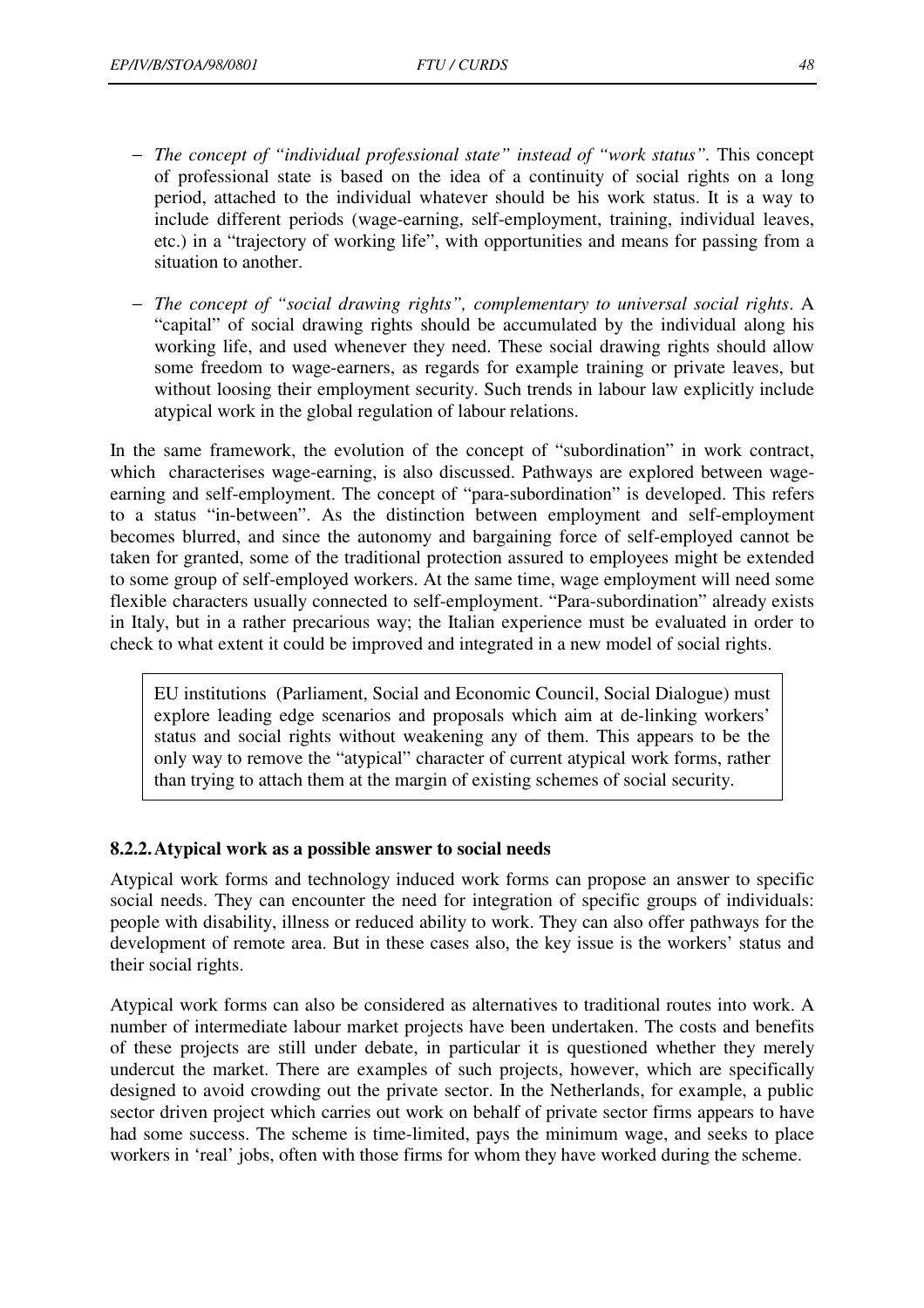<span id="page-49-0"></span>Anyway these examples of "social usefulness" of atypical work forms may not hidden the necessity of policy measures in the core areas that we have described above: employability and life-long training, working time, industrial relations, workers' status and social rights, evolution of the welfare state.

Flexible transitional labour markets can present a social usefulness in order to achieve societal purposes that ate not taken into account in the core labour market. This kind of policy should however by assorted with accompanying measures in order to ensure equal social rights in the diverse transitional atypical work forms.

#### **8.2.3. Developing different levels of industrial relations**

Two complementary trends are observable in the recent evolution of industrial relations: the enhancement of centralised social dialogue and the development of decentralised negotiations at the enterprise level.

The "central" level of social dialogue (National or European level) is closely related to the objective of redefining a new regulatory framework which would enable to combine flexibility and security. At this level, only two means can improve the regulatory framework: social dialogue, promoted by the social partners, and legislation, promoted by parliaments and governments. The use of collective bargaining rather than legislation might help finding solutions which are more suitable to the needs of workers and enterprises and offers a tool which has a more flexible character, also in view of possible future modifications. Controversially, legislation covers a wider range of situations, including those which are peripheral in the system of industrial relations: SMEs, independent workers and many other forms of atypical work described in this report.

Legislation and social dialogue are however not exclusive. They refer to two complementary forms of democratic debate: parliamentary debates and social relations. Negotiated agreements at a centralised level can result in European directives or national laws. And social dialogue can receive decisive impulses from political decisions, for example on working time. But *if emerging atypical work forms are not taken into account by the social partners, the balance between legislative and negotiated tools will become unfavourable to social dialogue*.

The decentralised level of social dialogue has other specific advantages: it is the only one where practical aspects of economic constraints, work organisation and workers' demands can be encountered together. Social partners can be involved in the concrete definition of flexible work forms, with particular reference to new forms of organisation. At this level, participatory practices go beyond traditional industrial relations and involve work organisation and human resource management issues and can also improve "*economic democracy*". The results of the EPOC survey of the Dublin Foundations give clear indications about the relevance of decentralised dialogue and / or participation.

Both centralised and decentralised levels of social dialogue can develop a common qualitative feature: they refer to *a bargaining process which tries to go beyond "zero sum games" and to reach "win-win" situations*. If problems to solve are defined together by social partners (and public authorities), a "win-win" process will aim at finding shared solutions that would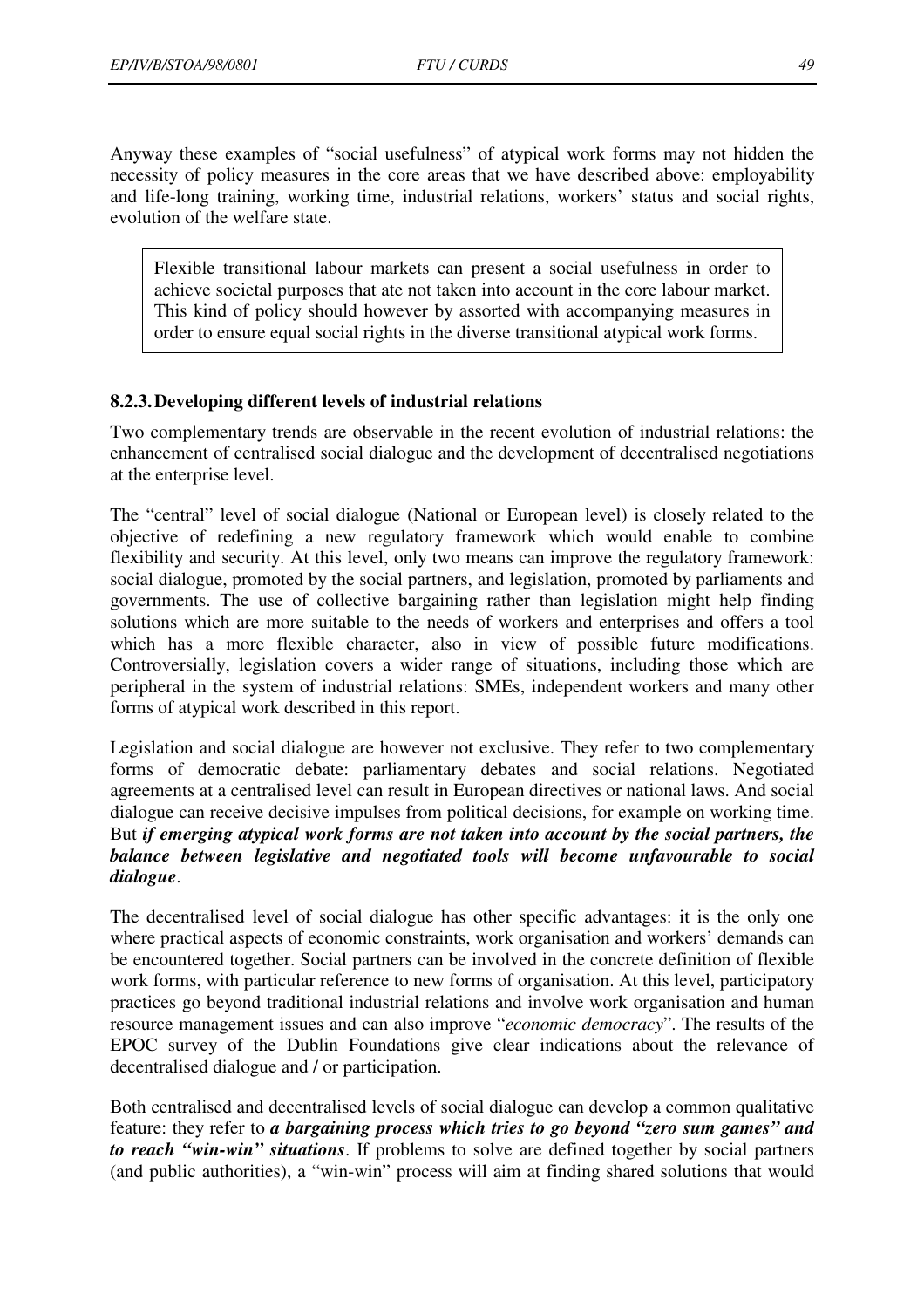<span id="page-50-0"></span>improve the situation of all participants. The focus this kind of social dialogue is not redistribution, but creating net benefits for all.

The variety of atypical work forms and the diversity of workers' interests requires a plural system of social dialogue, combining legislation and collective agreements at European, national, sectoral and enterprise levels. EU policy should enhance the cohesion of such a complex system. Participatory practices involving work organisation and human resource management can also improve "*economic democracy*" in the EU.

#### **8.2.4. Promoting flexible schemes for working time reduction**

Although the main policy goal of working time reduction is to reduce unemployment and create new jobs, there are many indirect links between the issues of working time reduction and atypical work. Whatever should be the way to achieve working time reduction – either through direct bargaining between social partners or through a law followed by decentralised negotiation of its application – the concrete experience shows that many practical measures deal with problems related to atypical work.

- − Flexible working time schedules (over longer periods than "x" hours a week) appear to be a very frequent way to achieve sectoral or enterprise agreements on working time reduction. The general trade-off can be summarised as "less working time against more flexible working time". As flexi-time becomes more negotiated and regulated, some negative side-effects for atypical workers may disappear, or at least decrease.
- − Working time reduction and flexibilisation can also change the status of some categories of part-time workers, i.e. those having a part-time contracts but working regularly "complementary hours" for peak or seasonal reasons (as for instance in retail trade or health sectors). If working time is reduced and calculated over six-monthly or yearly periods, these workers can become full-time workers with flexible time schedules, and then cease to be discriminated as part-time workers.
- − Overtime is another atypical work form that is threatened by working time reduction. Potential job creation requires that overtime must be included and "distributed" in general working time calculations. As overtime often results of conjuncture or occasional peaks of production, its distribution partly relies on flexible working time and enhances atypical working hours. This is however a complex bargaining issue, as overtime distribution is linked to the cancellation of overtime premiums.
- − Working time reduction can also give better opportunities for life-long training, as mentioned before.

In the short term, such *flexible schemes of working time reduction can lead to an improvement of workers' status in atypical work forms*. In the long-term however, deeper changes will be necessary in the basic concept of the work contract.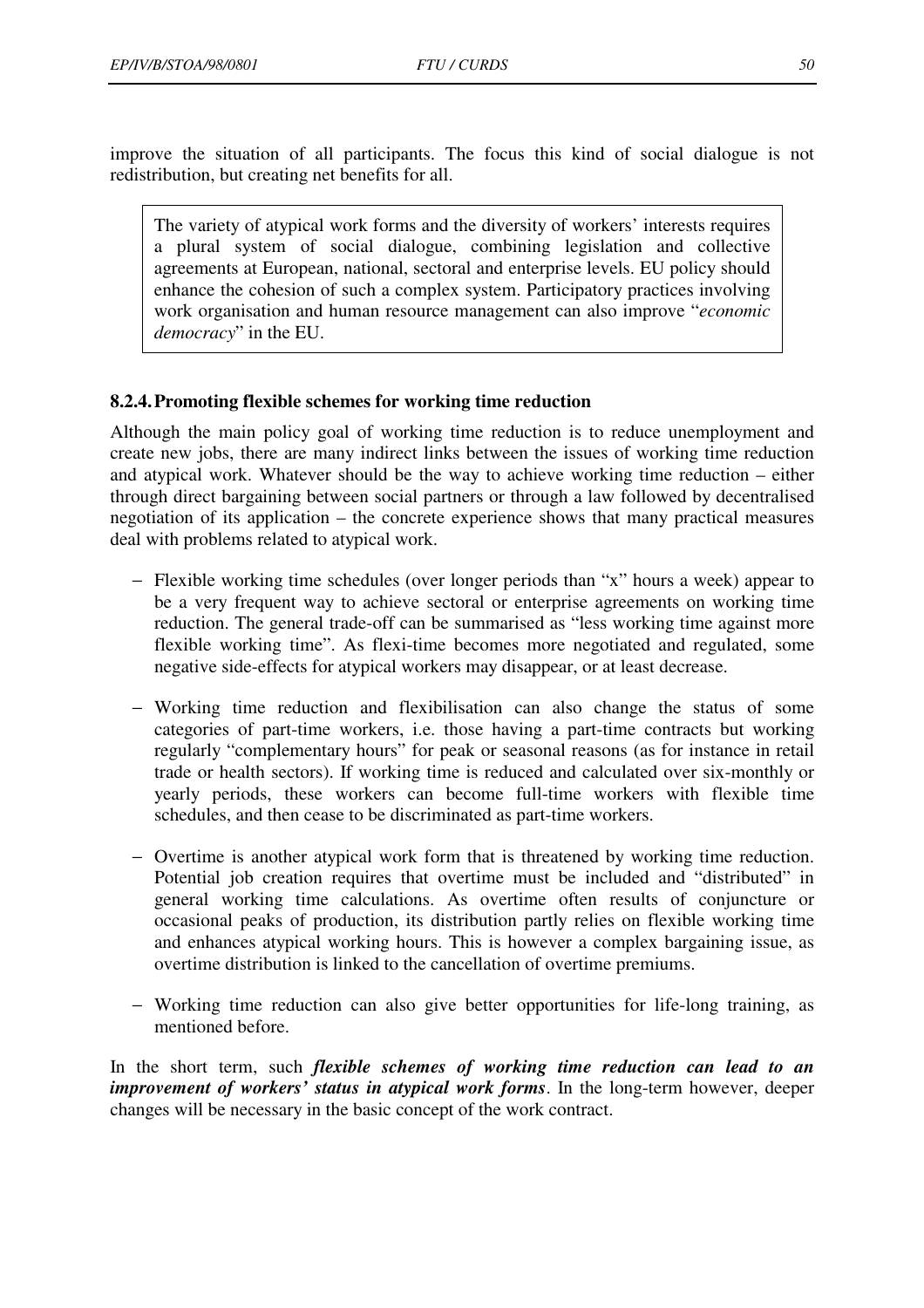<span id="page-51-0"></span>Flexible schemes of working time reduction can improve the trade-off "less working time against more flexibility" and reduced the negative side-effects of flexible work practices. They can also improve the employment conditions of part-time workers, reduce overtime and give better opportunities for life-long training. EU policies should provide general guidelines for flexible working time reduction and spread best existing practices.

#### **8.2.5. Specifying the roles of the different stakeholders in employability and life-long learning**

If the concepts of employability and long-life learning are to become more than "buzz-words" a number of "*stakeholders*" will need to take positive action. These include government, enterprises, employment agencies, trade unions, and, most importantly, if such schemes are to work, individuals.

- 1. *Government* has several roles as a provider of training, as a promoter of change, and as a regulator.
	- − As provider government must ensure primary, secondary and tertiary education provides core basic skills, such as "numeracy", literacy, IT literacy and communication skills. Increasingly, however, the curriculum will have to promote less measurable competencies such self-sufficiency, adaptability and confidence-building, all of which will be required if individuals are to sustain themselves in world characterised by impermanent employment.
	- − Government will also be responsible for ensuring that the infrastructure is in place to enable the other stakeholders to fulfil their roles in the process. Allied to this will be a promotional and educational role for government. As with any change many actors and institutions will be slow to change. Government must promote change in a way which makes clear both the social and individual benefits
	- − Finally, governments have a regulator role. They must provide both 'carrots' and 'sticks' to ensure that the other stakeholders fulfil their obligations; on the one hand, introducing tax-breaks and other credits for providing or undertaking relevant training, on the other hand, obliging enterprises and agencies to provide training, or at least time for training, where they do not necessarily see it as benefiting their own enterprise. If government is unable to convince enterprises of the merits of the case then a hypothecated training levy may be appropriate. Government, in its regulatory role must also seek to ensure that those who exit the labour market such as women expecting children are able to receive the required training to re-enter the labour market in a position (if they so desire) at a similar level to the one they vacated.

One way forward in the area of skills portability may be to insist that firms and other employing organisations issue "skills passports" to workers. These passports would itemise the competencies developed by workers. This would both help workers in finding jobs and cut recruitment costs for firms. Such schemes are already practised in firms with significant use of temporary workers, both in the Netherlands and the UK (Belt et al, 1998). The main critique against skills passports argues that the definition of skills is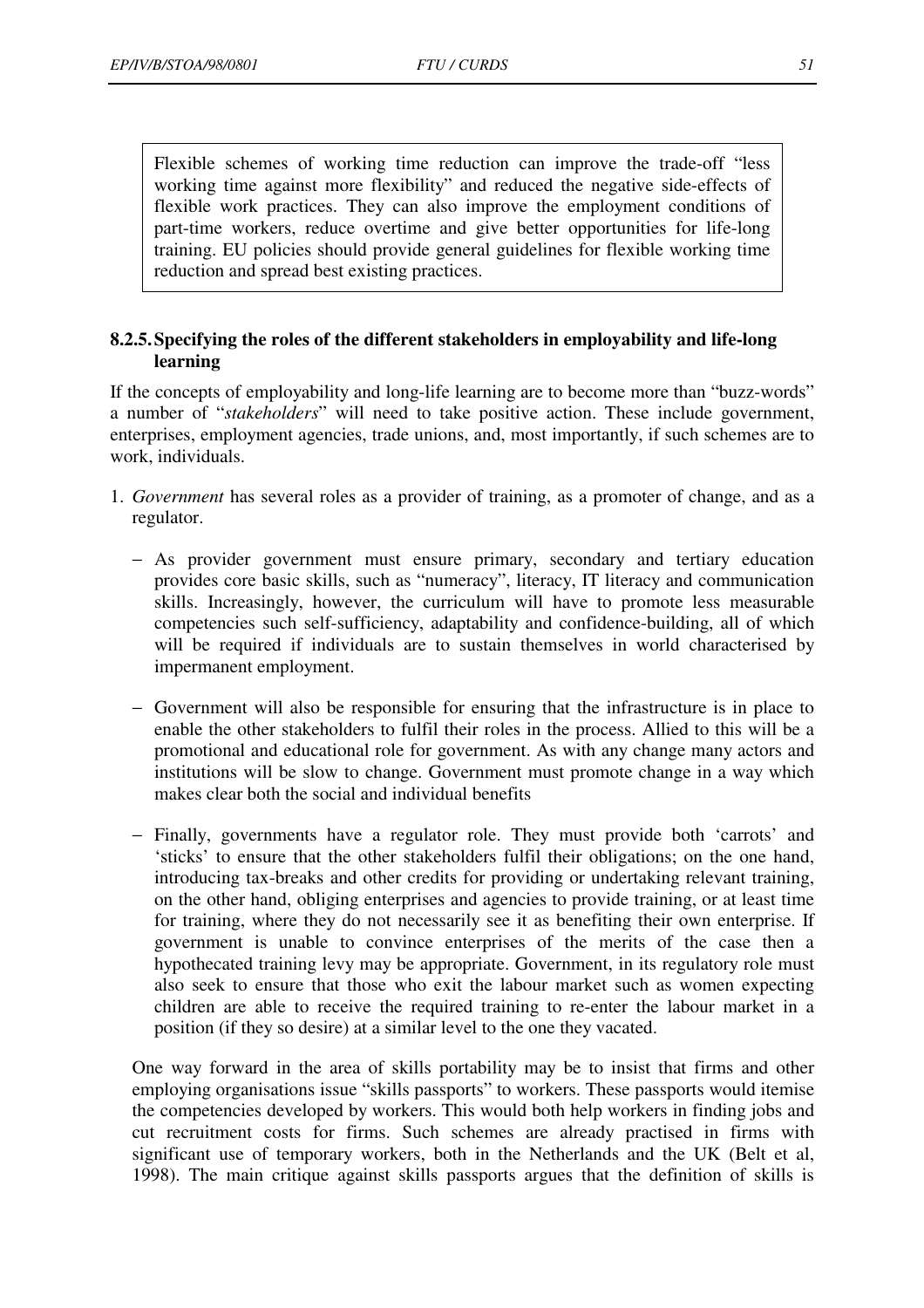attributed to the only employers, without any active role of the education system, and that it and remains quite dependent on the state of the labour market. An alternative is the encouragement of vocational qualifications based on competencies, but this involves extra time costs for both worker and firm.

- 2. *Enterprises* also *have* a role to play. Attitudes to training vary across the Union, best practice must be transferred to other Member States. It may also be necessary to ensure that currently best practice countries or industries continue to build on these practices. As the direct relationship between workers and employers becomes more attenuated, and the relationship between worker training and an individual firm's performance less clear, the temptation to cut back on training or restrict training to an increasingly small "core" workforce may become stronger. Firms should be required to provide a certain amount of training time and resources for both core and non-core workers. A balance will have to be sought between this social obligation and the primary role of firms as profit-maximising enterprises. However, a suitably skilled labour pool from which to select, even on an as required basis, must help individual firms in the longer-run. Measures will be required, however, to ensure that the best practice firms in this area do not suffer from poaching by less scrupulous organisations. The development of "skills passports", as discussed above, would be a relatively inexpensive way of facilitating skills portability to the benefit of workers.
- 3. As this *report* shows *temporary employment agencies* are beginning to play a significant role in the emerging flexible economy. They are differentially represented across the Union, and there are variable levels of regulation across countries. If these organisations are to become a key lubricatory element within the flexible economy, as the larger organisations in the sector are beginning to argue, then they must meet certain social obligations, either alone or in partnership with other stakeholders. In particular they should have an obligation placed upon them to encourage and facilitate training and skills portability for staff. Here the respective roles of agencies and the enterprises to whom they supply staff would have to be clearly specified.
- 4. Another actor in this process would be the *trade unions*. Many unions are seeking to develop new roles which take into account the evolving flexibilisation of work. Working in partnership with other stakeholders the unions may be able to replicate certain elements of the craft of guild unions, with regard to training, without, of course, replicating the rigidities. This would, of course, require a dialogue between the various partners. There are clear difficulties here, particularly in countries such as the UK where many of the more flexible firms see only a minimal role, if any, for trade unions. However, in a process of social dialogue Unions could become "agents of change in the skills revolution".
- 5. Finally, *individuals* will be the key players in this process and each person will have to take the responsibility for her or his own advancement, but without the support of other actors (as outlined above) only those who are already advantaged will prosper. The new flexibility in working time and working contracts must be similarly reflected in flexible training. Individuals must have access to training at a time (period of the year or time of the day) which best suits their needs. As there will not be a limitless budget, this suggests that training and education will often need to be self-directed. This, in turn requires at least two things. First, that all individuals will have the underpinning skills to identify and access the appropriate training. Second, each individual must have access to the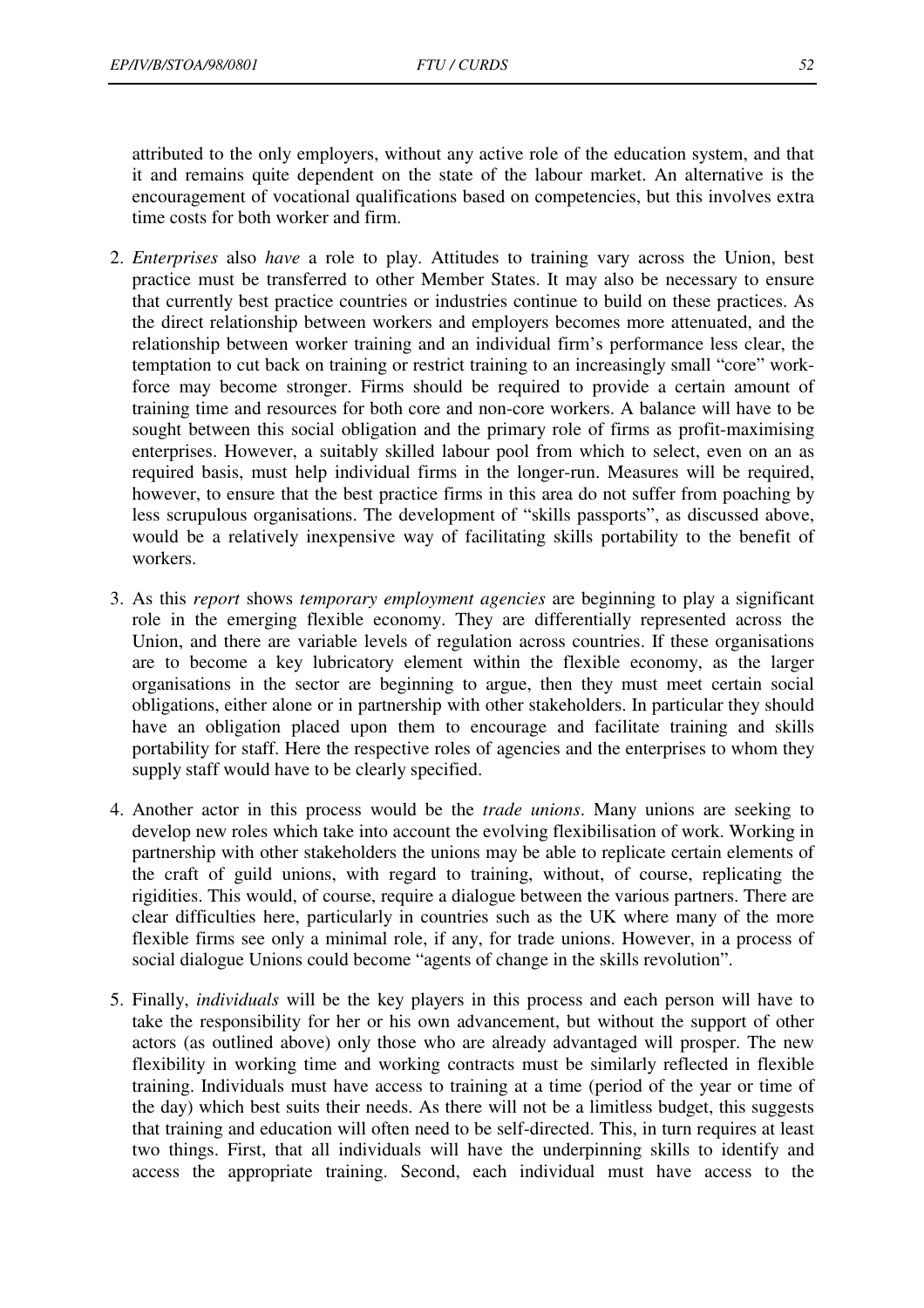<span id="page-53-0"></span>appropriate infrastructure to access *timely* training. Given the rapidly changing nature of the work environment this will increasingly mean ICT-based training, but ideally with a human based back-up.

The key policy issue is the delimitation of stakeholders' roles in the development of employability, in order to achieve a suitable balance between the interests of employers and employees and the regulating role of public authorities, without restricting the margin of individual initiatives for lifelong education. Such an issue has an undeniable European scope, even if negotiations must also take place at decentralised levels.

One of the areas where European initiatives are the most important is the "skills portability", practically illustrated by the debate on "skills passports". Social agreements and / or legislation at the EU level should ensure that skills passports will not be implemented at the detriment of the worker and that they should achieve long-term qualifying purposes rather than short-term solutions in segmented labour markets. European institutions such as the Dublin Foundation and CEDEFOP can support the development of practical measures for skills portability and employability.

#### **8.2.6. Welfare State: a right balance between flexibility and security in the long term.**

If atypical work is growing and traditional employment decreasing, a new financing system of social security will be required which will not be centred on employee contribution. More generally, often *much of the flexibility required by enterprises and economic systems is obtained at the expenses of social security nets*. The social sustainability of flexibility is guaranteed by public intervention, both in the development and redefinition of education system, which appears to be the main meaning of assuring employability, and in directly supporting unemployed people.

Among the challenges for the Welfare State linked to the development of atypical work forms, the question of pensions is one of the most problematic. Already many pension schemes are coming under pressure as a result of population ageing. State pension schemes are likely to continue to decline in importance for most people, as governments move away from 'pay-as-you-go' systems whereby the contributions of current workers are used to pay the pensions of the retired. Some recent studies show that this system is no longer sustainable in many Member States. For many flexible workers, its substitutes (company pensions and private pensions) can also cause detriments due to the irregularity and multiplicity of their work status along their working life. The *transferability among different pension schemes*  will need to be ensured.

Although, in general, governments are seeking to withdraw from direct pension provision they will need to be closely involved in the creation of alternative arrangements which suit flexible workers. The State may have to find some underpinning mechanism to ensure that the potentially intermittent nature of payments by flexible workers does not make them worse off. Private pensions in such circumstances may not be suitable, as the market may not be prepared to take the risk. It may be more appropriate to have individually funded personal pensions, but administered by (or on behalf) of the State, rather than relying on the market.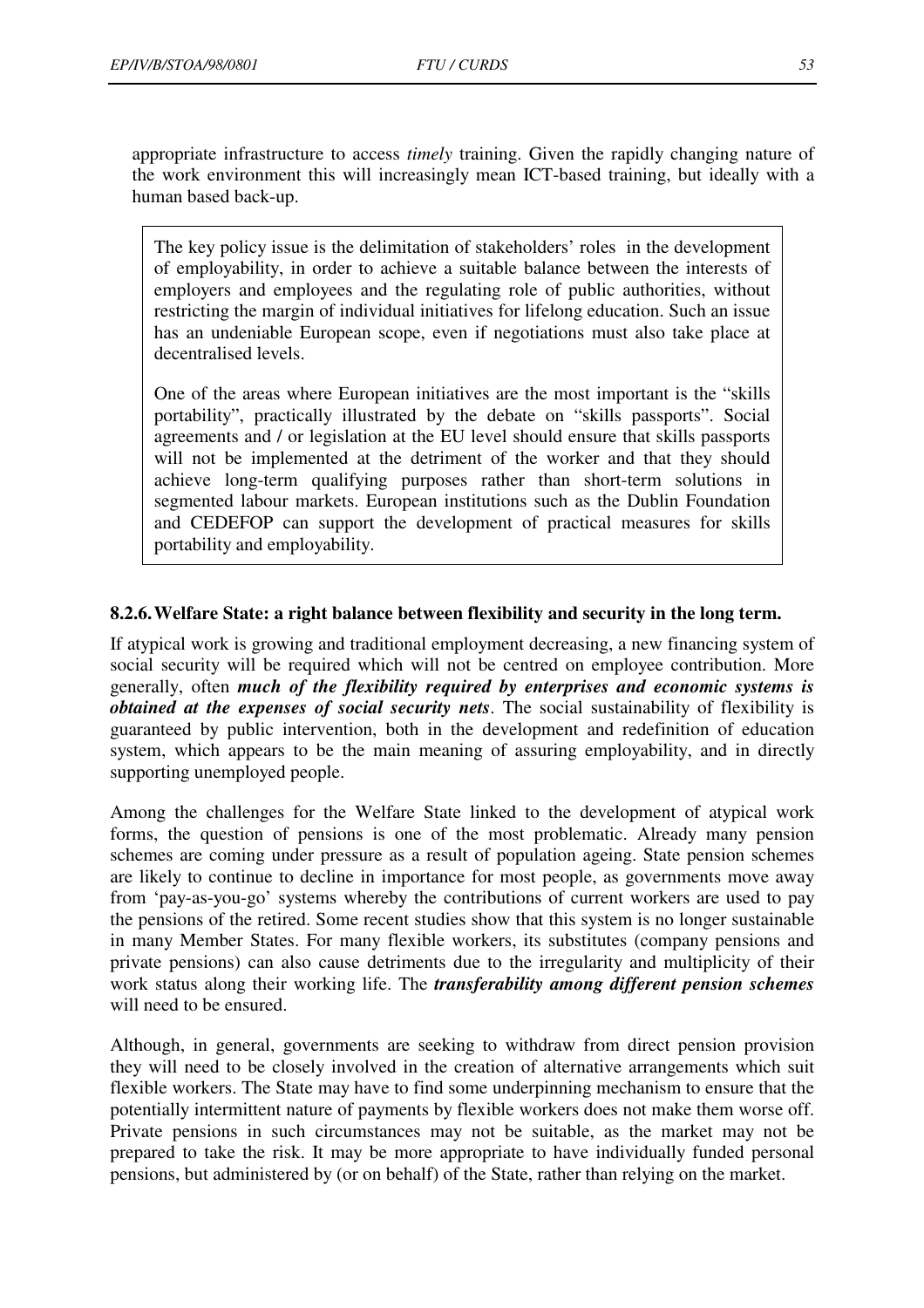<span id="page-54-0"></span>Private sector providers of other financial services will also have to come to terms with the notion of flexible working. For example, it may no longer be possible for banks to expect that a worker has been with a single firm for a significant period or has a "stable" employment record, before undertaking long-term lending.

In a general framework characterised by de-regulation, budget squeezes, spending cuts, it is necessary to define a new set of regulations which would assure the "right balance" between flexibility and security, while at the same time distributing the "right burden" among employees, self-employed, enterprises and general fiscal systems.

One of the most urgent problems is the complementarily and transferable character of the various pension schemes that atypical workers may encounter along their working life. As pure market mechanisms are unable to ensure equity and solidarity in this transfer mechanism, new forms of State regulation will be necessary.

## **8.2.7. Developing the diversity of technological options**

Previous considerations about the role of ICTs in the promotion, diffusion ad support of atypical work forms suggests that technology does not determine specific forms of flexible of atypical work. *Technology however influences the range of possibilities and opportunities for such work forms.* More open and diversified are the technological options, wider is the margin for intervention of the social partners in the organisational changes and the work patterns induced by those technological options.

As a consequence, the main recommendation for technology policy should be to enhance the diversity and openness in the various options in the development of ICTs systems, applications and services, in such a way that social forces can play an active part in the selection and development of "socially sustainable" technological options.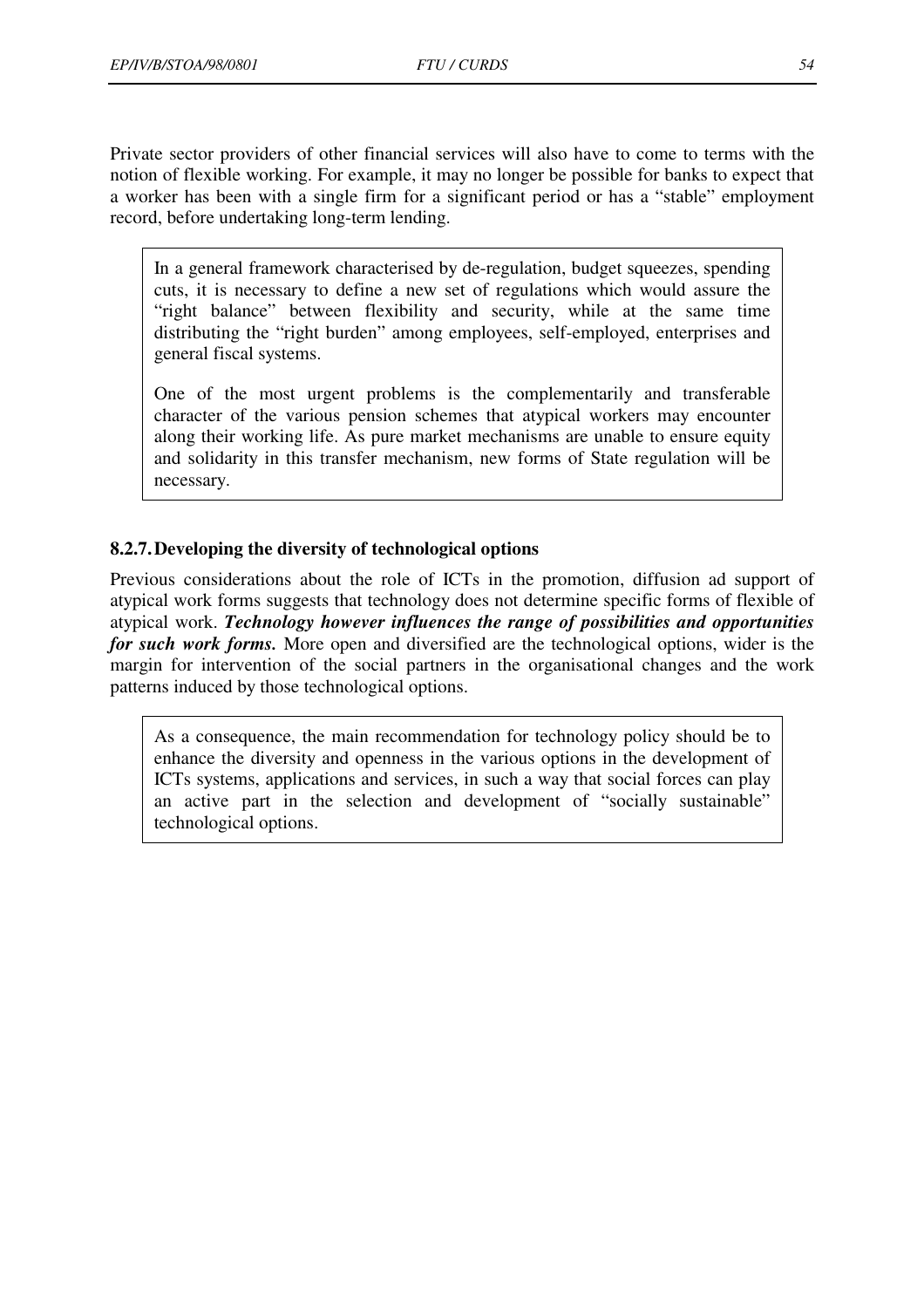<span id="page-55-0"></span>Agro L., Pichault F. & al., *Organisation du travail dans un nouvel environnement*, position paper, Agora 98, Ministère des Affaires Economiques, 1998.

Allen J. and Henry N. [1997] *Ulrich Beck's Risk Society at work: labour and employment in the contract service industries*. Transactions of the Institute of British Geography, 22 180-196

Applegate, L.M. [1994] 'Managing in an Information Age: Transforming the Organisation for the 1990s' in Baskerville, R., Smithson, S., Ngwenyana, O. and DeGross, J.J. [Eds], *Transforming Organisations with Information Technology*, North-Holland: Elsevier Science B.V., 15-94.

ARUP/CURDS [1998], *Changes in Working Practices in the Service Sector*, Draft Final Report to the UK Department of the Environment, Transport and the Regions. Arup Economics and Planning and the Centre for Urban and Regional and Development Studies, University of Newcastle upon Tyne.

Atkinson, J. [1987] 'Flexibility or fragmentation? the United Kingdom labour market in the eighties. *Labour and Society*, 12, 87-105

Atkinson, J. and Storey, D. [1994] *Employment, the Small Firm and the Labour Market*. London: Routledge.

Backer, G. [1996] 'Demographic change, labour market and perspectives of employment of older workers' in *Zeitschrift Fur Gerontologie und Geriatrie*, 29.1, pp23-28

Baglioni G., Crouch C. [1990], *European industrial relations: the challenge of flexibility*, London, Sage Publishers.

Becattini, G. [éd.], [1987] *Mercato e forze locali: il distretto industriale*, Bologna, Il Mulino.

Beck, U. [1992] *The Risk Society: Towards a New Modernity*. London: Sage.

Bell, D. [1979] 'The Social Framework of the Information Society' in Dertonzos M.L. and Moses J. [Eds] *The Computer Age: A Twenty Year View* Cambridge Mass.: MIT Press.

Belt, V., Richardson, R. and Webster J. [1998] Work Opportunities for Women in the Information Society [WOWIS]: Call Centre Teleworking. State of the Art. Deliverable to Information Society Project Office.

Bibby A. [1996], *Les syndicats et le télétravail*, FIET, Geneva.

BIFU [1996] 'An Overview of Women in the Finance Sector in the UK.' Banking, Insurance and Finance Union, London.

Boisard P. [1997], "Partage du travail: les pièges d'une idée simple", dans *Le travail, quel avenir ?* [collectif], Folio/Actuel, Gallimard, 1997.

Boutellier, R., Gassman, O. Macho, H. and Roux, M [1998] 'Management of dispersed product development teams: the role of information technologies', *R&D Management* 28, 1: 13-25.

Breedveld K. (1998), "The double myth of flexibilisation: trends in scattered work hours, and differences in time-sovereignty", in *Time & Society*, vol. 7(1): 129-143, Sage Ed., London.

Bülher N., Ettighoffer D., "L'homme polyactif", dans Blanc G. & al, *Le travail au XXIème siècle*, Eurotechnopolis Institut, Dunod, 1995.

Calcom/Austin Knight [1997] Call centre practice not theory: the first national survey of call centre management and staff attitudes. London: Austin Knight UK Ltd

Casey, B. Metcalf, H. and Millward, N. [1997] *Employer's Use of Flexible Labour*, London: Policy Studies Institute.

Castells, M. [1989] *The Information City: Information Technology, Economic Restructuring, and the Urban-Regional Process,* Oxford: Blackwell.

Castells, M. [1996] *The Information Age: Economy, Society and Culture, Volume 1. The Rise of the Network Society*, Oxford: Blackwell.

CEC [1996] Employment in Europe, Brussels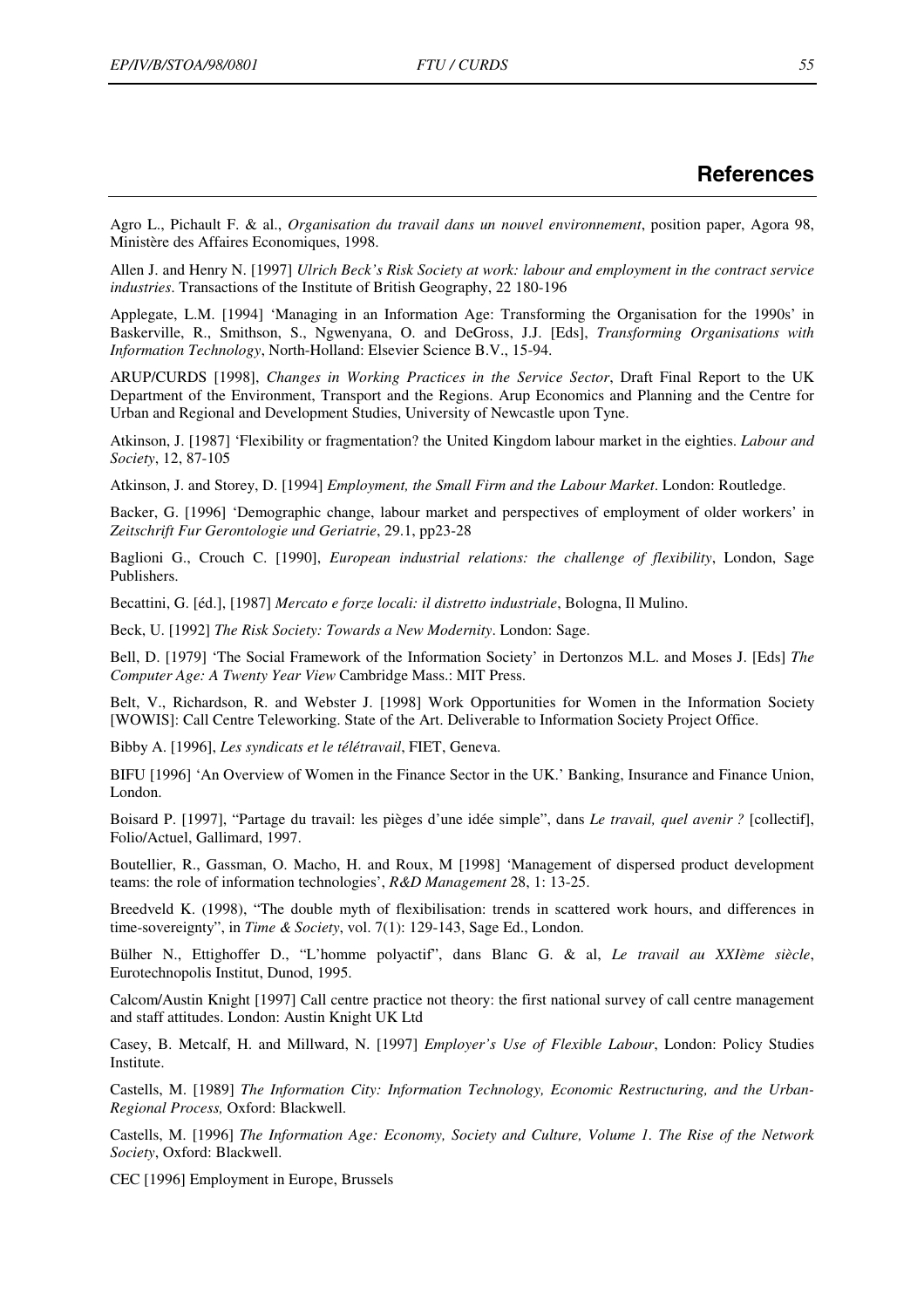CEC [1998a] Status Report on Teleworking, Telework '98, Brussels.

CEC [1998b] New Forms of Work Organisation: Case Studies. Final Report. Prepared for the Directorate General for Employment and Social Affairs, Brussels.

Cette G., Taddéi D. [1994], *Temps de travail modes d'emplois*, Ed. La Découverte, Paris, 1994.

Cette G., Taddéi D. [1997], *Réduire la durée du travail, de la théorie à la pratique*, Ed. Le livre de poche, coll. Inédit, sciences sociales, 1997.

Cipolletta, I. (1999) "The Temporary Worker in Italy", Paper presented at Temporary and Agency Worker - Their Role in Europe's Workforce Conference a conference organised by the Transport and General Workers Union and Manpower PLC, London, 28-29 January, 1999.

Clauwaert S. [1998], *Survey on fixed term contracts*, European Trade Union Institute, Brussels.

Coe, N. [1996] 'The Growth and Locational Dynamics of the UK Computer Services Industry'. Unpublished PhD. Thesis, University of Durham, UK.

Commission européenne, DG V, Observatoire de l'emploi, MISEP Politiques N° 61 à 63, 1998.

Coriat, B. [1990] : *L'atelier et le robot*, Paris. , Christian Bourgois Editeur, Paris.

Datamonitor [1998] *Call Centres in Europe*. London: Datamonitor.

EFILWC [1992], *New forms of work and activity: survey of experiences at establishment level in eight European countrie*s, Dublin Foundation.

EFILWC, European Industrial Relations Observatory, EIRO, Annual review, 1997.

Egger E. and Wagner I [1993] 'Negotiating Temporal Orders: The Case of Collaborative Time Managment in a Surgery Clinic', Computer Supported Cooperative Work, 1, 255-275.

EIRR [1997a], "Atypical working in Europe, part I: part-time work", in *European Industrial Relations Review*, n°282, July 1997.

EIRR [1997b], "Atypical working in Europe, part II: fixed-term contracts and temporary contracts", in *European Industrial Relations Review*, n°284, September 1997.

Elbaum M. [1997], "La réduction du temps de travail: un avenir à quelles conditions ?", dans *Le travail quel avenir ?*, Folio Actuel, 1997.

European Round Table of Industrialists (ERTI), "Investing in Knowledge. The Integration of Technology in European Education", Brussels, 1997.

Felstead, A. Burchall, B. And Green, F [1998] 'Insecurity at Work', *New Econom*y, 5.3., 180-184.

Fernie, S. and Metcalf, D. [1997] '[Not] Hanging on the Telephone: Payment Systems in the New Sweatshops' Working Paper 891, London School of Economics.

Forsebäck L. [1995], *20 seconds to work, home-based telework, Swedish experiences from a European perspective*, State of the art 1995, TELDOK report, 1995.

Fougère D., Kramarz F. [1997], *Le marché du travail en France: quelques pistes d'analyse*, in *Problèmes économiques* n° 2545, La Documentation Française, 3.12.1997.

Freeman, C. and Soete, L. [1994] *Work for all or Mass Unemployment?: Computerised Technical Change into the 21st Century.* London: Pinter Publishers.

Garhammer M. [1995], "Changes in Working Hours in Germany: the Resulting Impact on Evbery Day Life", in *Time & Society*, vol. 4[2]: 167-203, Sage Ed., London.

Gaullier X. [1997], "La pluriactivité à tout âge", dans *Le travail, quel avenir ?*, Folio/actuel, Gallimard.

Gillespie, A, Richardson, R and Cornford, J [1995] *Review of Telework in Britain: Implications for Public Policy*, report prepared for the Parliamentary Office of Science and Technology, Centre for Urban and Regional Development Studies, University of Newcastle upon Tyne

Goldman M, and Richter G. [1987] 'Business Interests and Flexibility and the Origin of Home-based Telework Practices for Women: Empirical Examples from the Printing Industry', in Gehrmann, F (ed).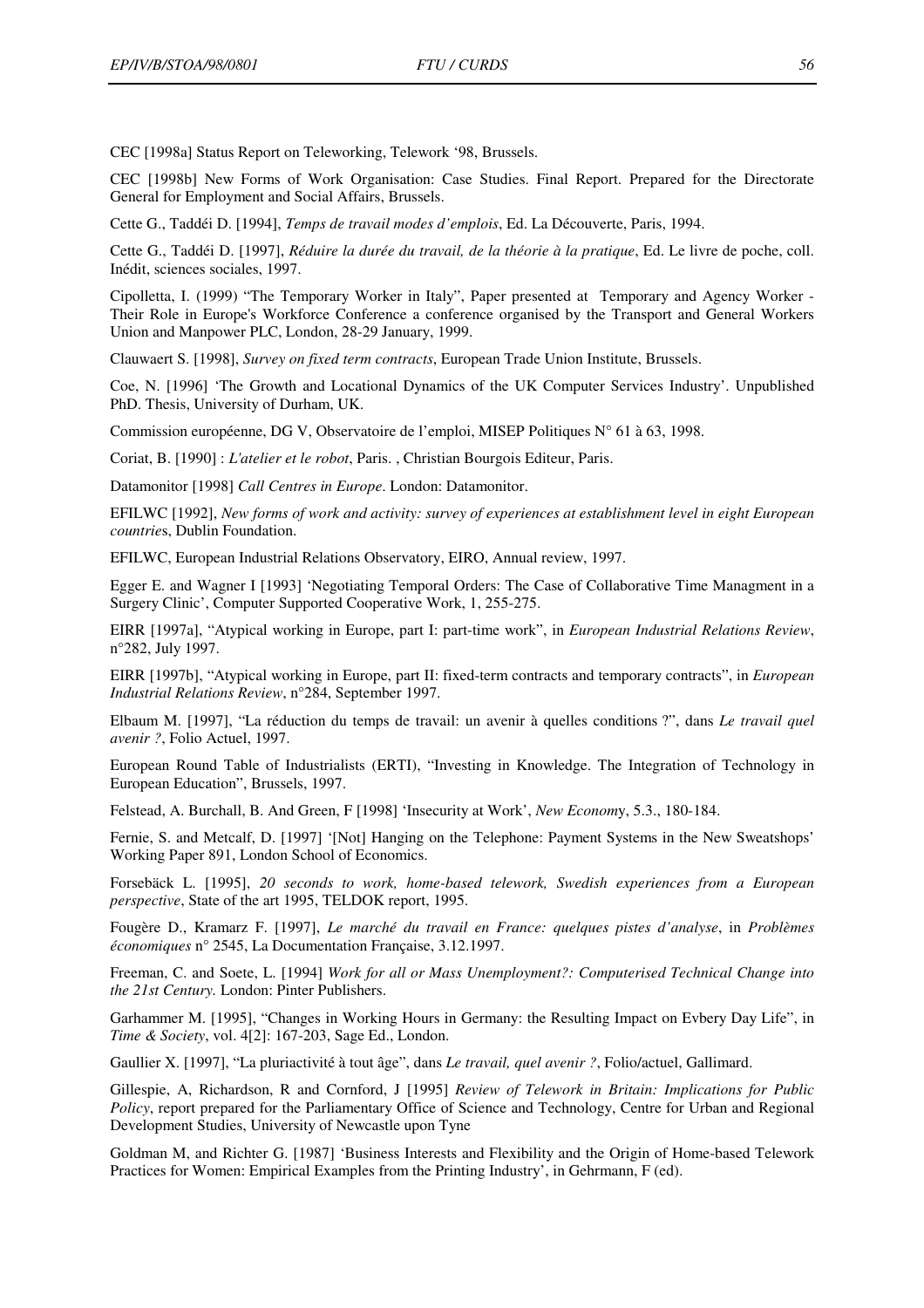Gray, M., Hodson, N. and Gordon, G. [1993] *Teleworking Explained.* Chichester: John Wiley and Sons Ltd.

Grimshaw, D., Ward, K., Rubery, J. and Benyon, H. [1998] Organisations and the transformation of the internal labour market. Paper presented at the Work Employment and Society Conference, University of Cambridge, September 14-16, 1998.

Hammer, M. [1990] 'Reengineering Work: Don't Automate, Obliterate' *Harvard Business Review*, July-August, 104-112.

Handy, C. [1995] Trust and the Virtual Organization, *Harvard Business Review*, May-June: 40-50.

Harper R. and Carter K [1994] Keeping People Apart, *Computer Supported Cooperative Work*, 2, 199-207.

Harris, M. [1998] 'Rethinking the Virtual Organisation' in Jackson, P.J. and Van der Wielen, J.M. *Teleworking: International Perspectives: From Telecommuting to the Virtual Organisation, London: Routledge, pp 74-92.* 

Hoffman R., Lapeyre J., *Le temps de travail en Europe*, Ed. Syros, 1995.

Hook, K. [1997] 'Evolving Human Factors and the New Call Centre Agent' Paper presented to Voice Europe 97, Call Centre 2000 Conference. Olympia, London, 7th October, 1997.

Howells, J. [1998] 'Innovation Outsourcing and Externalisation: Implications for Conceptualisation Innovation Systems'. Paper presented at the ESRC Centre for Research in Innovation and Competition [CRIC], Systems and and Services Innovation Workshop, CRIC, University of Manchester, Manchester, UK, 17-18 March 1998.

Huws [1984] *The Homeworkers: New Technology and the Changing Location of White Collar Work*, London, Low Pay Unit.

Huws [1994] *Home Truths: Key Results from a National Survey of Homeworkers,* National Group on Homeworking.

Huws [1996] Teleworking: An Overview of the Research. Report to the Departments of Transport, Environment, Trade and Industry, Education and Emloyment, London: Analytica.

Huws, U, Podro, S, Gunnarsson, E, Weijers, T, Arvantial, K and Trova, V [1996] *Teleworking and Gender*, Brighton, Institute for Employment Studies

Line, L. [1997] Virtual Engineering Teams: Strategy and Implementation. Itcon, Vol.2, http://itcon.org/

M'hamed Dif [1998], "Flexibilité du travail et ses implications pour l'emploi : réflexions sur les modèles émergents", in *Economies et Sociétés, Economie du travail*, Série A.B., n° 20 , 3/1998, p. 231-246.

Marshall, J.N. and Richardson R. [1996] 'The Impact of 'Telemediated' Services on Corporate Structures: The Example of Branchless Retail Banking in Britain' *Environment and Planning A*. 28: 1843-1858.

MIRTI [1998], *Implementing telework*, cd-rom published by the Telematics Application Programme, European Commission, DG XIII, Brussels.

Mitial [1998] European Location Study: Call Centres in the UK, Republic of Ireland, Belgium and the Netherlands. Wrexham: Mitial.

Ono, H, [1998] "Technological Change and the Temporary Workforce: A Spot Market Model ?", Paper presented at the Work Employment and Society Conference, University of Cambridge, September 14-16, 1998.

Paolucci G. (1996), "The changing dynamics of working time", in *Time & Society*, vol. 5(2): 145-167, Sage Ed., London.

Rajan, A. [1998] *Tomorrow's People*. London: Centre for Research in Employment and Technologyin Europe.

Rajan, A., van Eupen, P. and Jaspers A. [1997] *Britain's Flexible Labour Market: What Next?* London: Centre for Research in Employment and Technology in Europe.

Reardon, G. [1996] 'At the Other End of the Telephone: New Technology in Retail Banking and General Insurance. Report prepared for the Banking, Insurance And Finance Union.

Reimer, S. [1998] 'Working in a Risk Society' Transactions of Intsitute of British Geography, 116-127.

Richardson R. [1999] 'Teleservices and the Relocation of Employment: Lessons from Western Europe' in S.Mitter and A Bartzokas [eds] *Europe and the Developing World in the Global Tele Economy,* Routledge/UNU Press [forthcoming].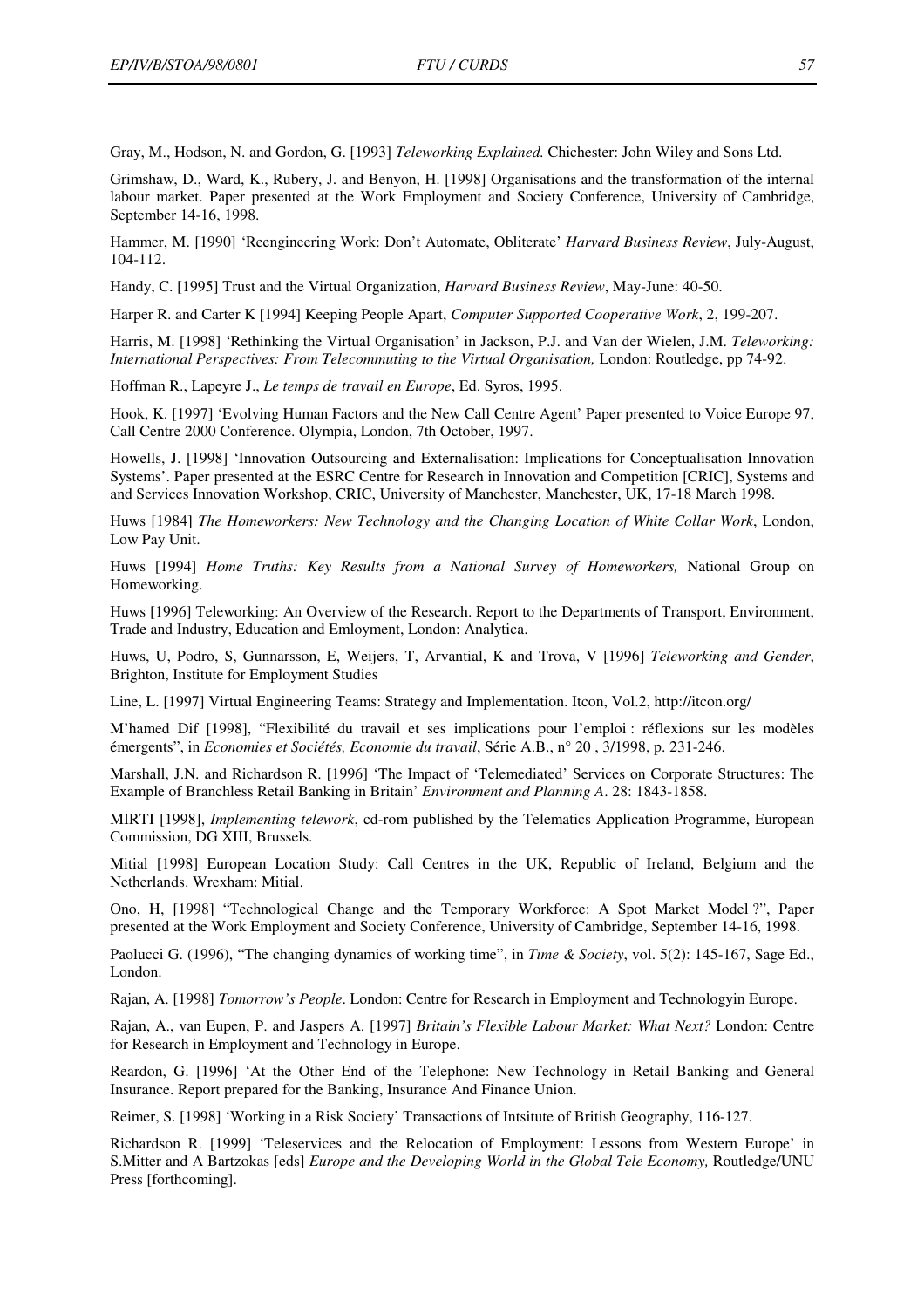Richardson R. and Marshall, J.N. [1996] 'The Growth of Call Centres in Peripheral Areas of Britain: Evidence from Tyne and Wear', *Area*, 28.3, 308-317.

Richardson, R. [1994] 'Organisational and Locational Implications of New Telemediated Services' in R. Mansell [ed.] *Information Control and Technical Change*, pp 309-335. London, ASLIB

Richardson, R. [1998] 'Developing the Call Centre Industry in the North-East of England'. Report prepared for the Northern Development Company, Newcastle upon Tyne.

Rizzo R. [1997], *Prime esperienze italiane di telelavoro: capire i besogni e contrattare gli accordi*, Mondadori Informatica, Roma.

Rogers, Y. [1993] 'Coordinating Computer-Mediated Work' Computer Supported Cooperative Work 1, 295- 315.

Rudolph, H. (1999) 'Employment Patterns of Agency Work in Germany' Paper presented at Temporary and Agency Worker - Their Rolein Europe's Workforce Conference a conference organised by the Transport and General Workers Union and Manpower PLC, London, 28-29 January, 1999.

Schmid G., "Towards a new Employment Policy in Europe : the Emergence of Transitionnal Labour Markets as a Policy Target", in *Work, Employment and Environnement*, Papers of Wissenschaftszentrum Berlin WZB, FS II 97-208, 1998.

Simitis S. (1997), "Il diritto del lavoro ha ancora un futuro ?", in *Giornale di diritto del lavoro e di relazioni industriali*, n. 76, pp. 609-641.

Standing G. [1997], "Globalization, Labour Flexibility and Insecurity : The Era of Market Regulation", in *European Journal of Industrial Relations*, Ed. Sage, vol. 3, Number 1, 1997, p. 7-37.

Stanworth, J.and Stanworth, C. [1991] *Telework: the Humand Resource Implications*, London: Institute for Personnel Development.

Supiot A. (Ed.), *Au-delà de l'emploi: transformations du travail et devenir du droit du travail en Europe*, Rapport pour la Commission Européenne, Editions Flammarion, Paris, 1999.

Sylvester V., "Social aspects of telework regulation in Europe", in *Telework 98*, Lisbon, Sept. 1998.

Symon, G. Long, K. and Ellis, J. [1996] 'The Coordination of Work Activities: Cooperation and Conflict in a Hospital Context', Computer Supported Cooperative Work, 5. 1-31

TEDLDET [1994], Pan-European Telework Surveys, 1994, TELDET.

Toffler, A [1971] *Future Shock*, New York: Bantam Books.

Valenduc, G., Vendramin, P. [1997], *Le travail à distance dans la société de l'information*, Bruxelles: EVO.

Valenduc G., Vendramin P., Richardson R., Gillespie A., Belt V., Carré D., Combès Y., Maugéri S., Ponzellini A., Pedersini R., Seassaro M. [1998], *Flexible work practices and communication technology: state of the art of current research*, FLEXCOT report for the European Commission, DG XII, Brussels, July 1998.

Valkenburg B., Beukema L. [1996], *The organisation of flexibility: atypical jobs as a challenge for the modernisation of trade unions*, in *Transfer* 4/96: 738-754, European Trade Union Institute, Brussels.

Vedel G and Gunnarsson E [1985] *Just Pick up a Telephone! Remote Office Work in Sweden*, Copenhagen School of Economics and Business Administration.

Vendramin P., Valenduc G., "Société de l'information, nouvelles formes de travail flexible et nouveaux enjeux de négociation", dans *Technologies de l'information et sociétés*, Dunod, 1999.

Vincente, P. (1999) "Spanish policy on agency labour". Paper presented at Temporary and Agency Worker - Their Role in Europe's Workforce, Conference a conference organised by the Transport and General Workers Union and Manpower PLC, London, 28-29 January, 1999.

William Olsten Centre for Workforce Strategies [1997] "1996 Research Survey: Meeting Business Objectives with a Blended Workforce" Melville: Olsten Corporation.

Zoetmulder, E. (1999) "The European Market for the Temporary Agency Worker", Paper presented at Temporary and Agency Worker - Their Role in Europe's Workforce, Conference a conference organised by the Transport and General Workers Union and Manpower PLC, London, 28-29 January, 1999.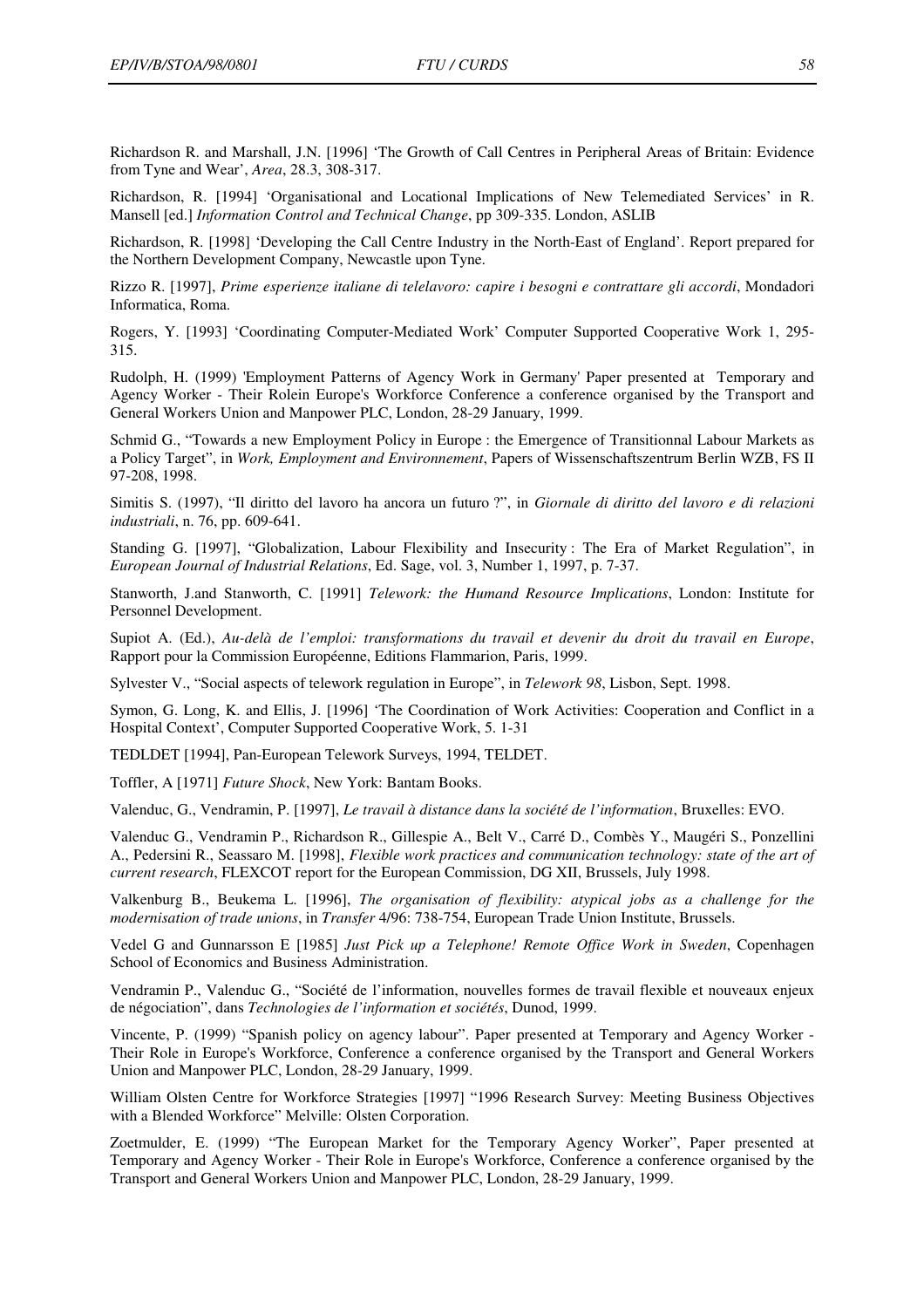

<span id="page-59-0"></span>

**Figure 2 Women employed part-time (% total employment), 1985, 1990 and 1997**



Source: CEC, 1998a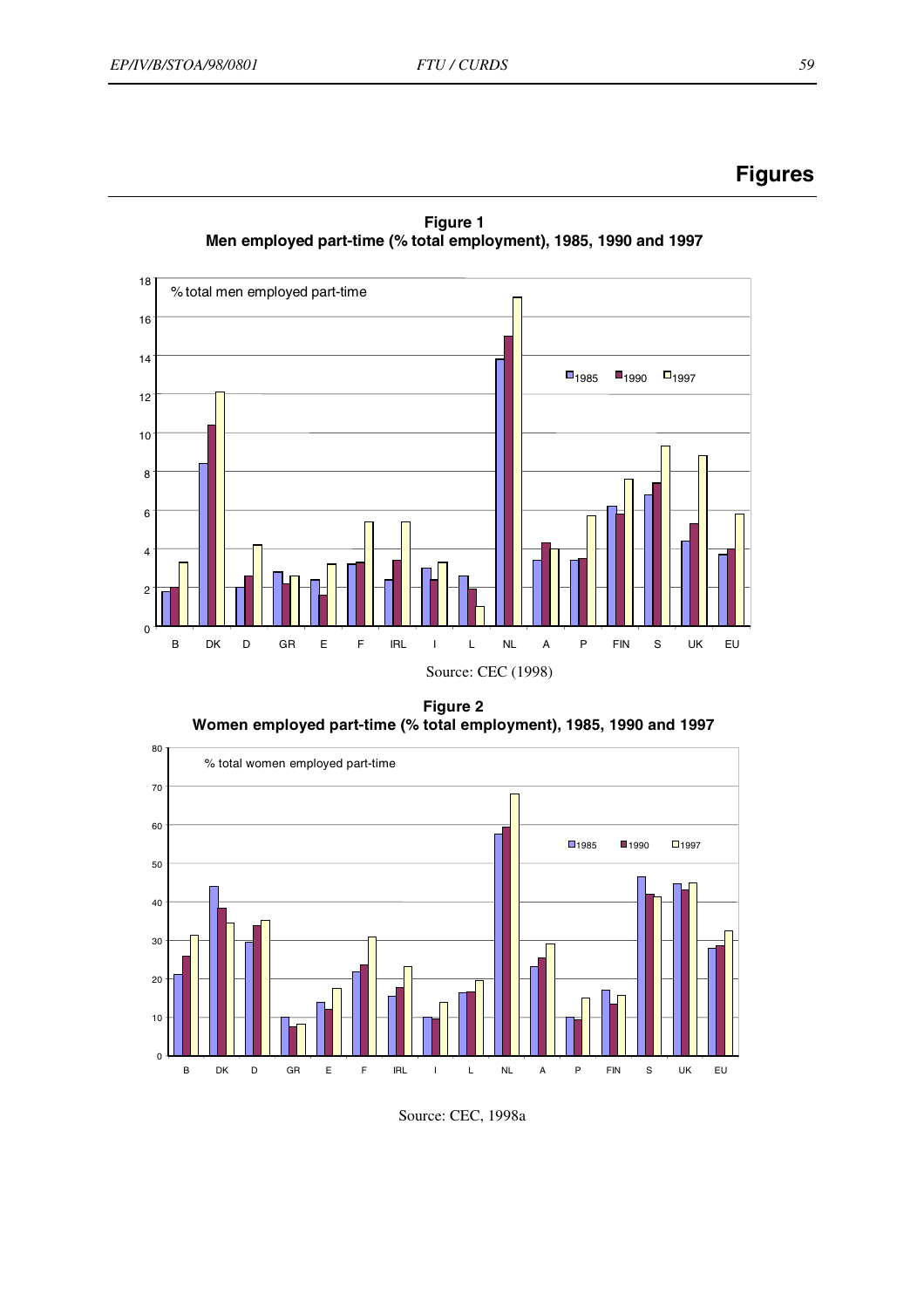

#### **Figure 3 Share of involuntary part-time in the part-time employment**



**Figure 4 Men employed on fixed-term contracts (%), 1985, 1990 and 1997**

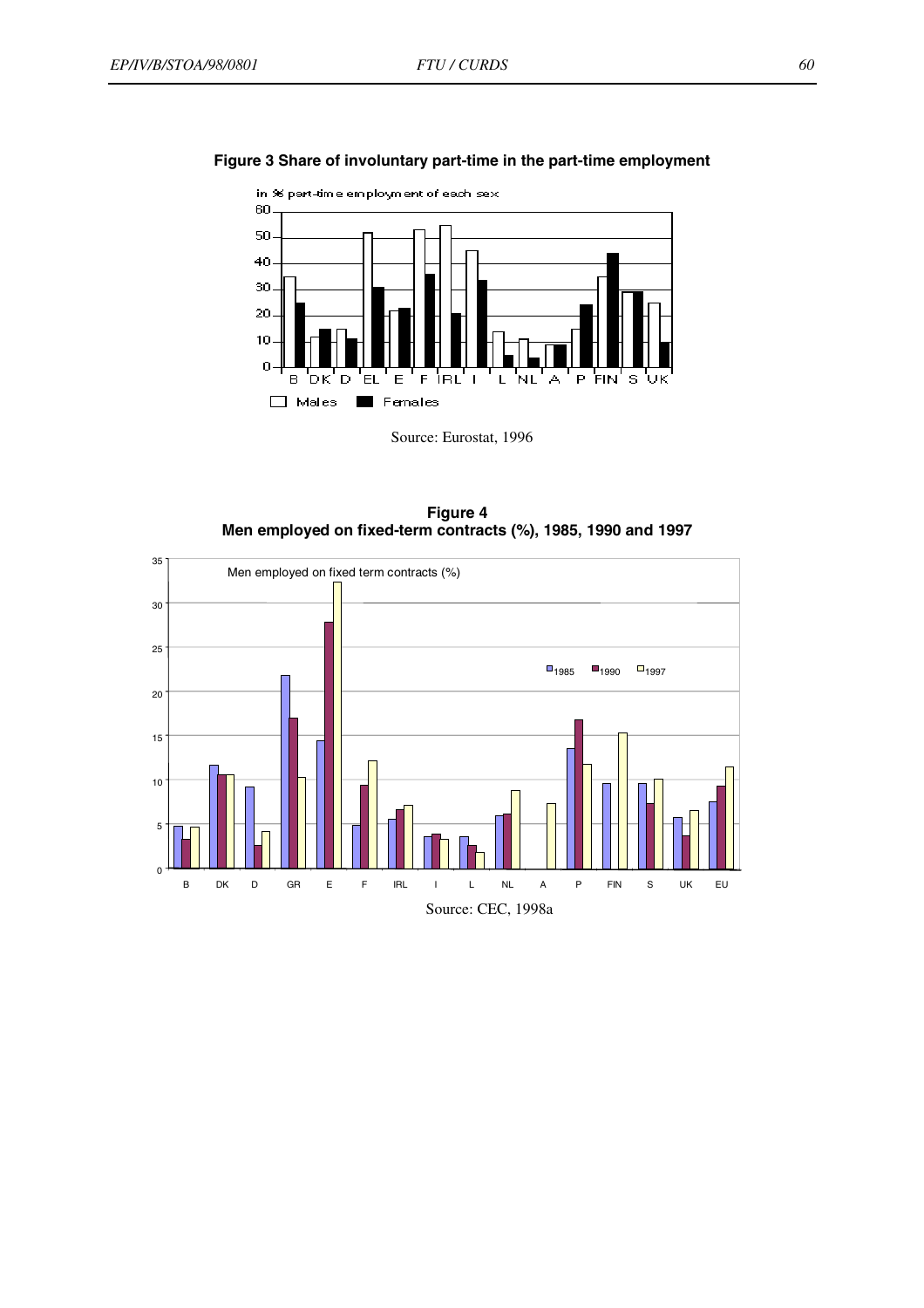

**Figure 5 Women employed on fixed term contracts (%), 1985, 1990 and 1997**

**Figure 6 Market penetration of temporary workers via agencies by country (1996)\***



\* Italy prohibited TWBs until 1997. They remain prohibited in Greece

Source: Zoetmulder, 1999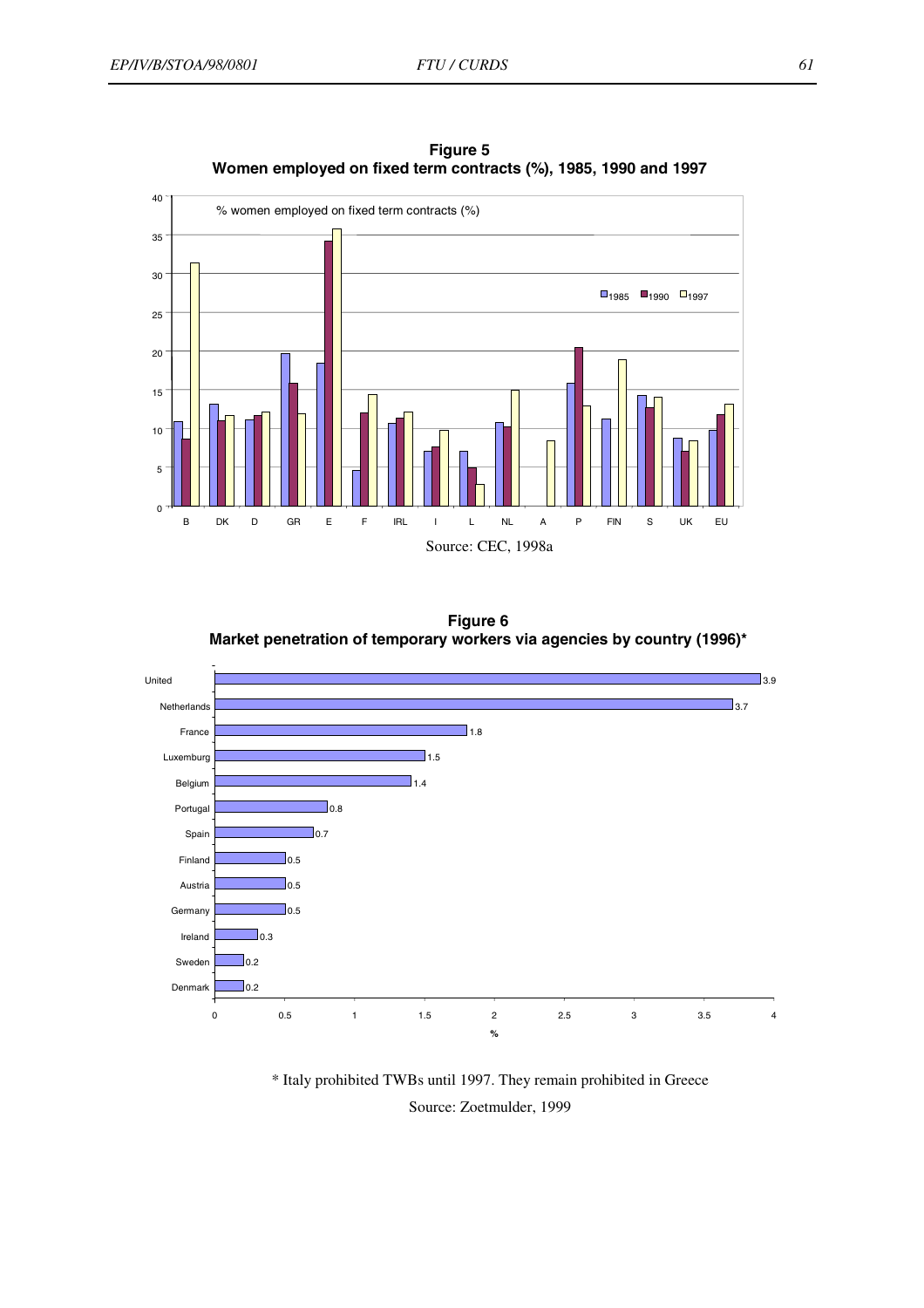

**Figure 7 Men self-employed (% total employment), 1985, 1990 and 1997**

**Figure 8 Women self-employed (% total employment), 1985, 1990 and 1997**



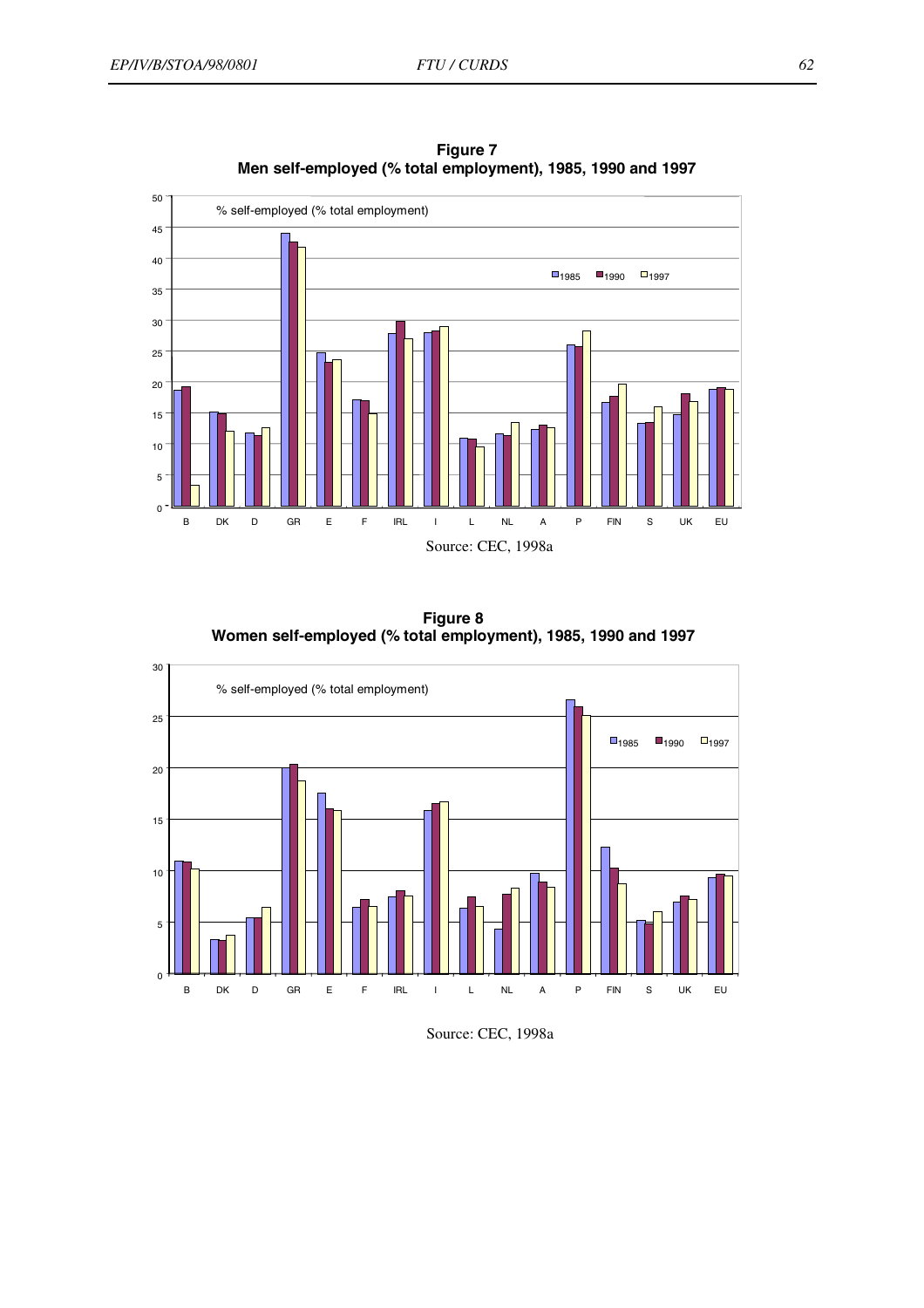

**Figure 9 Night work in the European Union, 1996** 

Source: Eurostat, 1996

**Figure 10 Saturday Work in the European Union, 1996** 



Source: Eurostat, 1996